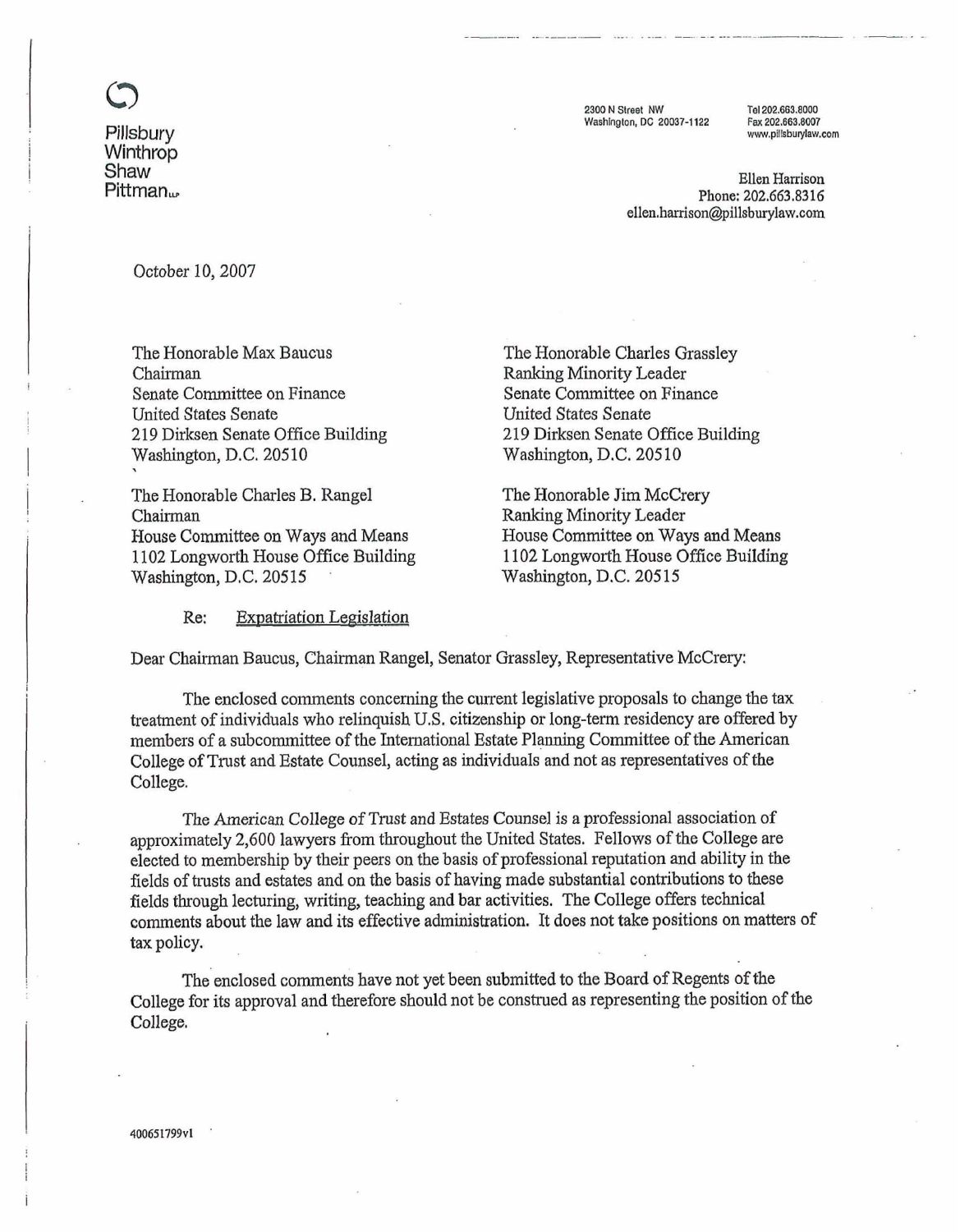The Honorable Max Baucus The Honorable Charles Grassley The Honorable Charles B. Rangel The Honorable Jim McCrery October 10,2007 Page 2

The individuals who were principally responsible for the preparation of this report are Ellen Harrison, chair of the subcommittee, and Henry Christensen, Virginia Coleman, Robert Lawrence, Carlyn McCaffrey, and Gideon Rothschild. Anne O'Brien and Beth Tractenberg also participated. These comments were reviewed and approved by Duncan Osborne, chair of the International Estate Planning Committee. The individuals who prepared and reviewed this report have substantial experience advising clients on the Federal tax issues relevant to moving into and out of the United States.

Although the individuals who prepared these comments have clients who would be affected by the Federal tax principles addressed, or have advised clients on the application of such principles, no such individual (or the firm or organization to which such individual belongs) has been engaged by a client to make a submission with respect to, or otherwise influence the development or the outcome of, the specific subject matter of these comments.

We welcome the opportunity to meet with you to discuss our recommendations in more detail and answer any questions you may have.

Sincerely,

llen K. Hárrison

Enclosure

**cc:** John Buckley Chris Javens Kase Jubboori Allen Littman Joshua **Odintz**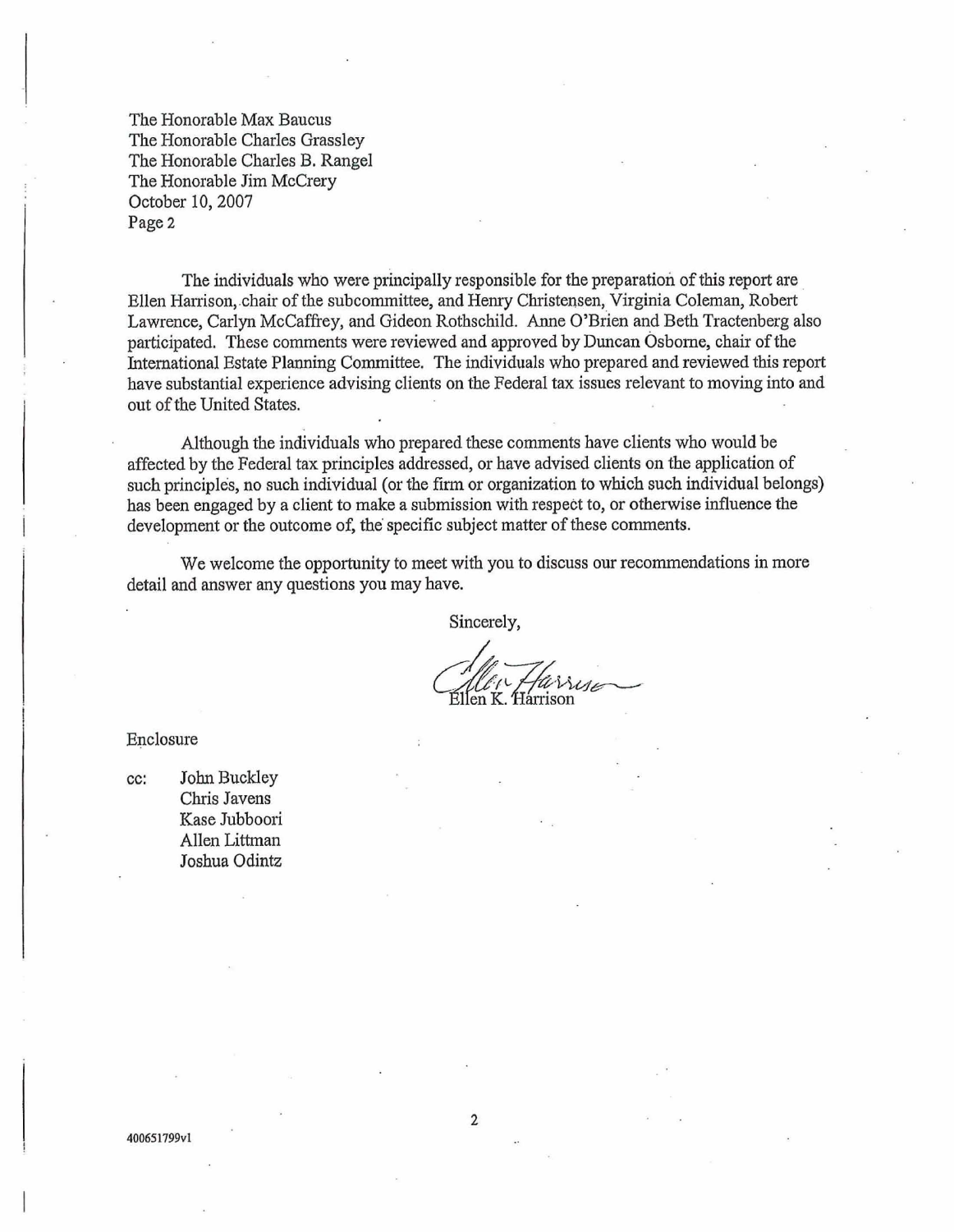### **COMMENTS ON EXPATRIATION PROPOSALS**

#### **October, 2007**

Several bills have been introduced in the current session of Congress that would revise the tax treatment of certain persons who relinquish citizenship or long-term residency ("covered expatriates"). Among them are Section 205 of the Small Business and Work Opportunity Act of 2007 (S. 349) and Section 12 of the Defenders of Freedom Tax Relief Act of 2007 (S. 1593). These bills are referred to as "the Senate bill." A somewhat different proposal for taxing covered expatriates is in Section 5 of the Tax Collection Responsibility Act of 2007 (H.R. 3056). This bill is referred to as "the House bill."

We offer our comments on the Senate and House bills to assist legislators in crafting a bill that better achieves the legislative objectives as articulated in House Report 110-281 accompanying the House bill and in Senate Report 110-1 accompanying S. 349 - tax-neutrality, administrability and effectiveness – and to point out some technical problems with the proposed legislation.

The purpose of the proposed law is to make expatriation "tax-neutral."

The Committee recognizes that citizens and residents of the United States have a right not only physically to leave the United States to live elsewhere, but also to relinquish their citizenship or terminate their residency. The Committee does not believe that the Internal Revenue Code should be used to stop U.S. citizens and residents from relinquishing citizenship or terminating residency; however, the Committee also does not believe that the Code should provide a tax incentive for doing so. In other words, to the extent possible, an individual's decision to relinquish citizenship or terminate residency should be tax-neutral.

The Committee recognizes that the American Jobs Creation Act of 2004 altered prior law regarding expatriation in a number of respects, including the replacement of the subjective "principal purpose of tax avoidance test" with objective rules.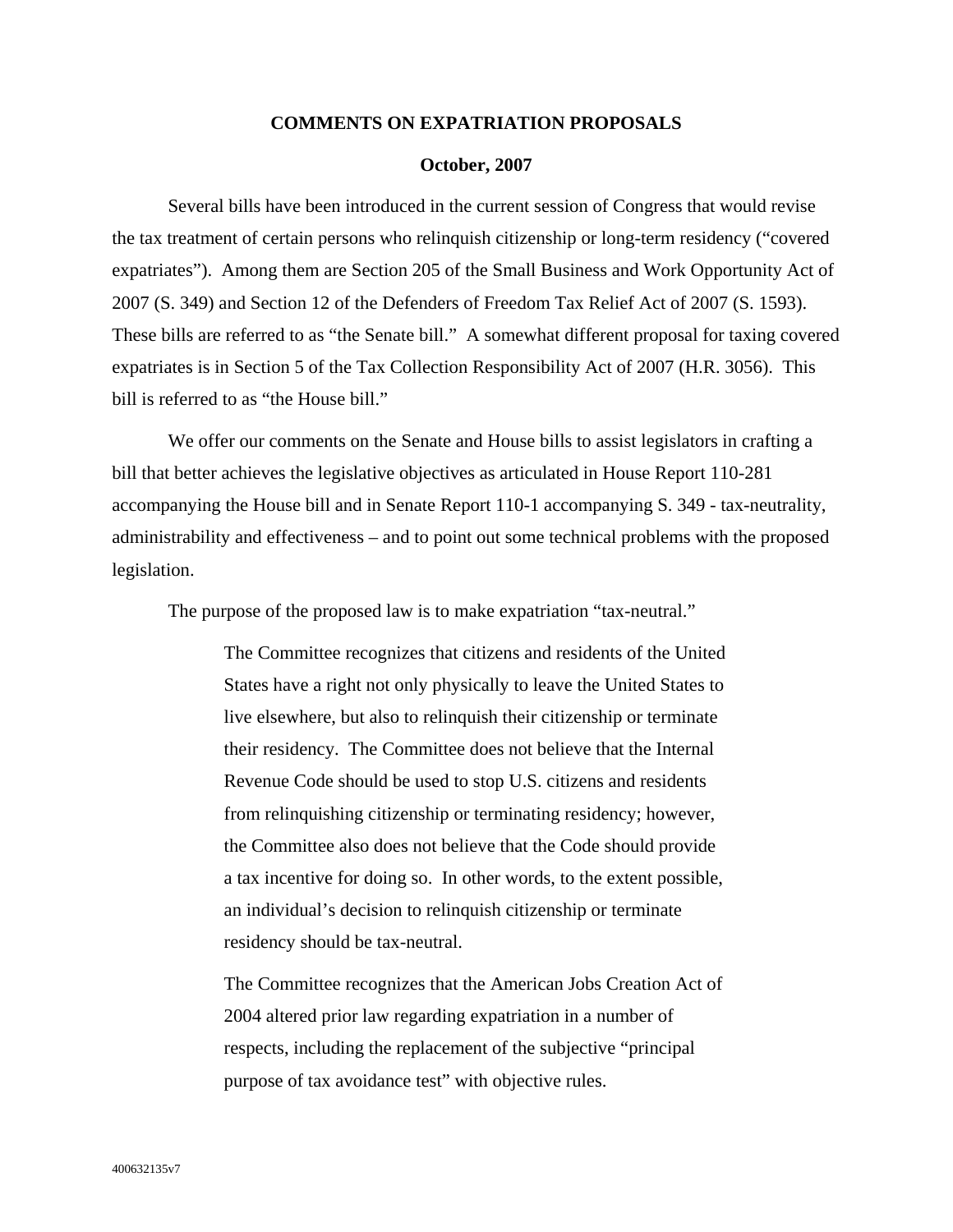Notwithstanding these changes, the Committee remains concerned that the present-law expatriation tax rules (as modified in 2004) are difficult to administer and could be made more effective. In addition, the Committee is concerned that the alternative method of taxation under Section 877 can be avoided by postponing the realization of U.S.-source income for 10 years.

Consequently, the Committee believes that the present-law expatriation tax rules should be replaced with a new tax regime applicable to former citizens and residents. Because U.S. citizens and residents who retain their citizenship or residency generally are subject to income tax on accrued appreciation when they dispose of their assets, as well as estate tax on the full value of assets that are held until death, the Committee believes it fair to tax individuals on the appreciation in their assets when they relinquish their citizenship or terminate their residency. The Committee believes that an exception from such tax should be provided for individuals with a relatively modest amount of [income and net worth, or] appreciated assets. The Committee also believes that, where U.S. estate or gift taxes are avoided with respect to a transfer of property to a U.S. person by reason of the expatriation of the donor, it is appropriate for the recipient to be subject to [an income tax based on the value of the property] *a transfer tax similar to the avoided transfer taxes.* [1](#page-3-0)

The Senate report also contains the following explanation:

The Committee also believes that the present-law immigration rules applicable to former citizens are ineffective. The Committee believes that the rules should be modified to eliminate the requirement of proof of a tax avoidance purpose,

<span id="page-3-0"></span><sup>&</sup>lt;sup>1</sup> The bracketed words appear only in the House report and the italicized language appears only in the Senate report.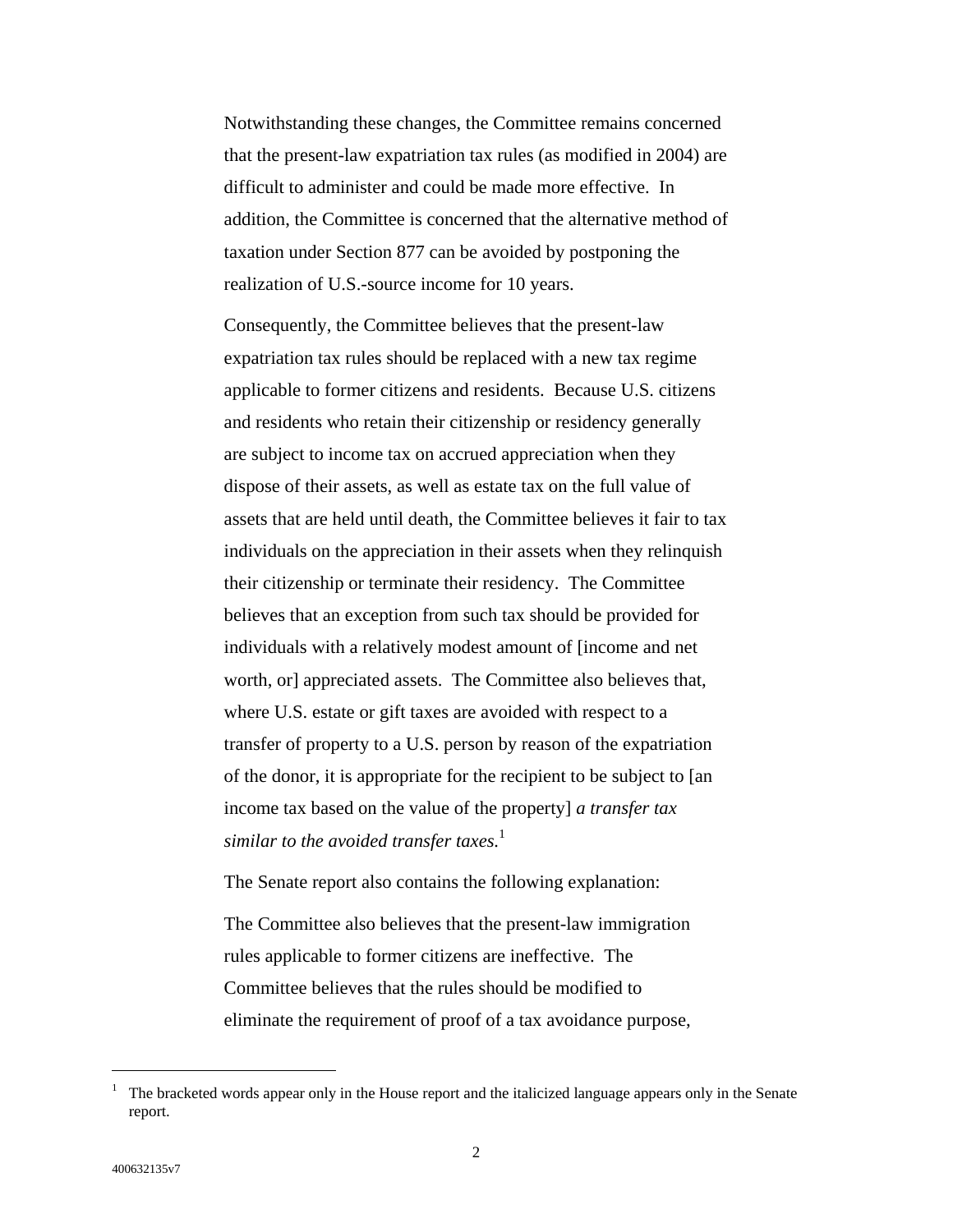and to coordinate the application of those rules with the tax rules provided under the new regime.

Our comments begin with a brief summary of current law and a description of the provisions of the Senate and House bills and then address ways in which the legislative proposals could be amended to better achieve the purpose of making expatriation tax-neutral; suggest ways in which the proposals could be amended in order to avoid certain administrative problems; recommend expanded exemptions that would avoid unfairness and double taxation; and propose limits on the extension of taxing jurisdiction to non U.S. persons. In particular, our comments will discuss the elections to defer the exit tax, ways to minimize double tax caused by mismatching of the timing of income for U.S. and foreign tax purposes, special rules for retirement plans and trusts, appropriate exemptions for individuals and property, the new proposed tax on gifts and bequests from covered expatriates, and problems of administration. Each section of the paper concludes with some recommendations. In conclusion, we recommend an alternative method of preventing avoidance of gift and estate taxes by expatriation which we think is fairer and easier to administer.

### Current law applicable to expatriates

Currently, Code Sections 877, 2107 and 2501(a)(3) impose a special tax regime on covered expatriates for the ten years following termination of citizenship or long term residency ("expatriation"). A person is a "covered expatriate" under current law if prior to expatriation he or she was a U.S. citizen or long-term permanent resident and either had a five-year average annual income tax liability of as much as \$124,000 (indexed to \$136,000 for 2007) or a net worth of \$2 million or fails to certify that he or she is tax compliant. A long-term permanent resident is a person who has held a permanent resident visa (a "green card") for at least 8 out of the preceding 15 years. Limited exceptions apply for persons who were dual residents at birth and for persons who expatriate before age 18 ½.

In general, under this special tax regime, a covered expatriate is subject to U.S. Federal income tax under an expanded definition of U.S. source income, gifts of U.S. securities and debt obligations of U.S. issuers are subject to U.S. Federal gift tax, and the U.S. Federal gift and estate taxes apply to transfers of stock of certain closely held foreign corporations that own U.S. assets. In addition, a covered expatriate is considered a resident of the United States for all U.S.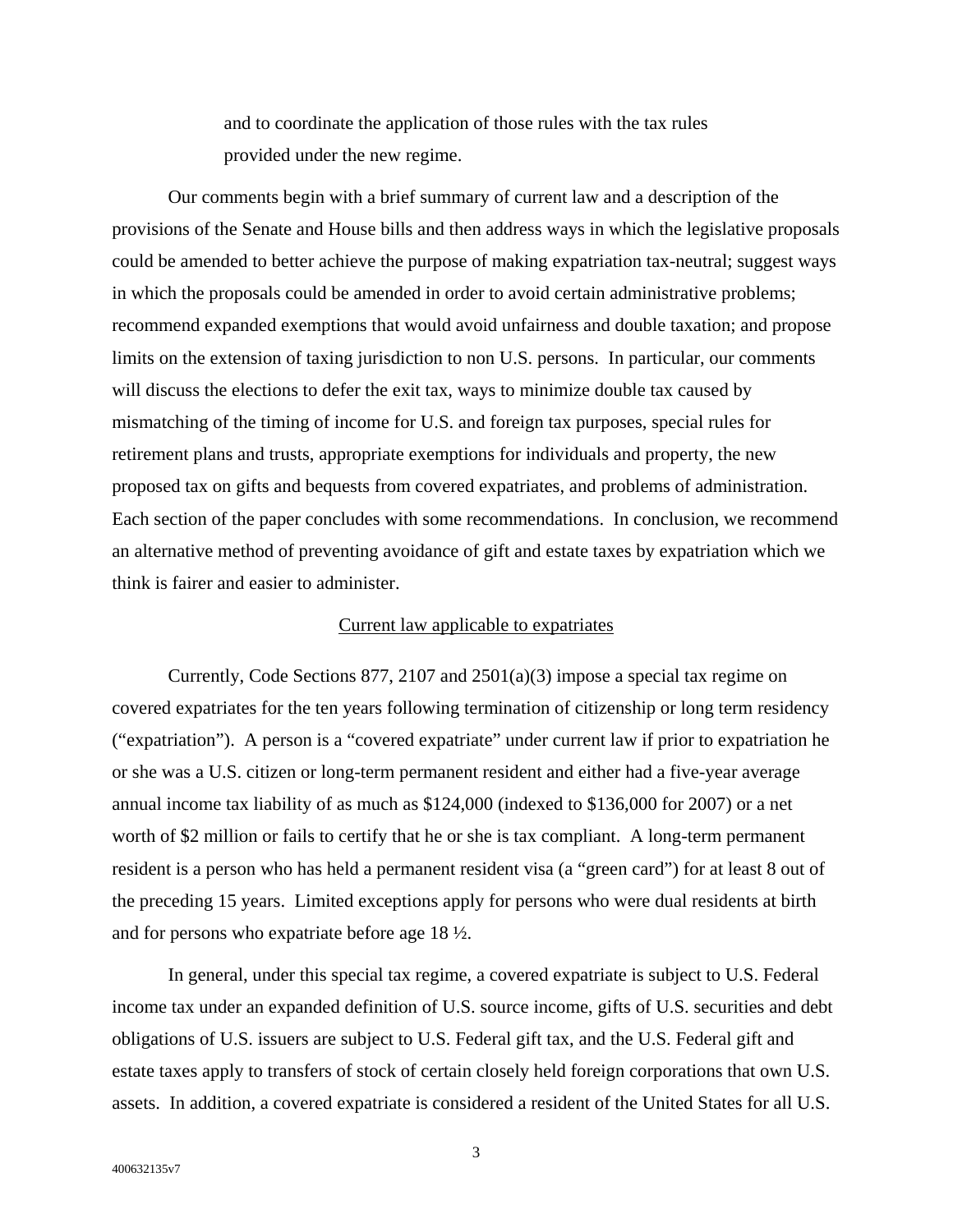Federal tax purposes if the covered expatriate spends as little as 30 days in the United States in any calendar year during the 10 years following expatriation.

A person is treated as a citizen or permanent resident until the individual gives notice of an expatriating act or termination of residence to the Secretary of State or Secretary of Homeland Security and files Form 8854 with the Internal Revenue Service (the "IRS"). Form 8854 is required to be filed each year for the ten year period that the special tax regime applies, whether or not any tax is due.

After the ten-year period following expatriation, a covered expatriate is subject to U.S. Federal taxation only under rules applicable to other nonresident aliens.

## Description of the Senate bill

Under the Senate bill, covered expatriates would no longer be subject to the existing tax regime described above. Instead, new Code Section 877A would impose an "exit tax" or "markto-market tax." Covered expatriates would be treated as selling all assets on the day before expatriation. A tentative tax would be due 90 days after expatriation, calculated as if the expatriate's tax year ended on the date of expatriation.

All expatriates would be covered regardless of his or her motive for expatriation and regardless of his or her income and net worth, but the first \$600,000 of gain deemed realized upon expatriation would not be taxed. The only expatriates excepted from tax on expatriation would be (i) persons who became dual citizens at birth who had not been resident in the United States for the 5 years before expatriating and (ii) persons expatriating before attaining age 18  $\frac{1}{2}$ who had spent less than 5 years in the United States.

U.S. real property would be excepted from taxation upon expatriation. The Secretary would have authority to allow additional exemptions.

Interests in both U.S. and foreign retirement plans would be taxed as if the present value of the person's accrued benefit were distributed to the covered expatriate on the date of expatriation and then recontributed to the plan. The Secretary would be given authority to write regulations covering the extent to which foreign retirement plans are taxable under these rules.

Tax attributable to gain on a covered expatriate's beneficial interest in a foreign trust would be taxable upon expatriation, but tax on gain attributable to an expatriate's beneficial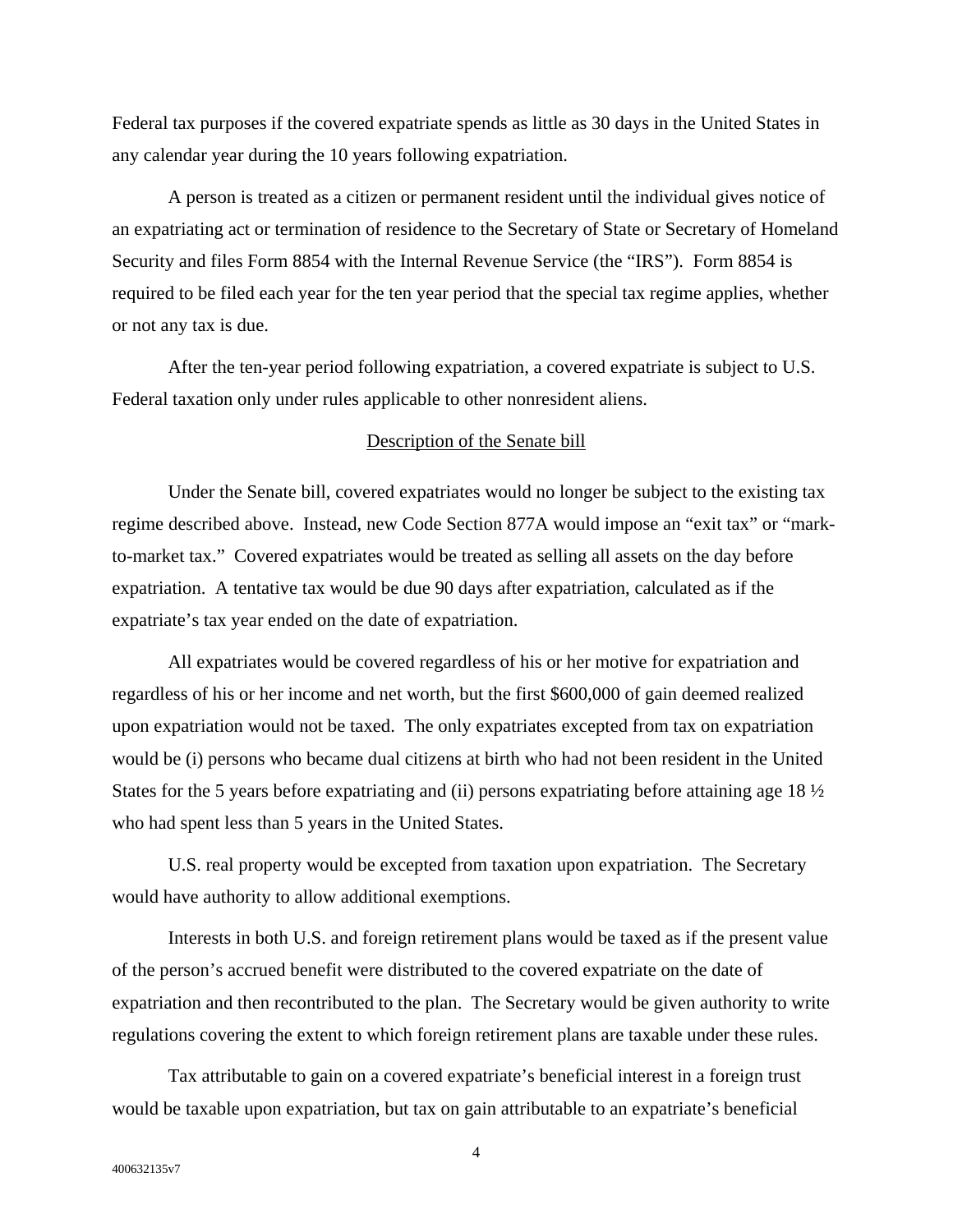interest in a U.S. trust would be deferred and taxed as distributions were made, either when the trust becomes a non-U.S. trust or upon the death of the covered expatriate.

The new rules would allow two deferral elections. A covered expatriate could elect (i) to continue to be taxed as a citizen with respect to all assets owned on the date of his or her expatriation or (ii) to defer tax on selected assets until he or she disposed of the asset or died. However, both elections would require that security be posted and any benefits under a tax treaty be waived. In addition, interest would accrue on deferred tax at a rate 2% higher than the underpayment rate.

The Senate bill would amend Code Section 102 to provide that gifts and bequests from covered expatriates to U.S. persons are taxable as ordinary income.

The obligation under Code Section 6039G to file Forms 8854 would continue to apply to covered expatriates.

Immigration rules would be amended to deny former citizens reentry to the United States if the individual were determined not to be compliant with his or her U.S. Federal tax obligations, and for this purpose, the IRS would be allowed to disclose tax return information to immigration authorities.

# Description of the House bill

Like the Senate bill, the House bill would impose an "exit tax" or "mark-to-market tax." Covered expatriates would be treated as selling all assets on the date before expatriation. However, unlike the Senate bill, the House bill also would continue current law subjecting expatriates to a special tax regime for the ten years immediately following expatriation even if the expatriate had paid the exit tax.

Like the Senate bill, the House bill would exclude the first \$600,000 of gain realized, and this amount would be adjusted for inflation. The basis of assets deemed sold would be adjusted to fair market value, and in the House bill (unlike the Senate bill), this adjustment to basis applies even to the first \$600,000 of gain exempted from tax.

The Senate bill requires payment of the exit tax within 90 days of expatriation, whereas the House bill does not specify a due date and, presumably, the exit tax would be due with the covered expatriate's regular income tax return for the year of expatriation.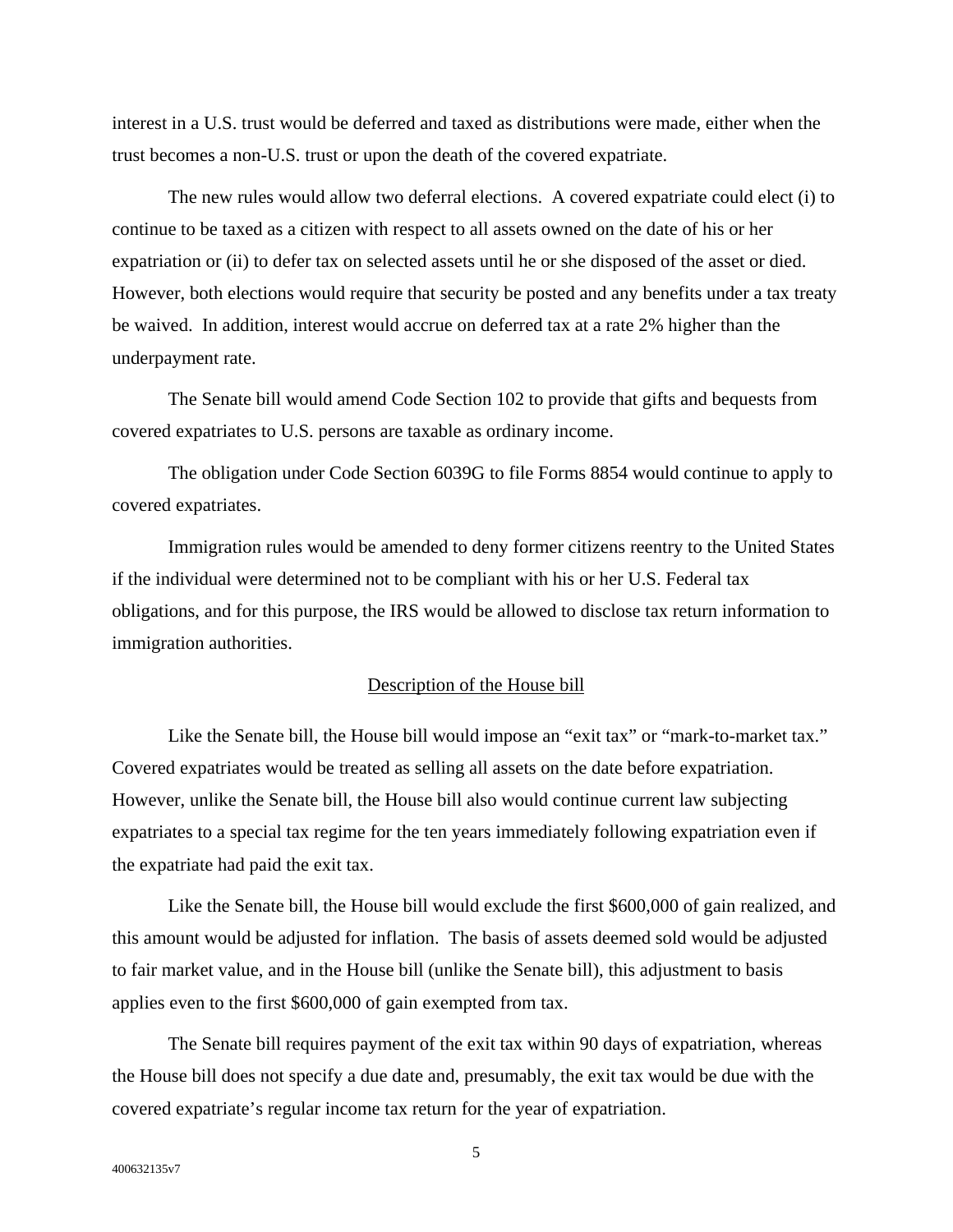The term "covered expatriate" is defined differently in the Senate and House bills. There is no income tax or net worth test in the Senate bill, but the House bill applies the current law definition of covered expatriate in Code Section 877 to the new exit tax. Thus, a person would be subject to the mark-to-market rules if he or she were also subject to the Code Section 877 rules based on his or her five-year average income tax, net worth or failure to certify tax compliance. However, the exceptions for dual citizens and minors in the House bill are changed to allow such persons to have been U.S. residents for up to ten years, rather than five years, before becoming ineligible for the exceptions. The House bill retains the same test for long-term permanent residents – the 8 out of 15 year test.

The Senate bill exempts U.S. real property from the exit tax and gives the Secretary authority to issue regulations exempting other categories of assets from the exit tax. The House bill contains no similar exemptions.

While the Senate bill allows two deferral elections – one is an election to continue to be taxed as a U.S. citizen with respect to all property that otherwise would be subject to the exit tax and the other is an election to defer payment of the exit tax on selected assets - the House bill only allows the latter election, namely the election to defer payment of the exit tax on an asset by asset basis. Both bills require the covered expatriate to post security for the deferred tax. However, the House bill allows the IRS to accept not only a bond as security, but also other forms of security (including a letter of credit). In addition, the House bill imposes interest on the deferred tax at the usual deficiency rate, whereas the Senate bill adds two percentage points to such interest rate. Both bills require the covered expatriate who makes a deferral election to waive treaty benefits which would preclude the assessment or collection of the deferred exit tax.

The House bill, like the Senate bill, has special rules for retirement plans and trusts, but the rules are quite different.

Like the Senate bill, the House bill taxes the covered expatriate's accrued benefit in certain deferred compensation arrangements as if the amount were distributed to the expatriate upon expatriation and then recontributed to the plan. However, the House bill adopts a withholding regime for distributions from "eligible deferred compensation arrangements" to avoid immediate imposition of tax.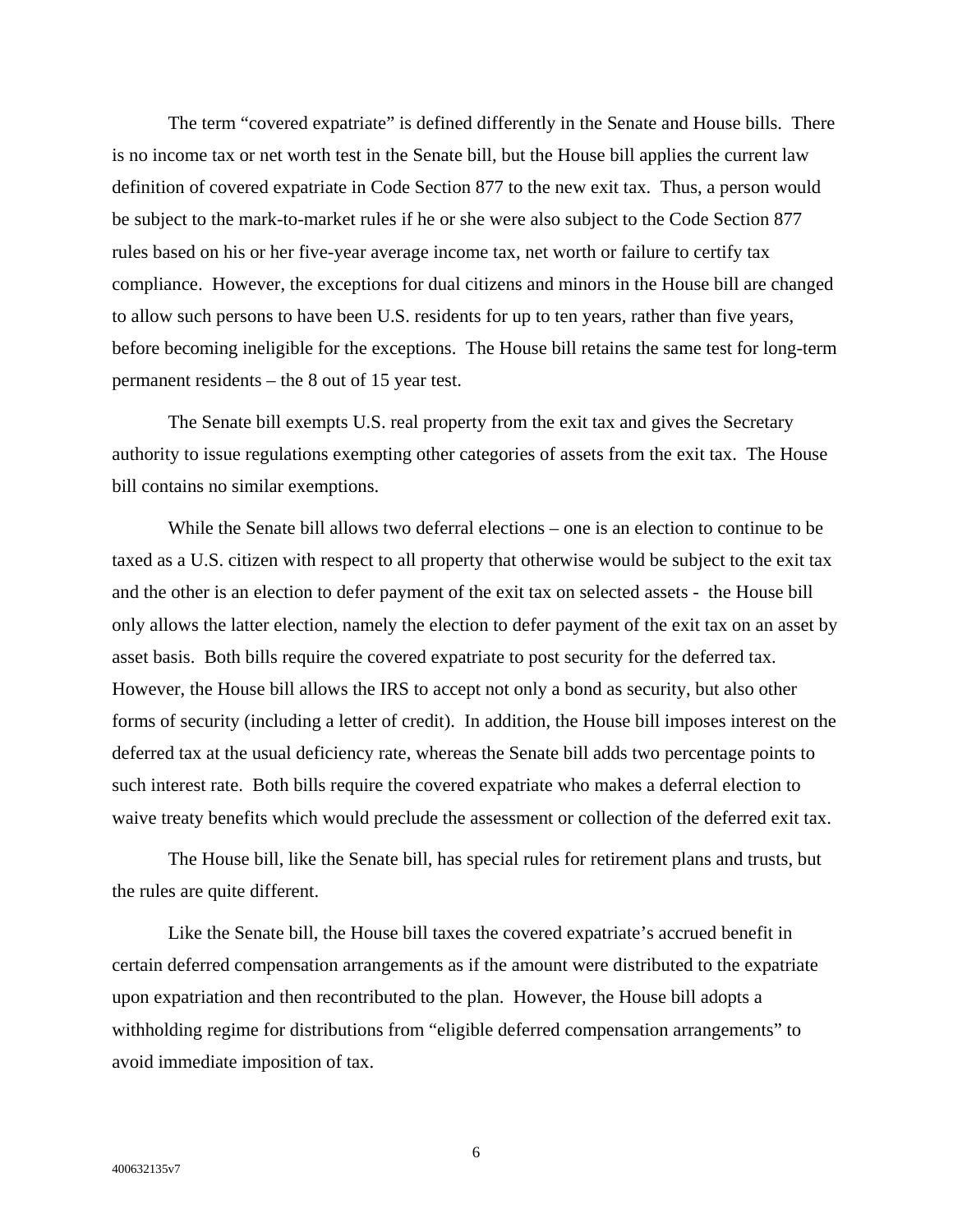"Specified tax deferred accounts," which include IRAs, are treated as if distributed to the covered expatriate on the date of expatriation and taxed accordingly except that no early distribution tax applies. Thus, IRAs are not eligible for the withholding regime.

Unlike the Senate bill, which differentiates between U.S. and foreign trusts, the House bill does not apply the exit tax to an interest in a nongrantor trust, whether the trust is a U.S. trust or a non U.S. trust. Instead, the House bill provides that the trustee is required to withhold 30% of the "taxable portion" of a distribution to a covered expatriate. In addition, if appreciated property is distributed to a covered expatriate, the gain is recognized to the trust as if the appreciated property had been sold to the covered expatriate for fair market value. "Taxable portion" means the portion that would be included in the gross income of a U.S. person. The House bill provides that the expatriate "shall be treated as having waived any right to claim any reduction under any treaty."

The House bill allows an expatriate who immigrated to the United States to calculate the exit tax based upon his or her basis at the time he or she first became a U.S. resident. There is no comparable provision in the Senate bill.

The House bill imposes a new tax on gifts and bequests from covered expatriates. In the Senate bill the new tax is an income tax and in the House bill the new tax is imposed by subtitle 15 of Title B, indicating that it is a succession tax, although no name is given to the tax. The tax in the House bill is imposed at the highest rate of U.S. gift and estate taxes at the time the gift or bequest is received by a U.S. person (either an individual or a U.S. trust) or at the time the distribution is made to a U.S. person from a foreign trust that is "attributable to" a gift or bequest from a covered expatriate. Under the House bill, the tax would apply regardless of when the expatriation had occurred.

The House bill repeals Code Section 7701(n) which defers the effective date for loss of citizenship to the time that notice is given to the Secretary of State and any statement that may be required by Code Section 6039G (Form 8854) is filed. The Senate bill does not repeal Code Section  $7701(n)$ . However, both bills would enact a new Code Section  $7701(a)(50)$  which provides that an individual shall not cease to be treated as a U.S. citizen before the date on which citizenship is treated as relinquished under new Code Section 877A (which does not require filing Form 8854). Under both bills, the Secretary would be authorized to issue regulations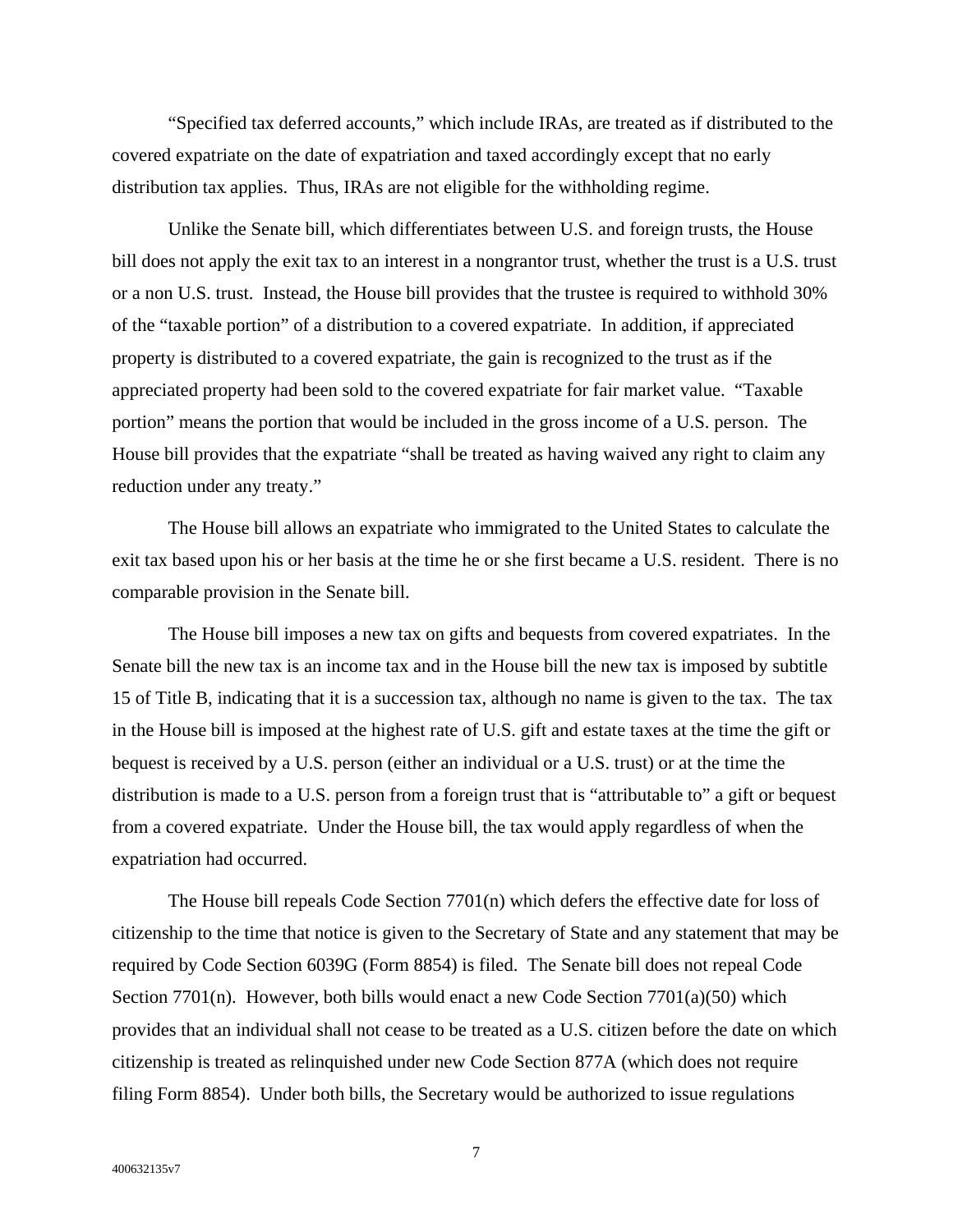allowing an earlier effective date of termination of citizenship for persons who became at birth dual citizens of the United States and another country. In addition, the House bill amends Code Section 7701(b)(6) to provide that a long term lawful permanent resident who elects to be treated as nonresident under the provisions of a treaty must notify the IRS of the commencement of such treatment.

The House bill does not include any immigration provisions comparable to those in the Senate bill, or any provisions concerning sharing of tax return information with the U.S. immigration authorities.

### **I. Deferral elections**

Instead of paying the exit tax at the time of expatriation, the Senate bill allows an expatriate to make an irrevocable election to be taxed as a U.S. citizen with respect to all property that otherwise would be covered by the exit tax. An electing individual would continue to pay U.S. income taxes at the rates applicable to U.S. citizens following expatriation on any income generated by the property and on any gain realized on the disposition of the property. Also, the property would continue to be subject to U.S. Federal gift, estate, and generationskipping transfer taxes. The election to continue to be taxed as a U.S. citizen would not be available unless the individual were to (i) provide security to ensure payment of the tax under this election in such form and manner, and in such amount, as the Secretary of the Treasury (the "Secretary") requires, (ii) waive future rights under treaties that would otherwise protect such individual from paying the U.S. tax, and (iii) comply with such other requirements as the Secretary may prescribe. The amount of the exit tax that would have been owed but for this election (including any interest, penalties and certain other items) would be a lien in favor of the United States on all U.S.-situated property owned by the individual until (i) the tax liability was satisfied, (ii) the tax liability became unenforceable by reason of lapse of time, or (iii) the Secretary was satisfied that no further tax liability could arise. The House bill does not include this election.

Both the Senate and House bills allow a covered expatriate to elect to defer payment of the exit tax with respect to particular property on an asset by asset basis. The election would be irrevocable. However, an individual who elected to defer payment of the tax would be charged interest for the period the tax was deferred. Under the Senate bill, the interest rate would be two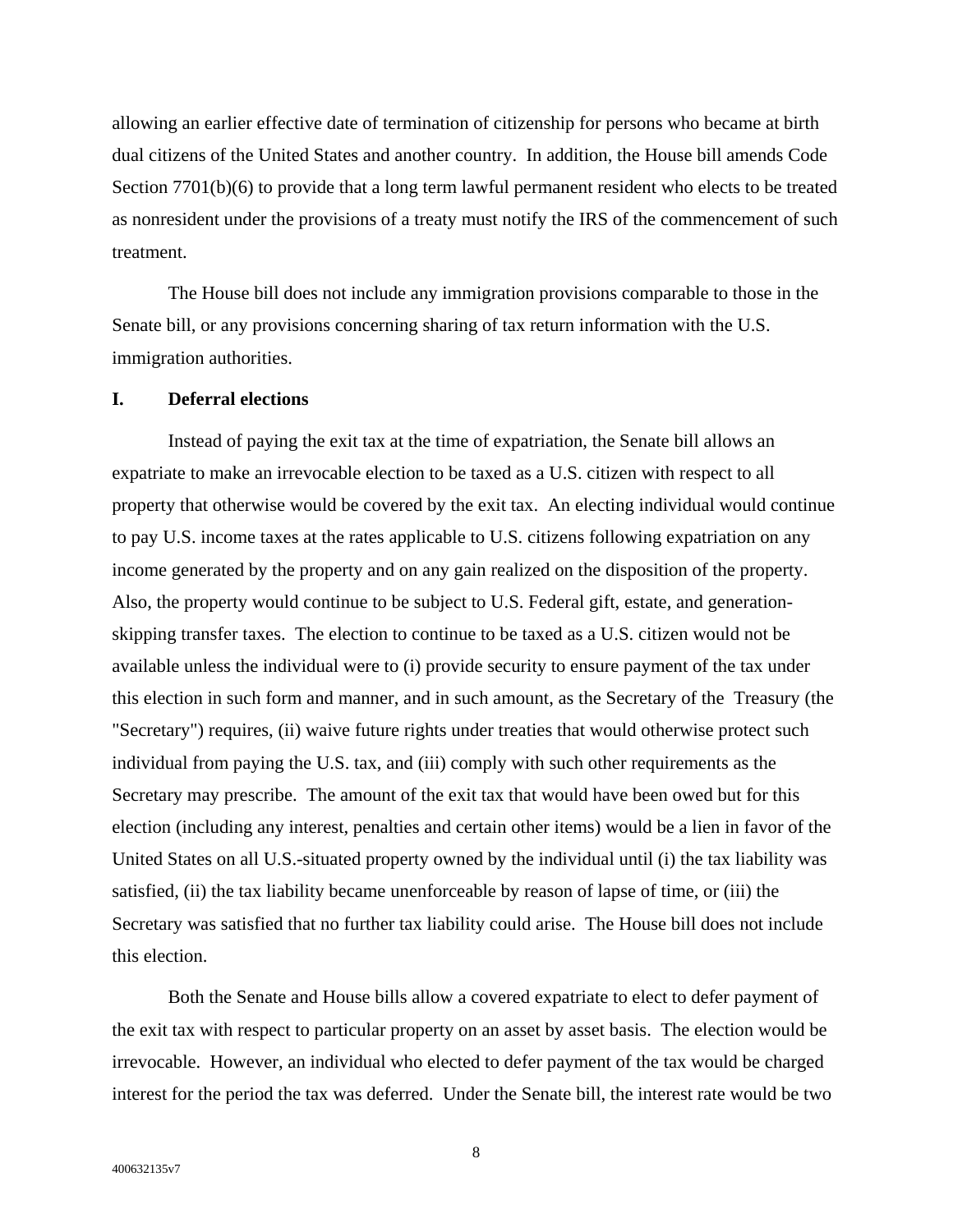percentage points higher than the rate normally applicable to individual underpayments. Under the House bill, the interest rate would be the usual rate on underpayments. Under the election, the deferred tax attributable to a particular asset would be due on the due date of the return for the taxable year in which the asset was disposed of (or, if the asset is disposed of in a transaction in which gain was not recognized in whole or in part, at such other time as the Secretary might prescribe). In order to elect deferral of the exit tax, an individual would be required to provide security. Under the Senate bill, a bond in the amount of the deferred tax would be required except if an individual established to the satisfaction of the Secretary that another security arrangement was adequate. Under the House bill, the security could be a bond meeting the requirements of Code Section 6324 or another form of security for payment (including letters of credit) that met requirements prescribed by the IRS. The individual also would be required to waive rights under treaties that would otherwise protect such individual from paying the applicable U.S. Federal tax. Under the Senate bill (but not the House bill) the deferred tax amount (including any interest, penalties and certain other items) would be a lien in favor of the United States on all U.S.-situated property owned by the covered expatriate until (i) the tax liability was satisfied, (ii) the tax liability became unenforceable by reason of lapse of time, or (iii) the Secretary was satisfied that no further tax liability could arise.

The proposed security arrangements would be costly and, under some circumstances, would unduly burden an individual's right to expatriate. If an individual did not have sufficient transferable assets to satisfy the security requirement, he or she could not satisfy the tax obligations imposed by the exit tax either by paying the tax or by providing security to defer the payment of tax. For example, the exit tax might be attributable in large part to a beneficial interest in a trust, an accrued benefit in a retirement plan, nonvested deferred compensation arrangement, or an interest in a closely held business that was subject to transfer restrictions, none of which could be sold or assigned as security for a loan or a bond. The security arrangements would impose an undue hardship on such an individual, who neither had nor had access to liquidity.

We recommend that the security requirement not apply to the extent the covered expatriate lacked the financial resources to provide it. Instead, the final bill should include a limitation on the amount of security required based upon the covered expatriate's assignable assets. Such a limitation would minimize the burden on an individual's right to expatriate in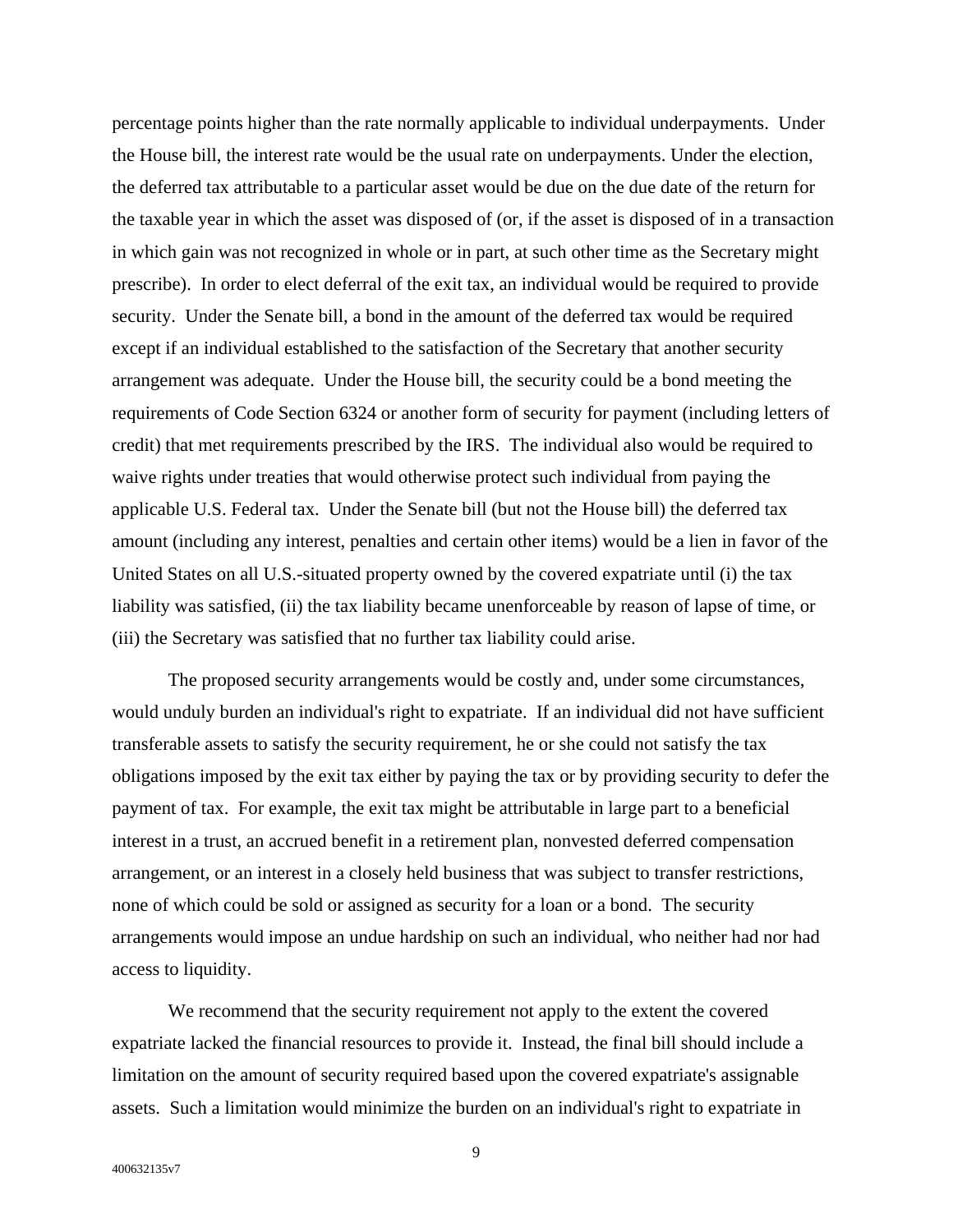situations in which the covered expatriate owned little property in his or her own name but was treated as owning property under the provisions of the bill.

The Senate bill specifically lists only one type of security arrangement (a bond) and fails to address what standard the IRS might use to determine whether an alternate security arrangement would be "adequate." Historically, under Code Section 6166, bonding requirements have been onerous, considering the expense and length of time for which bonds are required. We recommend that the final bill specifically identify other acceptable security arrangements, including: (i) an irrevocable letter of credit from (1) a U.S. financial institution, (2) the U.S. branch of a foreign bank, or (3) a foreign bank and confirmed by a bank described in Code Section 581; (ii) a withholding arrangement with a U.S. brokerage firm; or (iii) a taxpayerestablished U.S. trust with security provisions similar to those available for qualified domestic trusts under Code Section 2056A and Regs. Section 20.2056A-2(d). The proposed alternate security arrangements should be coordinated with the lien imposed on the U.S. property owned by the covered expatriate. We also recommend that clarification be provided in the case of the election to continue to be taxed as a U.S. citizen, with respect to whether the amount of security would have to be increased if the value of the property that would trigger the tax increased after expatriation.

The Senate and House bills would require payment of the exit tax based on values at the time of expatriation, whether or not the expatriate ever realized gain on the actual disposition of the property held at the time of expatriation. The bills fail to take into consideration the possible decline in the value of the property following expatriation, which could be particularly severe in the case of stock options. Moreover, the interest that would be charged under the deferral election under the Senate bill is extremely high and when added to the tax could exceed the value of the property when sold. Although we agree with the concept of deferring payment of the exit tax until the disposition of the underlying assets, we recommend that the bill limit the amount of the exit tax payable under the deferral provision to the lesser of (i) the unrealized gain at the time of expatriation plus interest, and (ii) the amount realized at the time the individual disposes of the property reduced by foreign taxes paid as a result of such disposition. The amount in clause (i) should be reduced by gain subject to the deferred tax in prior dispositions.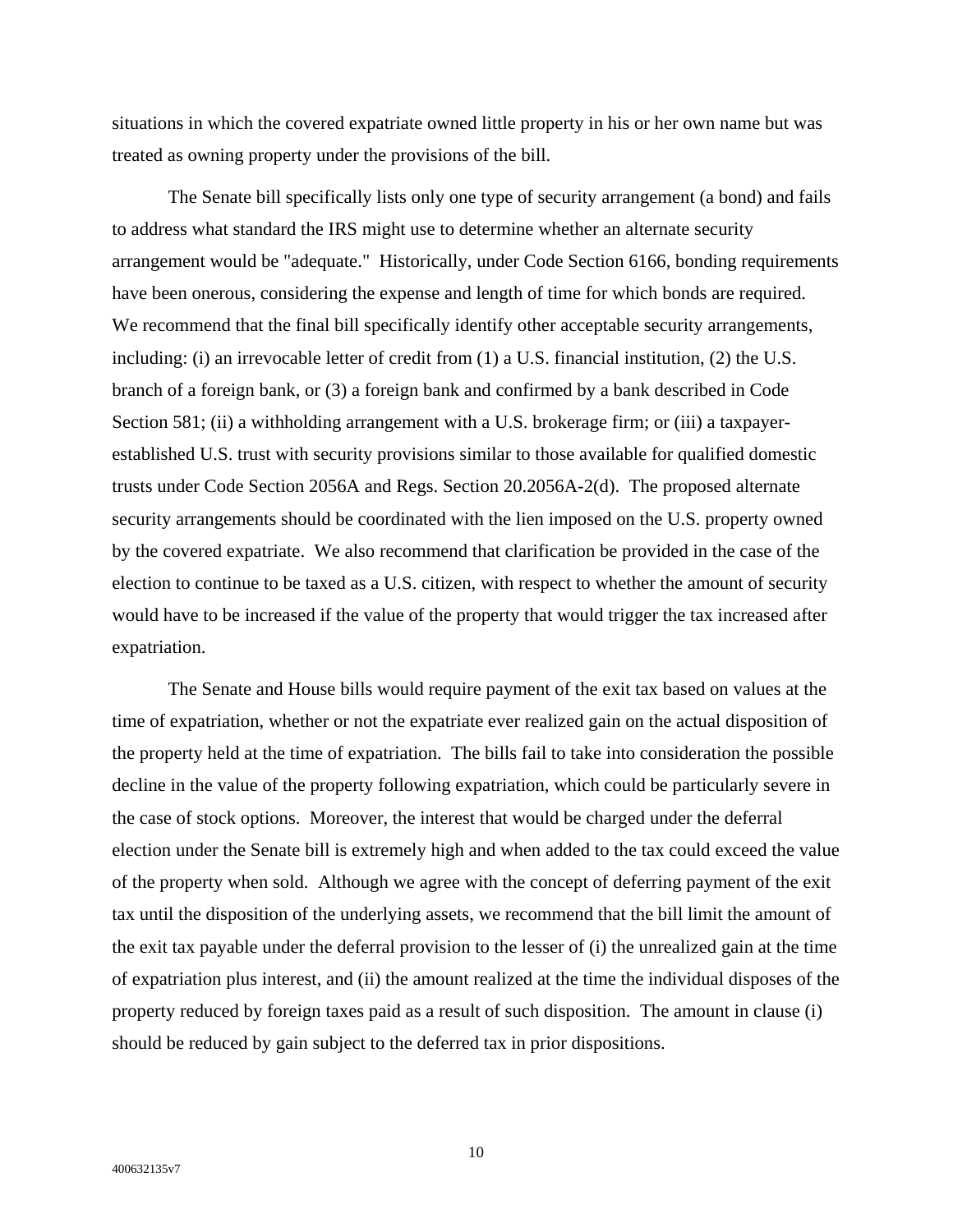For example, suppose that the aggregate deferred gain on four assets was \$2 million, \$500,000 each. Suppose that two years after expatriating, the covered expatriate sold one of the assets and realized a gain of \$600,000. Under our proposal, all of that gain would be realized and taxed in the year of the actual sale, rather than only the \$500,000 of gain attributable to that asset on the date of expatriation (as under the Senate and House bills.) However, only \$1.4 million of accrued gain would remain to be recovered upon further dispositions of assets by the covered expatriate. This rule would accelerate the collection of tax because the amount due on the sale of a particular asset would not be limited to the portion of gain attributable to such property on the date of expatriation. However, this rule also would insure that a tax payment obligation would not be created in an amount that exceeded a person's ability to pay.

Alternatively, the election to continue to be subject to U.S. tax could be allowed on an asset by asset basis, so that the U.S. tax would be based on the amount actually realized whether it was greater or less than the unrealized gain at the time of expatriation. This proposal likewise would avoid the problem of having a tax calculated on a hypothetical gain which may bear no relationship to the actual gain, if any. It could also potentially subject those covered expatriates who deferred payment of the exit tax to a greater amount of tax than would have been imposed without the deferral election.

For example, assume that the unrealized gain on four assets was \$500,000 each on the date of expatriation and an election was made to treat three of those assets – representing unrealized gain of \$1.5 million - as subject to U.S. tax after expatriation. If one asset becomes worthless but the other two assets were sold at a gain of \$1,000,000 apiece, the gain subject to U.S. tax would be \$2 million, an amount \$500,000 more than the aggregate gain on expatriation. However, if the gain ultimately realized on the sale of the three assets was less than \$1.5 million, only the amount of gain realized would be subject to the deferred exit tax.

The deferred exit tax should not apply to any asset which is included in the covered expatriate's estate for U.S. federal estate tax purposes at death, assuming that under then applicable U.S. law the asset is entitled to a basis step-up under Code Section 1014. To impose the deferred tax in these circumstances would be contrary to the stated goal of tax neutrality. If the exit tax has been paid prior to death of a covered expatriate (e.g. because payment of the exit tax was not deferred) and the same asset later is subject to U.S. Federal estate tax, an adjustment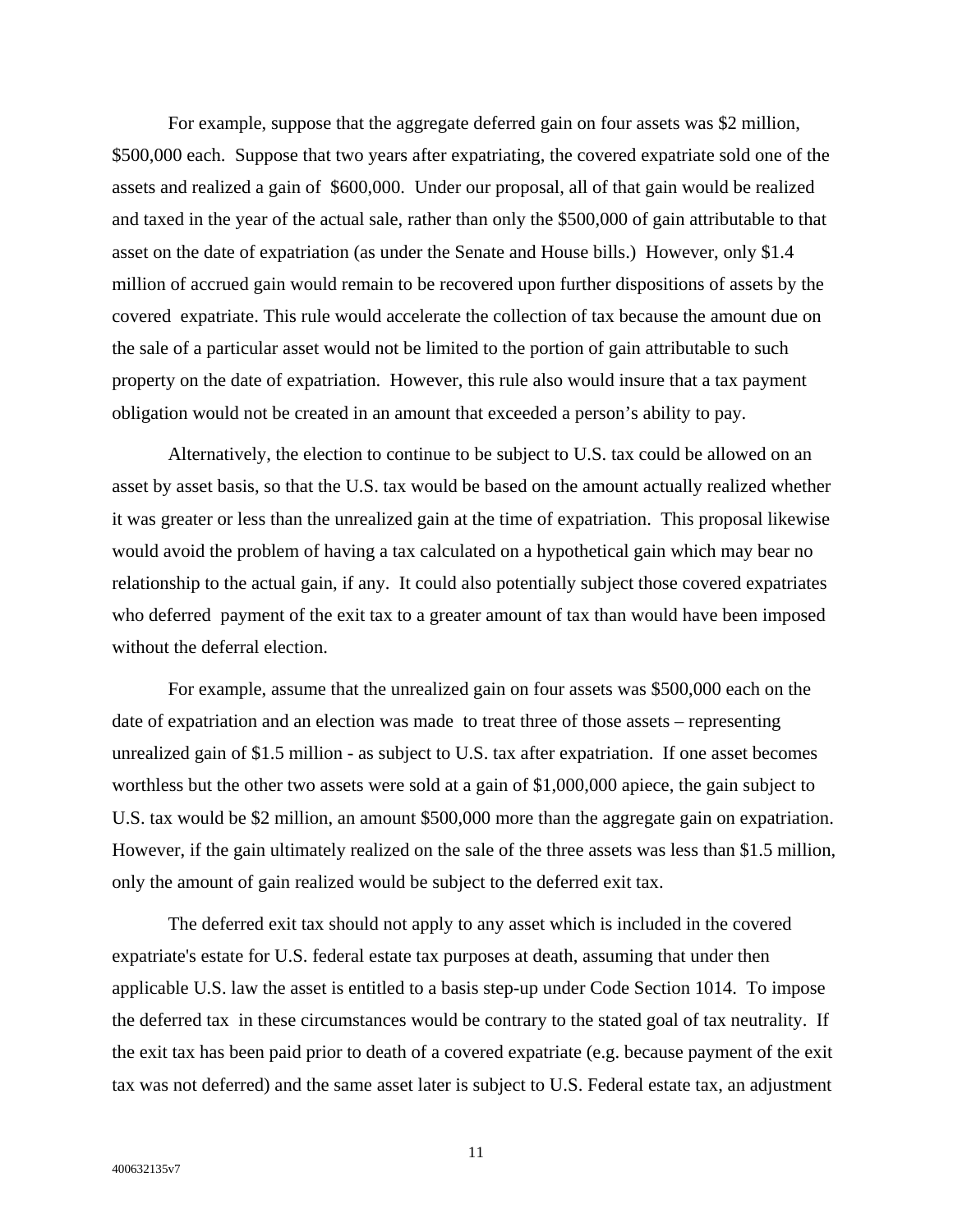for the exit tax paid on that asset should be allowed against the U.S. Federal estate tax attributable to that asset.

Similarly, if an asset on which payment of the exit tax has been deferred later is subject to the U.S. Federal gift tax, an adjustment should be made to the exit tax to reflect the adjustment to basis allowed under Code Section 1015. If the exit tax has been paid before the gift is made, an adjustment for the exit tax should be allowed against U.S. Federal gift tax attributable to that asset.

The Senate and House bills provide that the payment of the exit tax may be deferred until the due date of the return for the taxable year in which the covered expatriate disposes of such property, or, in the case of property disposed of in a transaction in which gain is not recognized in whole or in part, "until such other date as the Secretary may prescribe." In order to eliminate uncertainty regarding the due date for payment of deferred tax, we suggest that the Secretary's authority to prescribe alternate dates for payment of the exit tax be removed from the bill and that the date for all payments be the due date of the return for the taxable year in which the individual either transfers the property in a taxable or nontaxable transaction, including a gift.

### Recommendations

- Limit security requirements where the covered expatriate lacks the resources to secure the deferred tax;
- Allow alternative security arrangements;
- Limit interest accruals on deferred tax to the deficiency rate;
- Limit the deferred tax due on the disposition of an asset on which tax has been deferred to the net amount realized on disposition;
- Allow an election to subject an asset to continuing U.S. tax jurisdiction on an asset-byasset basis;
- Provide an adjustment for the exit tax where an asset is subject to the U.S. Federal gift or estate tax following expatriation; and

Clarify the due date for payment of any deferred tax.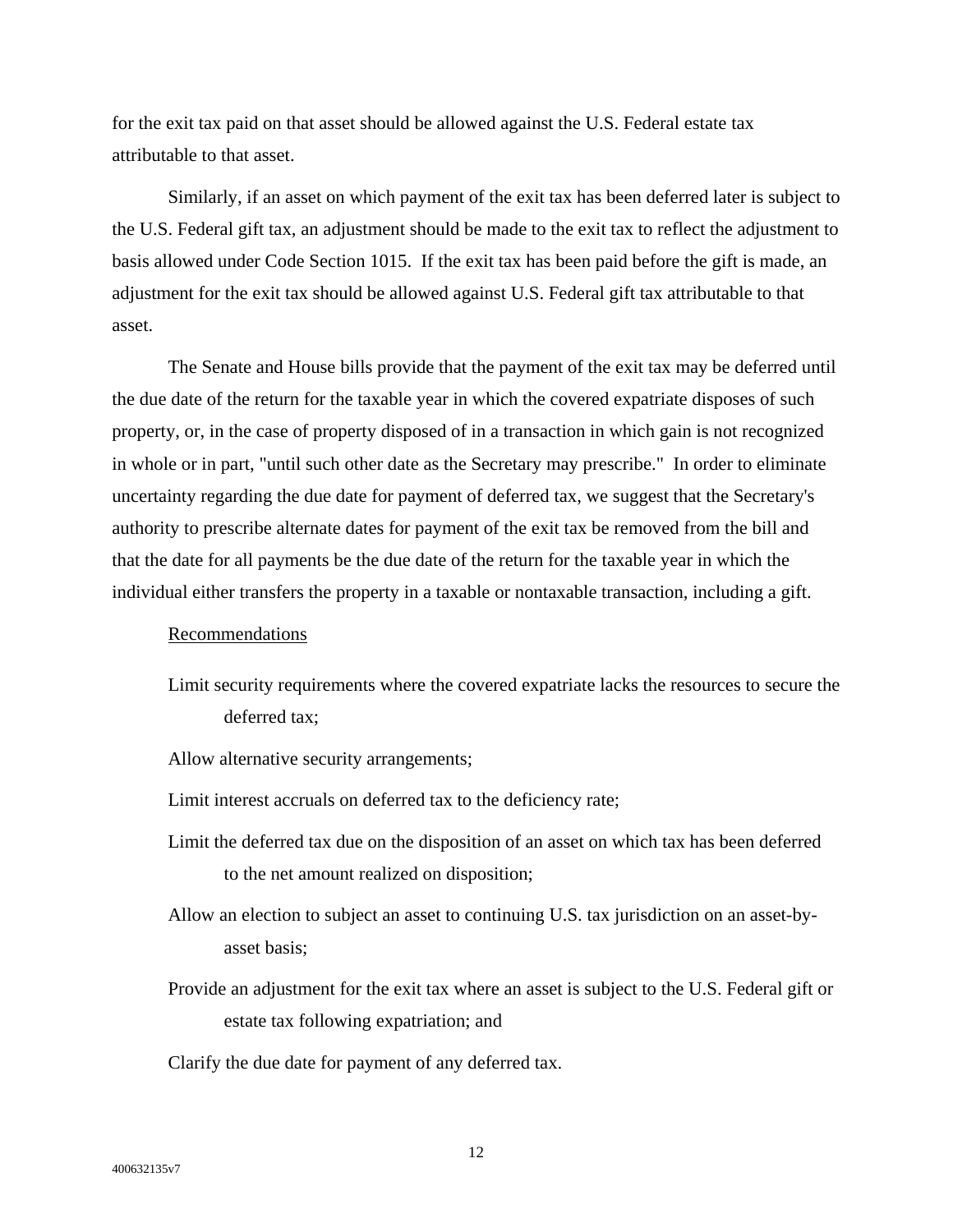# **II. Double Taxation**

Code Section 877A would impose an exit tax on U.S. citizens and long-term permanent residents who renounce their citizenship or relinquish their rights as U.S. permanent residents.<sup>2</sup> The sale is deemed to occur on the day before expatriation, when citizens and residents are still subject to the full scope of U.S. tax law. The timing avoids potential treaty conflicts since under treaty savings clauses, the United States retains the right to tax its own citizens and long-term residents.<sup>[3](#page-14-1)</sup> The ultimate effect of such timing for most expatriates, however, is to set up a virtual guarantee of double taxation on income when the same asset is subsequently sold. For most expatriates, a foreign tax credit will be of little use because the exit tax will be imposed *before* the citizen or long-term resident expatriates. Consequently, most countries to which an expatriate might relocate would not provide a credit against the tax later imposed by such other country when the same asset is sold. $4$ 

Where an *actual* sale of assets owned by a covered expatriate on date of expatriation would have generated a foreign tax credit to reduce U.S. income tax, a *deemed* sale should also allow the same foreign tax credit even though the foreign tax is not payable at that time. For example, if a covered expatriate owns real estate in another country, in the event of an actual sale, the United States would allow a foreign tax credit to reduce the U.S. Federal income tax. However, there is no foreign tax actually paid on the deemed sale that occurs upon expatriation and therefore no foreign tax credit to reduce the U.S. Federal income tax. Thus, with respect to foreign real property, the tax on a deemed sale violates the neutrality principle because it exceeds the tax that would be due on an actual sale. It seems appropriate to allow the exit tax to be reduced by the amount of foreign tax credit that would have been allowable in the event of an actual sale because expatriation does not reduce the covered expatriate's U.S. tax exposure in such cases. Although it is possible that the foreign tax actually paid on a later disposition may be less, a deemed sale should not incur higher tax than an actual sale would have incurred at the time of expatriation.

<u>.</u>

<span id="page-14-0"></span><sup>&</sup>lt;sup>2</sup> Notably, while the U.S. has been contemplating enactment of an exit tax, the European Court of Justice has found one member country's exit tax counter to European Union law. Du Saillant, EJC, C-9/02 (2004). 3

<span id="page-14-1"></span>E.g. Paragraph 4 of Article 1 of the United States-United Kingdom Income Tax Treaty. Convention for the Avoidance of Double Taxation and the Prevention of Fiscal Evasion with Respect to Taxes on Income and on Capital Gains, July 19, 2002, U.S-U.K., (see Rhoades & Langer, U.S. International Taxation and Tax Treaties,

<span id="page-14-2"></span>UNIK § 1.01 (Matthew Bender)). 4 See Sanford H. Goldberg, *Taxation Caused by or After a Change in Residents*, Tax Notes Int'l (August 7, 2000).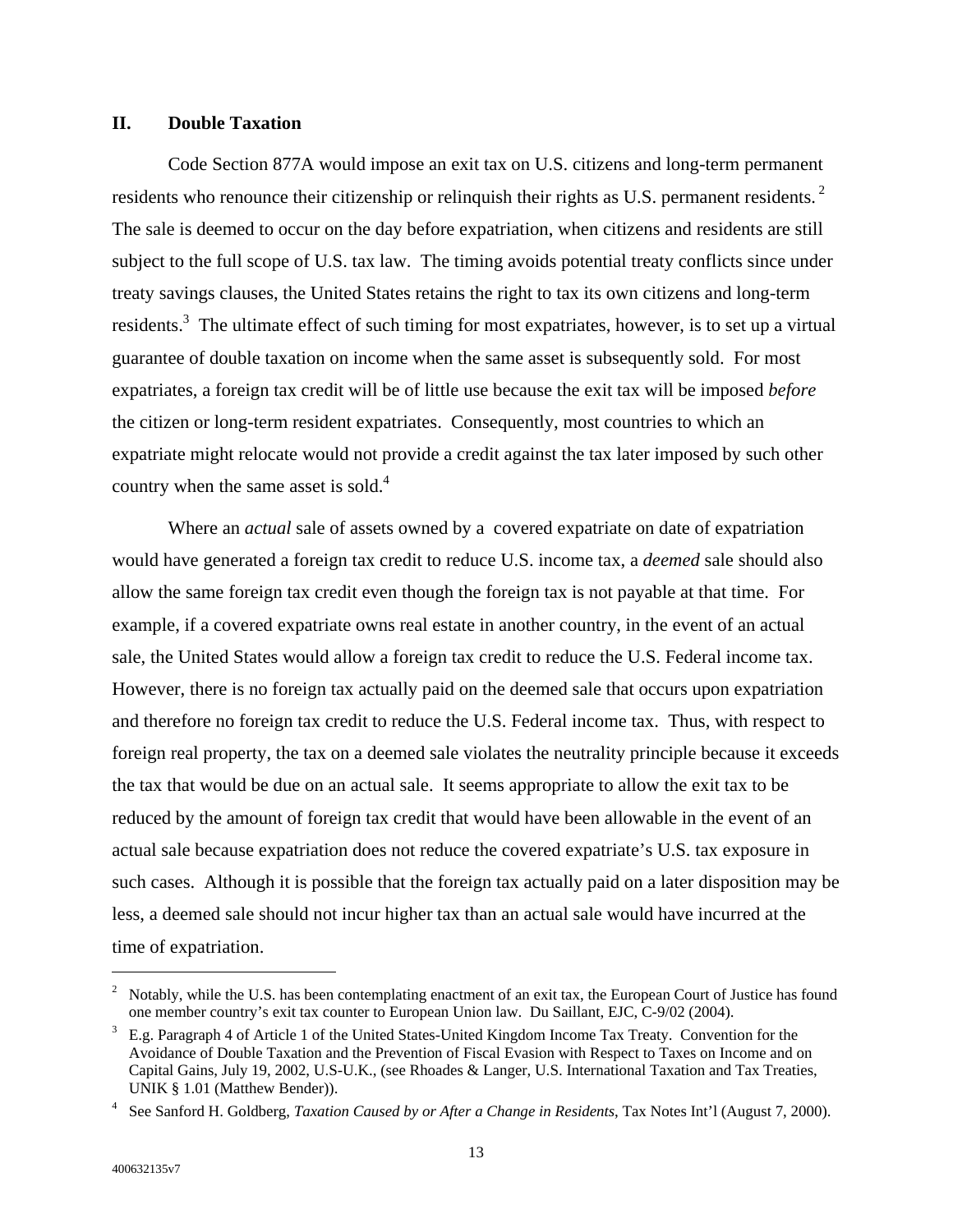The Senate bill attempts to mitigate the financial impact of the exit tax through two deferral provisions. As discussed above, a covered expatriate would be able to make an irrevocable election to be taxed as a U.S. citizen or permanent resident on all property to which the exit tax would apply until the covered expatriate disposes of the property. Alternatively, a covered expatriate would be allowed to defer payment of the exit tax on particular assets. While electing to be taxed as a U.S. citizen or resident and/or to defer payment of the tax on certain property may reduce the initial tax burden, in the long run, the elections could increase the possibility that a covered expatriate will be subject to double taxation on gains.

Whether or not the exit tax is deferred, it is not clear whether the exit tax may be offset by a foreign tax credit for foreign taxes incurred when the asset on which the exit tax has been paid is sold in a subsequent year. However, where the exit tax is deferred, an additional question arises -- how the limitations on use of a foreign tax credit are to be applied. Finally, because the deferral elections require the expatriate to waive of treaty benefits, the tax ultimately paid by the expatriate may be higher.

Although the U.S. allows a taxpayer to credit foreign taxes against the U.S. Federal income tax to avoid double taxation, the credit mechanism may not work very well in the case of the exit tax. One reason is timing. Although a foreign tax credit is allowed even if the U.S. and foreign taxes are not incurred in the same year, under Code Section 904(c), the foreign tax paid in any year can be carried back only one year or forward up to ten years to offset U.S. Federal income tax. Because the exit tax increases the likelihood that tax on the same gain will be imposed in different years in the United States and another country, the crediting mechanisms should be expanded to prevent double tax.

In addition, unless the foreign tax is creditable against the exit tax, in most cases a covered expatriate would not benefit from a foreign tax credit because he or she is unlikely to satisfy the sourcing rules that limit the use of a foreign tax credit. Code Section 904 provides that the foreign tax credit allowed to a U.S. taxpayer shall not exceed the same proportion of the tax against which such credit is taken which the taxpayer's foreign source income bears to worldwide income. Code Section 906 allows a foreign tax credit to a nonresident alien only for foreign tax paid on his or her income effectively connected with a trade or business within the United States.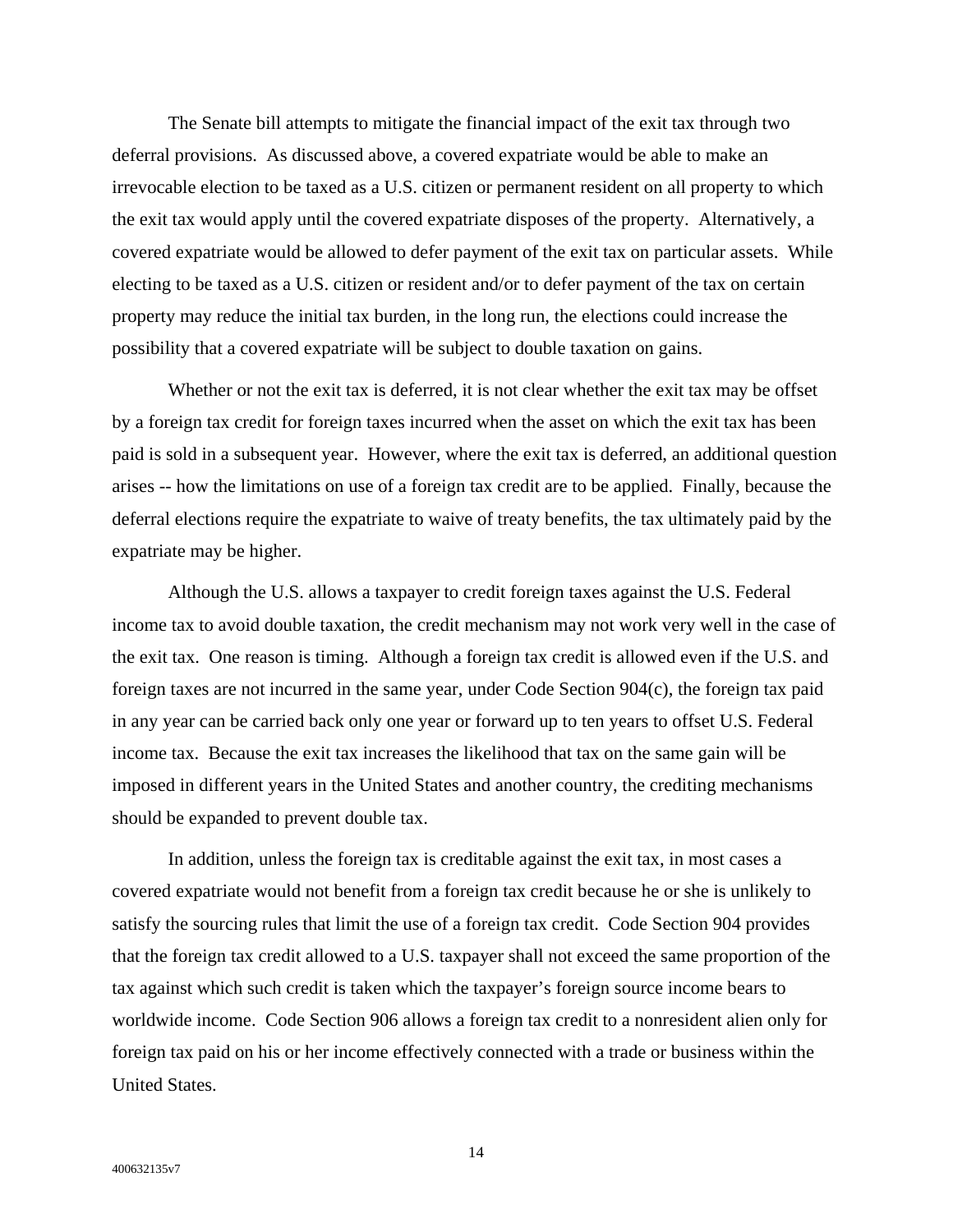It is not clear how these source limitations on the use of a foreign tax credit would apply in the case of the exit tax, particularly where the tax is deferred. The amount and character of the covered expatriate's U.S. and foreign source income may be different in the year of expatriation and the year in which an asset subject to deferred exit tax is sold.

For example, gains realized on the disposition of personal property generally are sourced in the country of the seller's residence under Code Section 865(a) as well as under the tax laws of most other countries. If a covered expatriate ceases to be a U.S. resident on the date of expatriation and becomes a resident of a foreign country, gains realized when the covered expatriate is living abroad should be considered foreign source income. However, if the covered expatriate was living in the United States at the time of expatriation, the gain imposed on expatriation would be U.S. source income. Under these circumstances, will the foreign tax be creditable against the exit tax? The foreign country of residence is unlikely to allow U.S. tax to be credited against its tax when a resident of the foreign country sells personal property that has no nexus with the United States, other than that it was owned when the taxpayer ceased to be a citizen or resident of the United States. None of the double tax treaties would require the foreign country to allow a credit for the U.S. exit tax. Unless the U.S. foreign tax credit rules are changed to allow foreign taxes to be credited against the exit tax under expanded sourcing and timing rules, double tax is likely. Following expatriation, a covered expatriate rarely would have any U.S. tax on U.S. source income that could be offset with foreign tax credits.<sup>5</sup>

Double tax would be avoided if the new country of residence allowed its residents an adjustment to basis upon immigration. There is precedent for this. A recently approved protocol to the United States-Canada treaty, if ratified, would allow persons moving from Canada to the United States, and who owed an exit tax in Canada upon departure, to obtain a fair market value basis for U.S. tax purposes.<sup>6</sup> If Congress enacts an exit tax, a solution to the double tax problem

<span id="page-16-0"></span><sup>&</sup>lt;sup>5</sup> Although the taxpayer theoretically can deduct foreign taxes in lieu of taking a credit, unless he or she has effectively connected income, the deduction is not available. 6

<span id="page-16-1"></span><sup>&</sup>lt;sup>6</sup> Article 8 of a Protocol Amending the Convention between Canada and the United States with Respect to Taxes on Income and on Capital, adopted on September 21, 2007, would amend paragraph 7 of Article XII (Gains) on the Convention to provide as follows: "Where at any time an individual is treated for the purposes of taxation by a Contracting State as having alienated a property and is taxed in that State by reason thereof, the individual may elect to be treated for the purposes of taxation in the other Contracting State, in the year that includes that time and all subsequent years, as if the individual had, immediately before that time, sold and repurchased the property for an amount equal to its fair market value at that time."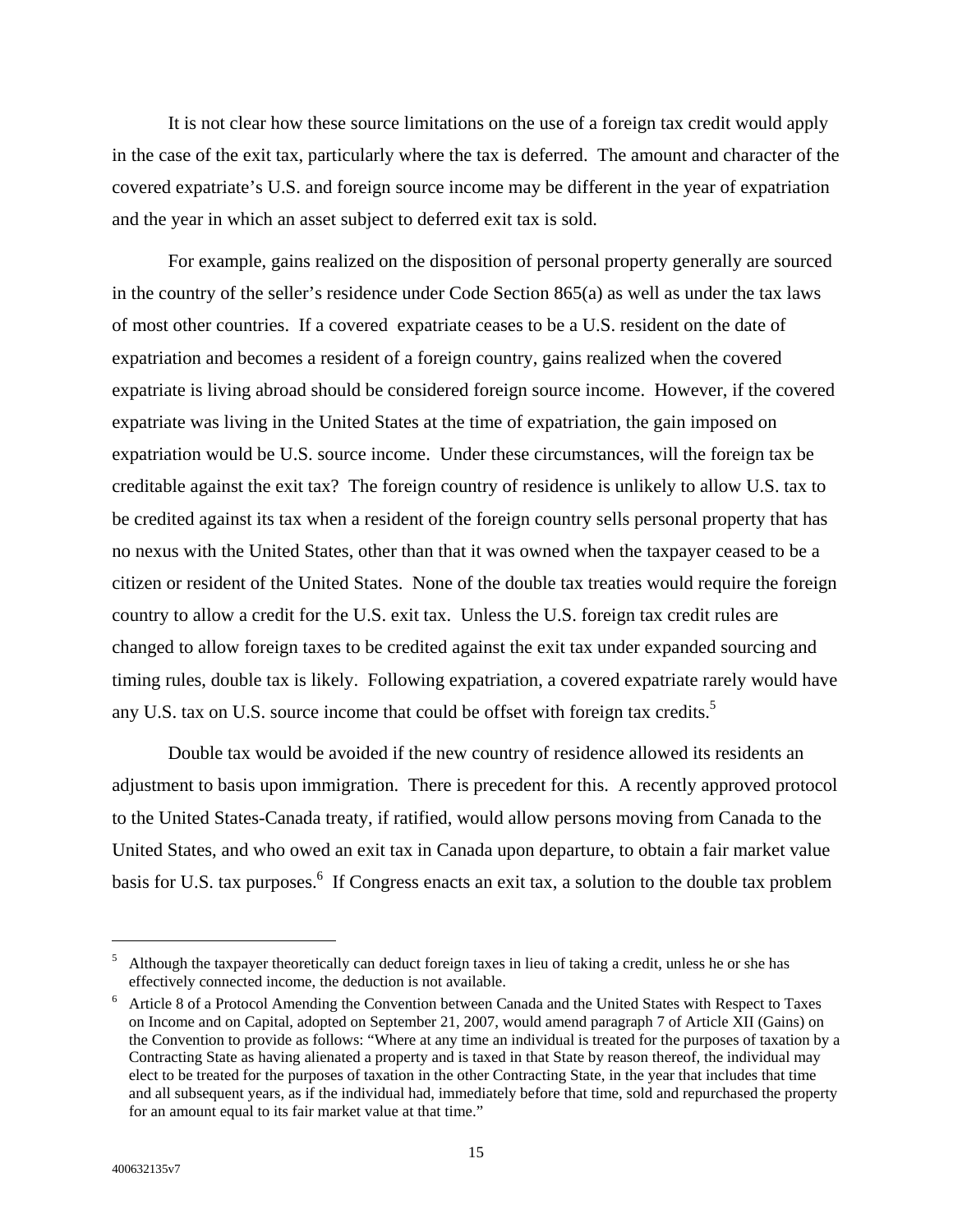is to negotiate similar treaty protection for U.S. persons who expatriate and become taxable as residents of other countries.

A U.S. citizen who expatriates while living abroad has a better prospect of benefiting from a foreign tax credit. The deemed sale of personal property as a result of the imposition of the exit tax in this case should generate foreign source income. However, a long-term resident would not have the same opportunity because the exit tax, by definition, would be imposed while he or she was a U.S. resident. If he or she elected to continue to be taxed as a U.S. citizen and sold assets after becoming a nonresident, then the foreign tax credit should operate properly.

There is precedent under existing law for expanding the allowance of foreign tax credits to mitigate the special taxes imposed on expatriates. Under Code Section 877, the potential for double taxation of income, estate and gift taxes is reduced during the ten-year alternative tax period by offsetting foreign tax credits for taxes paid to the expatriate's new country of residence. A covered expatriate will pay tax on the expanded category of U.S. source income but the timing of income generally is not changed, so that if he or she must also pay tax on this income in his or her new country of residence, he or she may be entitled receive a foreign tax credit offsetting U.S. taxes owed under the alternative tax regime.<sup>[7](#page-17-0)</sup> Also, Code Section 877(a) specifically allows a foreign tax credit for any U.S. tax imposed solely by reason of that Section. Similarly, Code Sections  $2107(c)(2)$  and  $2501(a)(3)(B)$  allow credits for foreign estate and gift taxes imposed on transfers subject to the expatriation tax rules. Proposed Code Section 877A also should expand foreign tax credit rules, but fails to do this.

The deferral elections require a waiver of treaty benefits. Despite the "savings clauses" under double tax treaties, which preserve the right of the United States to tax its citizens and residents on worldwide income, such treaties do provide limited tax relief to U.S. citizens and residents. For example, under Article 18 of the OECD Model Treaty, pension income may only be taxed in the country of residence. Covered expatriates should not be required to waive benefits under a treaty that would have been available to them had they not expatriated because this violates the principle of tax neutrality.

<span id="page-17-0"></span><sup>7</sup> Under Code § 901(b)(3), receipt of this foreign tax credit by citizens or residents of another country is dependent upon the foreign country applying a similar credit for taxes paid to the United States.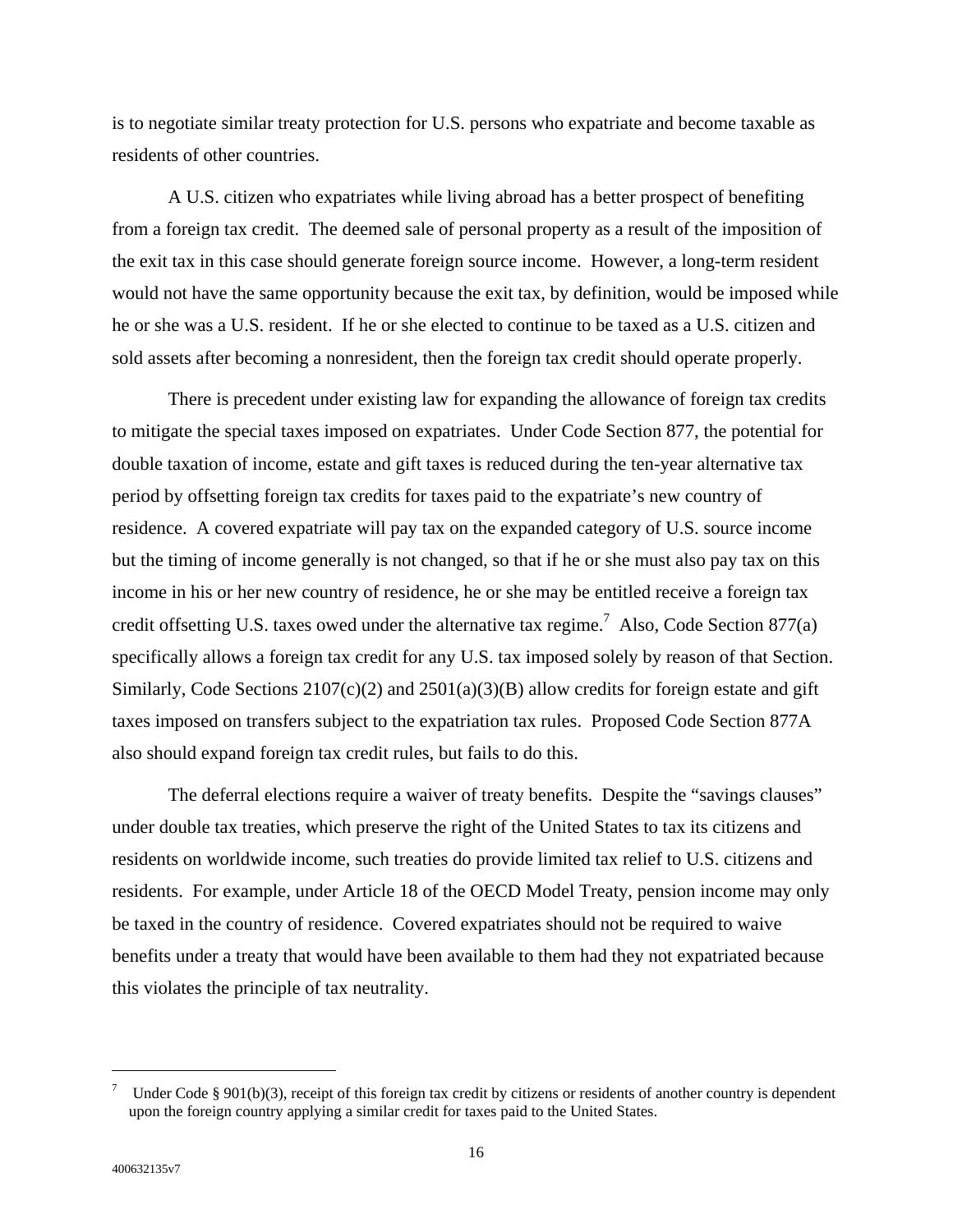As discussed above, a covered expatriate may be subject to U.S. Federal estate or gift taxes on the same property that was subject to the exit tax. For example, if a covered expatriate were to pay the exit tax on a U.S. situs asset and a later gift or bequest of such asset were subject to a U.S. Federal gift or estate tax, the total taxes with respect to the asset would be higher than those that would be imposed on a U.S. citizen or resident, who would only have paid a U.S. Federal gift or estate tax and not the exit tax. We have therefore suggested that adjustments should be made in order to preserve tax neutrality in this situation. In addition, the same assets on which the exit tax has been paid may be subjected to the new tax imposed on gifts or bequests received by a U.S. person in a later year. Adjustment to the U.S. Federal gift or estate tax imposed on the same property that was subject to the exit tax is appropriate to preserve tax neutrality.

The consequences of Code Section 877A may be particularly unjust to long-term residents or naturalized citizens who may have acquired the property prior to immigrating to the United States and received no step-up in basis upon arrival. The exit tax applies to the entire gain upon deemed disposal, including appreciation that accrued before becoming a U.S. resident.<sup>8</sup> The House bill ameliorates the problem by recognizing a new basis to persons who immigrate to the United States. If the exit tax is enacted, a basis adjustment, as provided by the House bill, upon immigration to the United States should be adopted.

U.S. real property is exempt only under the Senate bill. Because U.S. capital gains tax would be due when the U.S. real property is sold, there is no reason to tax the property upon expatriation. Also, upon sale, a foreign tax credit for the U.S. tax would offset tax imposed by the expatriate's new country and double taxation would be avoided. However, under the House bill, unless the new country of residence allows a new basis upon immigration, tax relief may not be available when the property is sold.

### Recommendations

Allow immigrants to elect to adjust the basis of assets to fair market value upon immigration to the United States;

<span id="page-18-0"></span><sup>8</sup> Id. (noting that many other countries would provide a step-up in basis under these circumstances). Australia, one of a handful of countries with an exit tax, provides for a step-up in basis upon immigration.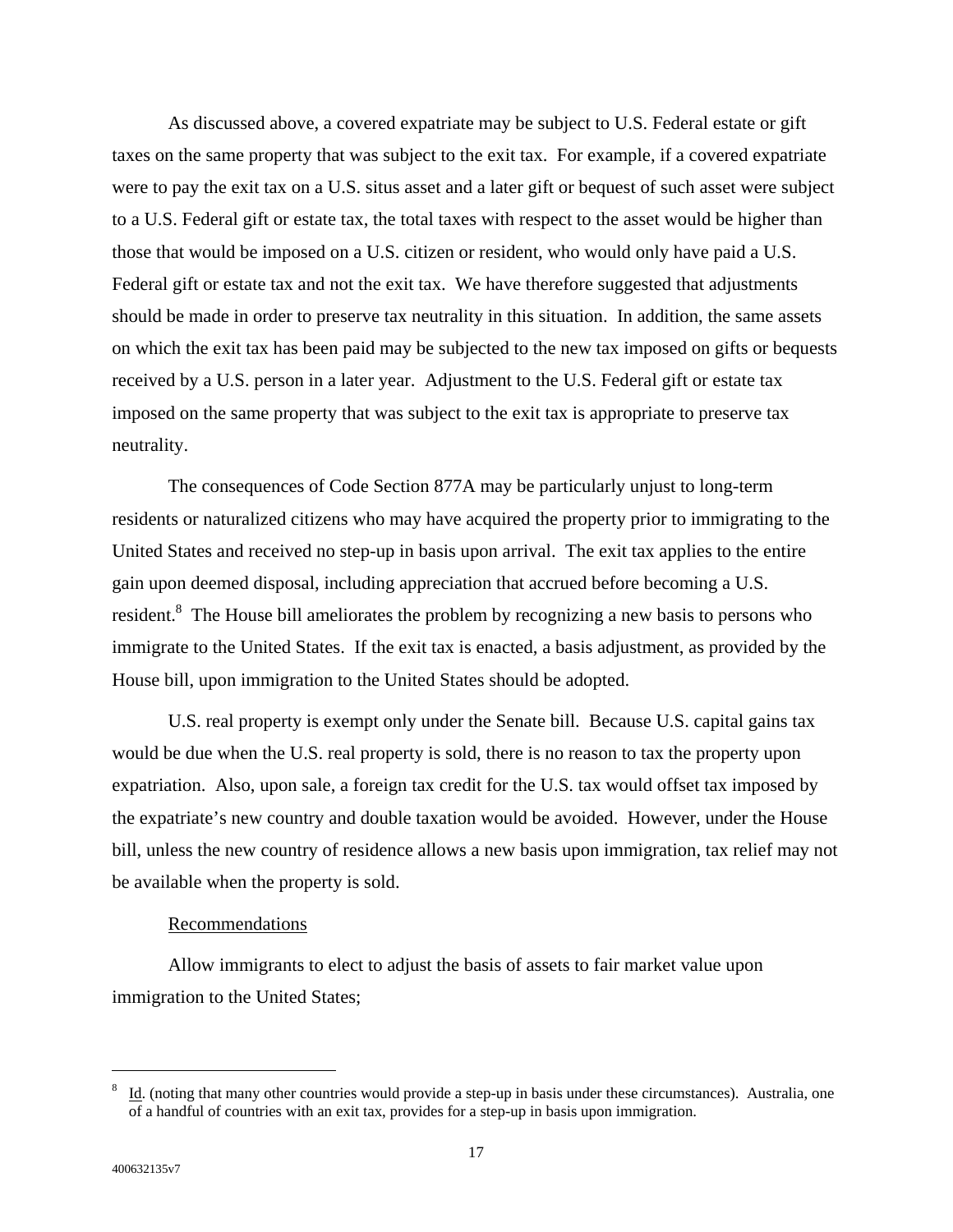Negotiate treaty protection allowing a similar basis adjustment election to U.S. expatriates for purposes of calculating gain subject to tax in the new country of residence;

Do not require the waiver of treaty benefits that are otherwise available to a U.S. citizen;

Allow a U.S. foreign tax credit to offset the exit tax without regard to timing or sourcing rules, or, in the alternative, allow a credit against the exit tax for foreign tax that would have been paid had an actual sale of assets occurred on the date of expatriation;

Allow an adjustment to deferred exit tax if property later is subject to U.S. Federal gift or estate tax; and

Allow an adjustment against U.S. Federal gift, estate or chapter 15 tax on assets that were subject to the exit tax.

## **III. Expatriation rules applied to trusts**

Under current law, a person who is a grantor of a trust may be subject to tax upon expatriation under some circumstances. For example, if the trust is foreign and the grantor ceased to be treated as the owner of the trust upon expatriation, Code Section 684 may impose gain as if the assets in the trust were sold. Gains are deemed realized, but losses are not deemed realized and do not offset gains. If a U.S. trust became a foreign nongrantor trust as a result of a person's expatriation, gain may be realized under Code Section 684. Except as provided in Code Section 684, however, expatriation would not change the taxation of trust income, and income distributed to a covered expatriate would be taxed to the same extent as if received directly and not through the trust.

The rules for trusts are significantly different in the Senate and House bills.

### The Senate bill

The Senate bill exposes a covered expatriate to a exit tax on account of his or her status as a beneficiary of a trust if it is determined that he or she "holds" an interest in a trust on the day before his or her expatriation date. Despite the significance of the holding requirement, the proposal contains no clear method by which to determine whether or not a covered expatriate actually holds an interest in a trust. Proposed Code Section 877A(f)(3)(A) provides that a covered expatriate's "interest in a trust shall be based upon all relevant facts and circumstances, including the terms of the trust instrument and any letter of wishes or similar document,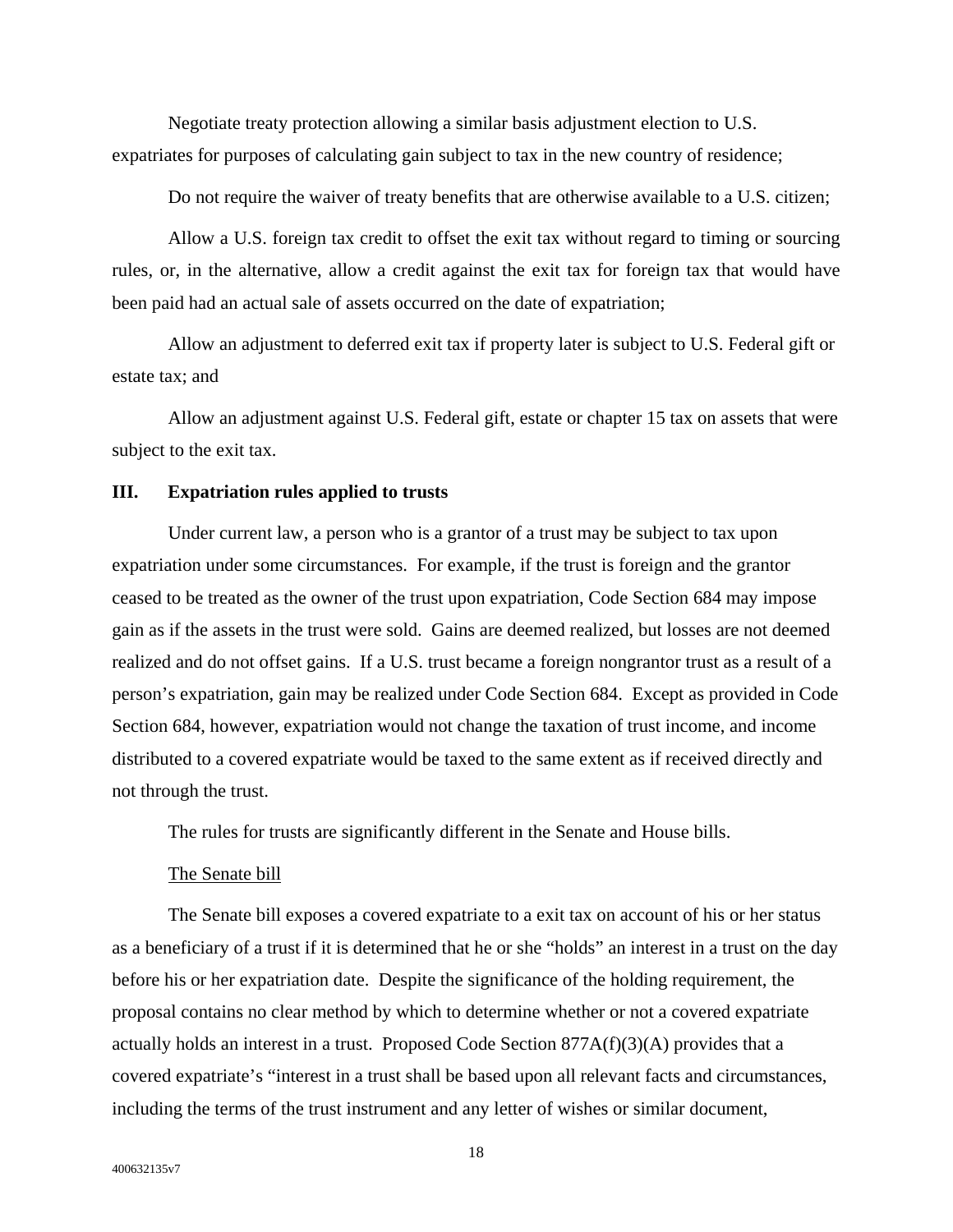historical patterns of trust distributions, and the existence of any functions performed by a trust protector or any similar advisor." At best, these factors are nothing more than indications as to what the covered expatriate might expect to receive from a trust rather than any actual property interest in the trust. Except when an individual's trust interest can be actuarially valued, as is the case with an interest such as the right to receive trust income for a term, it is impossible to predict how these factors can be used to measure an individual's interest in a trust. We are, therefore, very concerned that the proposed Code Section 877A will give rise to substantial inequities.

A not unusual, simple example will illustrate our concern. Suppose that P created a discretionary trust 10 years ago for the benefit of all of his or her descendants. C, a covered expatriate, is one of three living children of P, but has never received any distributions from the trust. At the time of C's expatriation, P had three living grandchildren as well as three living children. In fact, no distributions have ever been made from the trust. P's letter of wishes to the trustee indicated that P viewed the trust as a financial safety net for her children and that she would prefer that the trustee accumulate income and maintain principal unless a child or more remote descendant was in need of funds for educational or medical expenses or other support related needs. What facts should determine whether C holds an interest in the trust? Should he or she be able to show that he or she holds no interest because it is unlikely that he or she would ever receive a distribution. Or, would he or she be treated as holding a 1/6th interest because there are six beneficiaries. If the latter approach is followed, C risks paying a substantial tax on values he or she is likely never to receive.

Once it is determined that a covered expatriate holds an interest in a trust, proposed Code Section 877A(f) creates two different regimes for the tax treatment of these interests - one for interests in Qualified Trusts, defined as trusts that are United States Persons within the meaning of Code 7701(a)(30)(E), and one for interests in all other trusts, referred to in this section as "Foreign Trusts."

#### *Treatment of Covered Expatriates Holding Interests in Foreign Trusts*

If a covered expatriate holds an interest in a Foreign Trust, he or she will not be treated as having sold the interest. Instead, his or her interest is to be treated as a separate share in the trust, the share is to be treated as a separate trust consisting of the trust assets allocable to the share,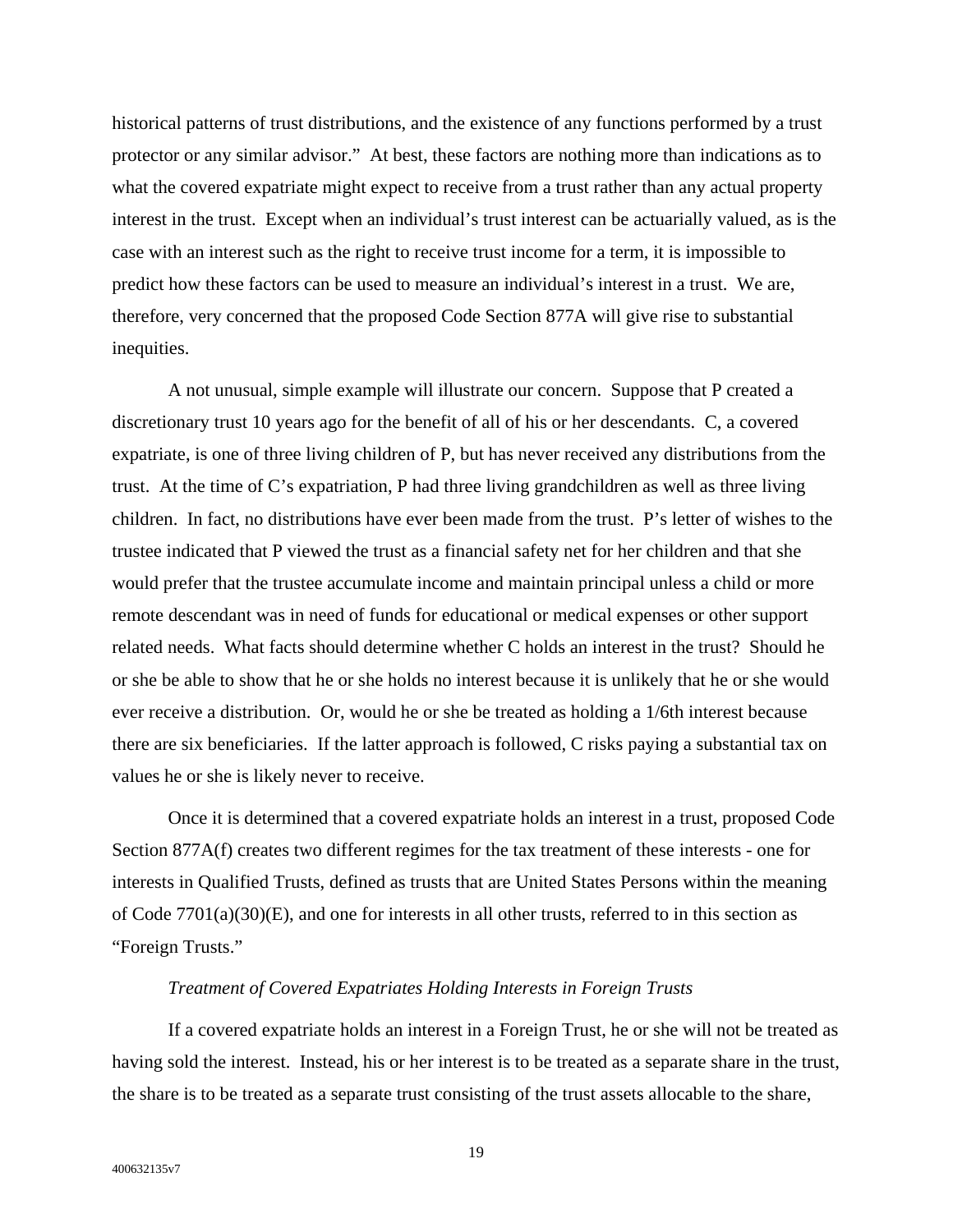and the separate trust is to be treated as having sold all of its assets on the day before the expatriation of the covered expatriate and as having distributed all its assets to the covered expatriate. The covered expatriate then pays the tax he or she would have paid if his or her deemed separate trust had actually distributed the sale proceeds to him or her and is treated as having recontributed the assets he or she received back to the trust.

We assume that the object of the proposal is to require the covered expatriate to include in his or her gross income any gain deemed to have been recognized on the deemed sale as well as any previously undistributed income earned in the year of expatriation prior to the expatriation event and the trust's undistributed income from prior years. This result interacts uneasily with the various existing methods for taxing trusts and their beneficiaries and creates a number of anomalies and unanswered questions, including:

- 1. What happens to the trust's undistributed net income when the separate trust is constituted? If the covered expatriate is deemed to have an interest consisting of a 20% vertical slice of all of the trust's assets, does his or her trust have 20% of the trust's undistributed net income? Will the deemed distribution be treated as a distribution of some portion of that undistributed income potentially exposing the covered expatriate to heavy interest penalties?<sup>[9](#page-21-0)</sup>
- 2. When a covered expatriate's interest in a trust consists only of the right to receive income, either absolutely or in the discretion of a trustee, how should his or her interest in the trust be established? Suppose, for example, that the covered expatriate had a right to receive all of the income from the trust for life and that the actuarial value of his or her right to income was equal to 20% of the value of the trust? Should his or her share consist of a vertical slice of all of the trust's assets? Suppose the trust consisted of \$50 million worth of shares of U.S. stock with a basis of \$10 million. Should he or she be treated as having capital gain income of 20% of \$40 million despite the fact that, if he or she had not expatriated, he or she would never have paid any tax on the capital gains generated by the trust? Going forward, he or she will continue to be taxed by the United States on the dividends he or she receives from the trust. Should there be a

<span id="page-21-0"></span><sup>9</sup> See Code Section 665 et seq. subjecting distributions from a trust that are deemed to consist of income accumulated in the trust in prior years to a "throwback tax," which includes an interest component.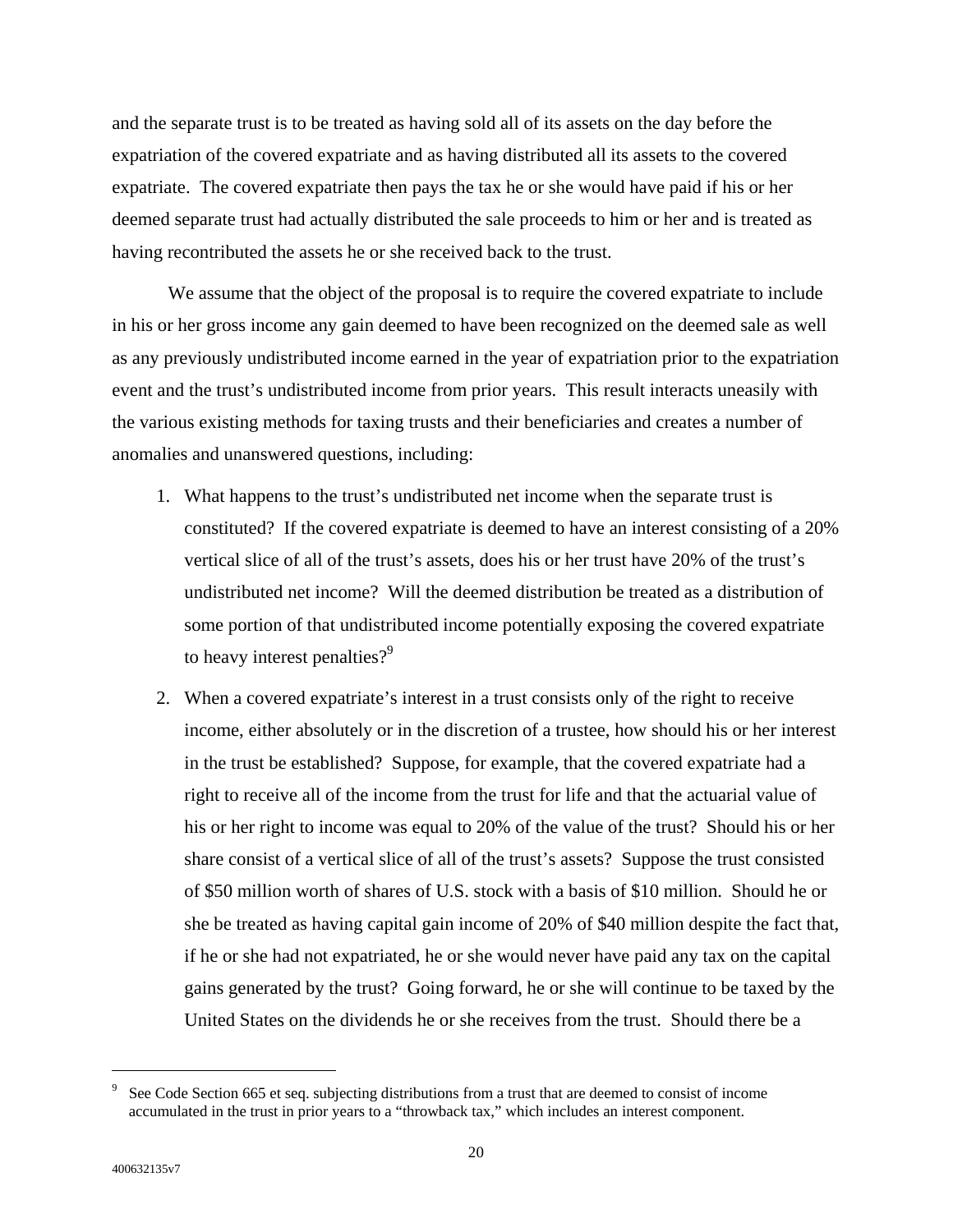mechanism that would permit him or her to offset future U. S. Federal taxes on dividend income by the tax he or she paid on expatriation?

- 3. Will the assets deemed to have been recontributed to the trust by the covered expatriate have a new basis equal to fair market value on the deemed sale upon expatriation?
- 4. Will the covered expatriate who receives future distributions from the trust be treated as having received them from the portion he or she recontributed so that the tax advantage, if any, of the new basis will inure to his or her benefit?
- 5. Will the covered expatriate's share of the trust be treated as a separate trust with respect to which he or she is a grantor so that, if consistent with Code Section 672(f), he or she would be treated as the owner of that portion of the trust?
- 6. In the case of an interest in a charitable remainder trust, how is the distribution to be allocated among the various categories of accumulated income? Will the covered expatriate receive a charitable deduction for the deemed recontribution of assets back to the trust? Will a charitable remainder annuity trust lose its status as a charitable remainder trust because of the deemed contribution by its expatriating beneficiary? Charitable remainder trusts are not permitted to accept additions and are not permitted to make distributions in excess of the amounts originally provided for in the trust instrument.
- 7. In the case of an interest in a pooled income fund within the meaning of Code Section 642(c) and in the case of a charitable lead trust, will the covered expatriate receive a charitable deduction for the deemed recontribution of assets back to the trust?
- 8. When one of the assets in the trust is a United States Real Property interest (as defined in Code Section  $897(c)(1)$ , should that asset be excluded from the deemed sale with respect to the covered expatriate's separate trust to give the covered expatriate the same protection he or she would have received under proposed Code Section 877A(d)(1)(A) if he or she had owned such property directly?

# *Treatment of Covered Expatriates Holding Interests in Qualified Trusts*

If a covered expatriate holds an interest in a Qualified Trust, he or she will not immediately be subject to the exit tax regime imposed by proposed Code Section 877A(a).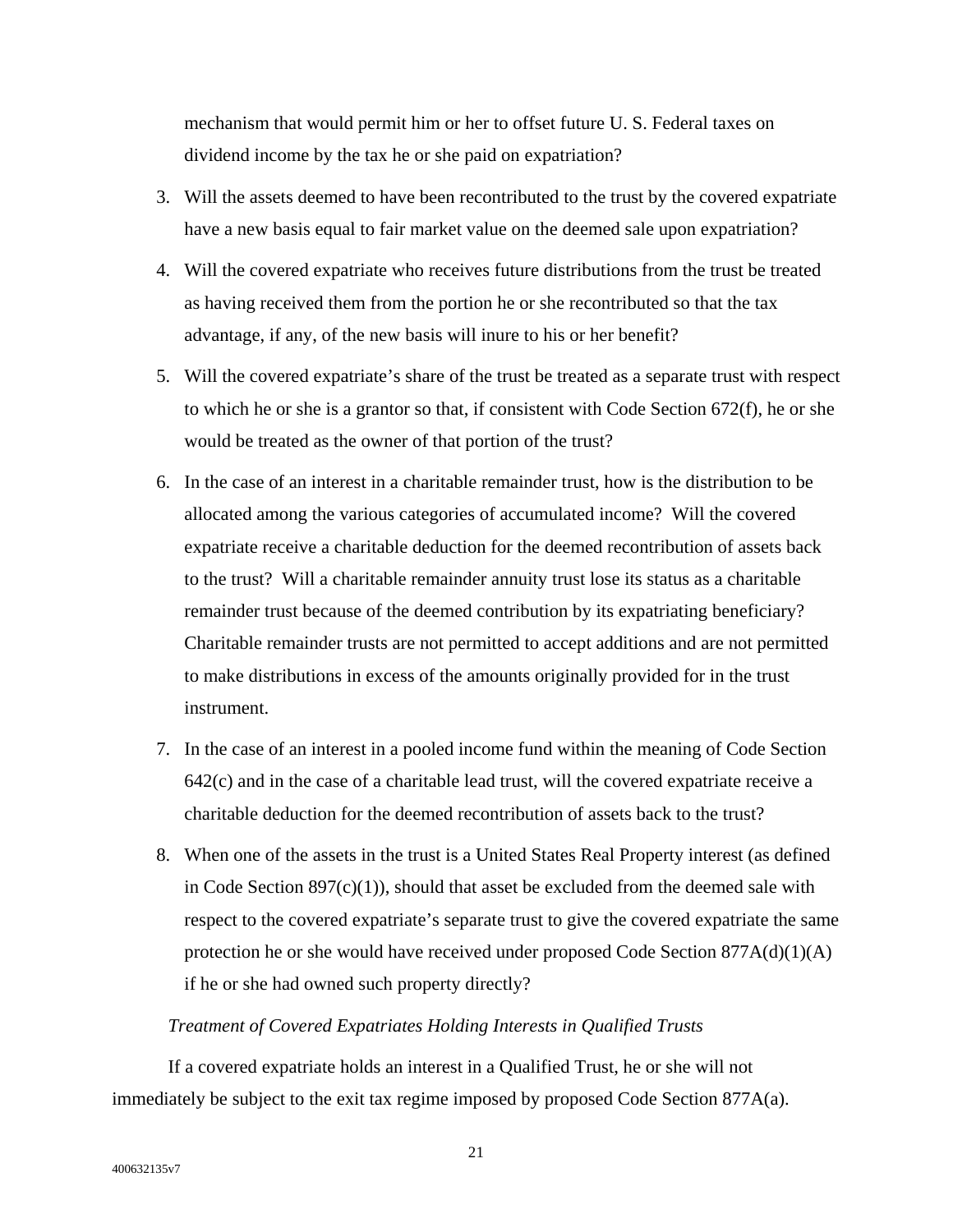Instead, a system that permits deferral of tax, but in many cases will result in double taxation of the same unrealized amounts, is imposed.

The amount of exit tax that would have been imposed on the covered expatriate's allocable expatriation gain is to be calculated and used to establish a "deferred tax account." This account, with various adjustments, will be used to calculate the amount of future tax to be paid by the covered expatriate. The calculation of this amount starts with the determination of the interest that the covered expatriate holds in the trust, a calculation that is subject to the same uncertainties discussed above, with the addition of one other factor. Proposed Code Section  $877A(f)(2)(D)$  introduces the concept of "vested and unvested" interests in the trust. A covered expatriate's allocable expatriation gain is to be determined only with respect to his or her vested and unvested interests. An "unvested interest" is to be determined by "assuming the maximum exercise of discretion in favor of the beneficiary and the occurrence of all contingencies in favor of the beneficiary." This concept limits the amount of exit tax that will be imposed on a later distribution to an expatriate. For example, an addition to the trust made after expatriation or appreciation accruing after expatriation are shielded from tax.

After expatriation, when the covered expatriate receives a distribution from the trust, he or she will be subject to the taxes on such distribution that a nonresident alien would ordinarily pay on distributions from a trust that is a United States person, (i.e., a 30% tax on dividends received from United States corporations), and will be subject to an additional tax equal to the lesser of (i) the amount of the distribution multiplied by the highest tax rate imposed by Code Section 1(e) for the taxable year which includes the day before the expatriation date and (ii) the amount in the deferred tax account. The additional tax is to be withheld by the trustees.

As discussed above, the deferred tax account is calculated as of the expatriation date. Thereafter it is increased by interest determined at a rate 2% in excess of the rate of interest on underpayments of tax under Code Section 6621, producing a current interest accrual of 10%, compounded daily. It is decreased by the taxes imposed on the covered expatriate under proposed Code Section 877A, and, if the covered expatriate's interest is unvested, to the extent provided in regulations, by the amount of tax imposed by proposed Code Section 877A on distributions with respect to unvested interests not held by the covered expatriate. Thus, distributions with respect to a covered expatriate's unvested interest that are made to any other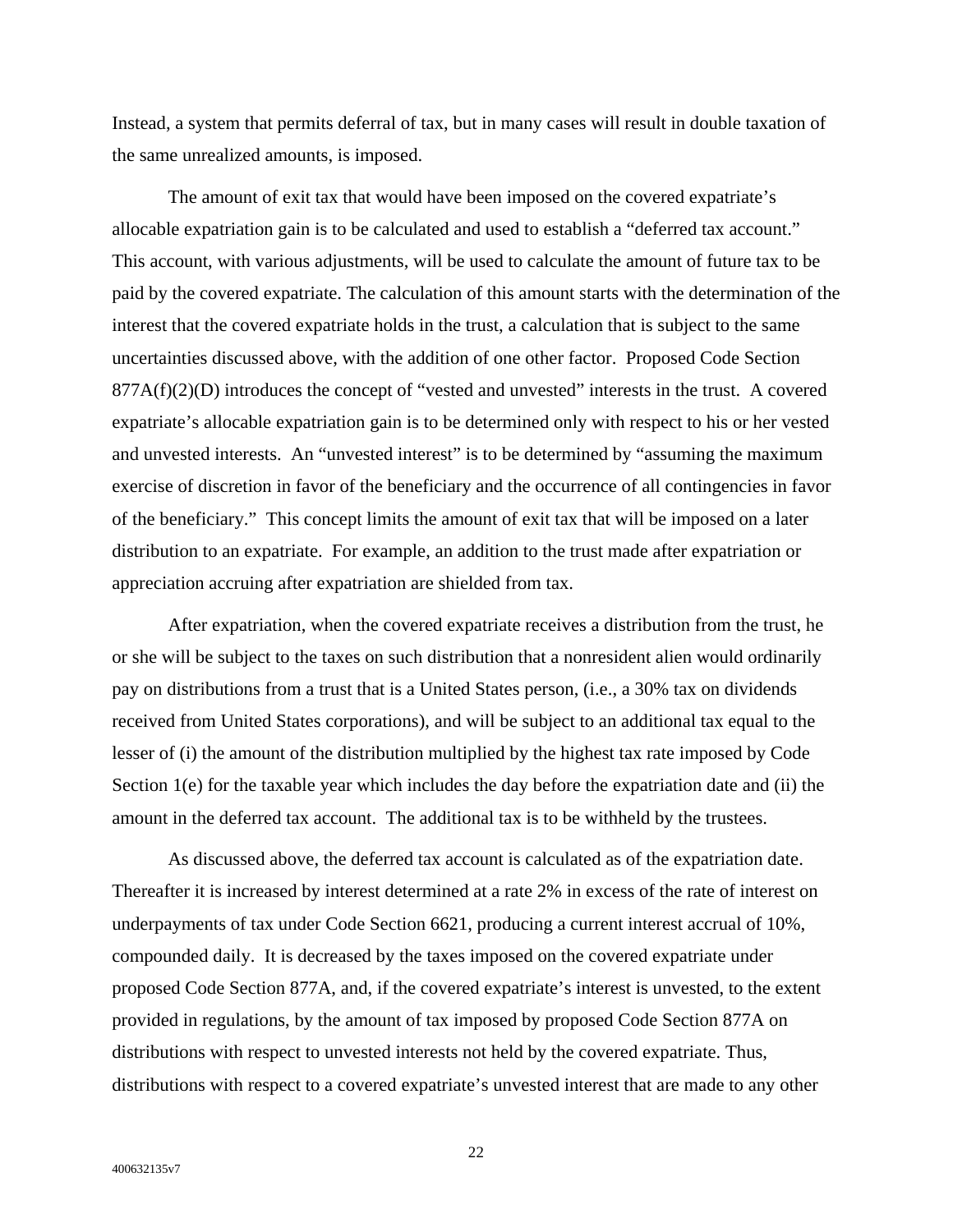beneficiary who is not also a covered expatriate would not reduce the covered expatriate's deferred tax account. An adjustment to the covered expatriate's deferred tax account should be made in order to avoid overstating his or her share of the trust's unrealized gain at the time of expatriation.

If the covered expatriate disposes of his or her interest in the trust, if the trust ceases to be a Qualified Trust, or if the covered expatriate dies while there is a positive balance in his or her deferred tax account, a tax is to be imposed on the trust equal to the lesser of (i) the amount in the deferred tax account or (ii) the amount of tax the covered expatriate would have paid with respect to the interest he or she held in the trust if she had expatriated on the date of the disposition, cessation, or death. If the covered expatriate only owned a lifetime interest in a trust, presumably his or her interest at death is zero and no exit tax would be owed. However, this point should be clarified. Curiously, proposed Code Section 877A(f)(2)(F) appears to give other trust beneficiaries the right to recover this tax from the covered expatriate or from his or her estate. It is unclear how or in what jurisdiction this right of recovery could be pursued successfully.

An illustration will show how far this approach strays from the goal of tax neutrality that proposed Code Section 877A is intended to achieve for covered expatriates. Suppose that C, a covered expatriate, is determined to hold a 50% interest in a trust that consists of \$50 million worth of shares of U.S. stock with a basis of \$10 million all of which had been held for more than one year, and that expatriation occurred in a year in which the tax on long term capital gains was 15%. C's initial deferred tax account will consist of \$3 million. (\$50 million minus \$10 million multiplied by 50% and again multiplied by 15%.) For the next 5 years after expatriation, C receives no distributions from the trust. In the meantime, the trust sells all of its stock and pays total U.S. taxes of \$6 million, and reinvests the proceeds in new securities with respect to which there is now \$8 million of unrealized appreciation. By the end of 5 years, C's deferred tax account will have grown to approximately \$4.9 million (assuming a continuing interest rate of 10%). In year 6, the covered expatriate receives a distribution of \$1 million worth of dividend income generated by the trust's investment in stocks of U.S. corporations. The trustee withholds tax of \$300,000, calculated at the 30% rate applicable to nonresident aliens as it is required to do under Code Section 1441. In addition, the trustee will be required to withhold an additional \$350,000 (35% of \$1 million) under proposed Code Section 877A. C will be subject to total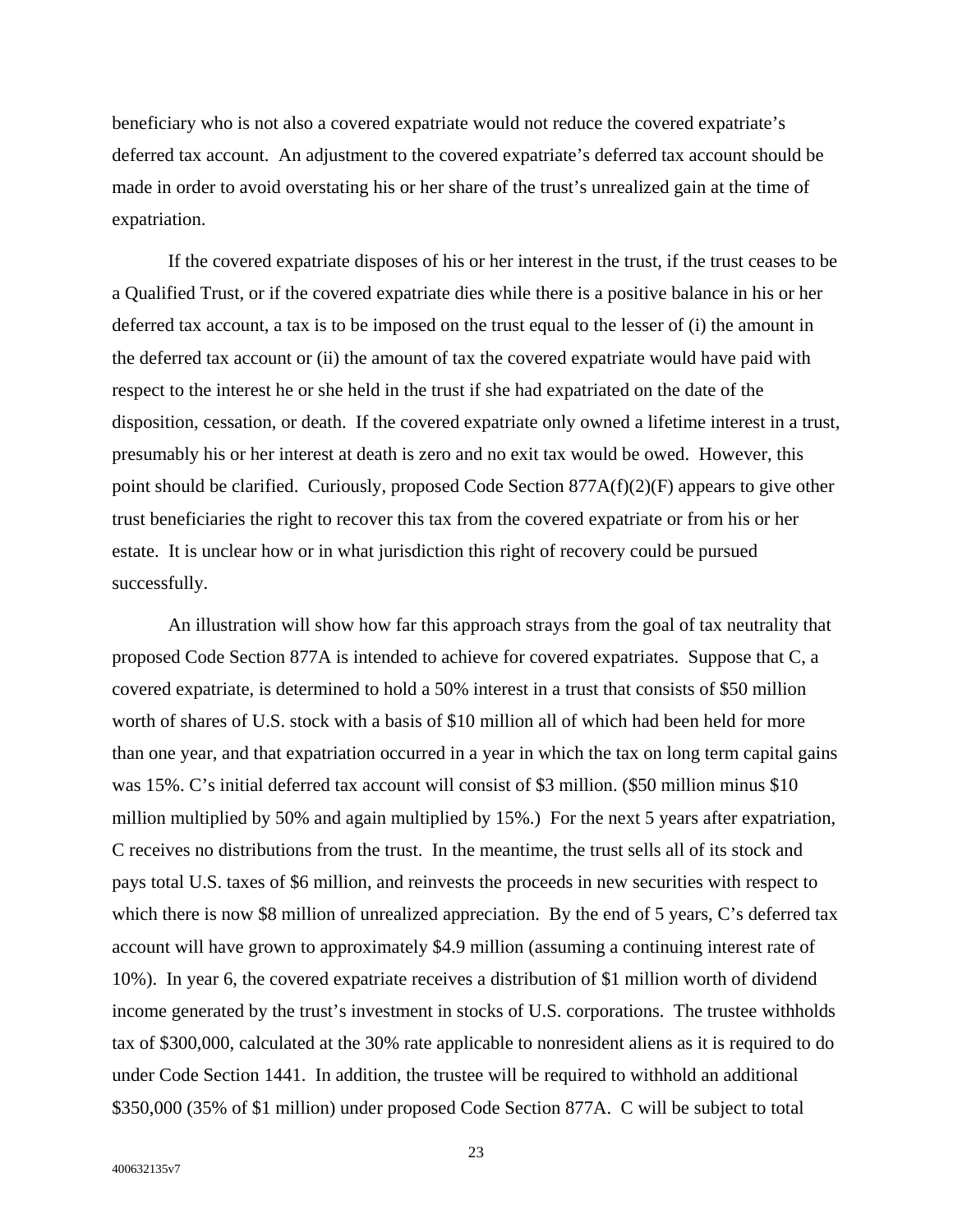taxes of \$650,000 on C's \$1 million distribution, notwithstanding that the trust has already paid the taxes on C's portion of the unrealized capital gains that existed at the time of C's expatriation. And C's deferred tax account continues to hold about \$4.55 million (\$4.9 million - \$350,000), exposing C to future taxes up to this amount (plus accumulated interest thereon).

It is not clear from the Senate bill whether additional tax would be due upon C's death. If C's beneficial interest terminates at death, no further tax should be due because C would not have benefited from the assets remaining in the trust. C's beneficial interest at that point is zero. However, if this is not the intended rule and additional tax is due upon C's death, in the above example, the trust will pay a tax equal to the lesser of the amount in C's deferred tax account or the amount of tax C would have owed with respect to C's beneficial interest in the trust had C expatriated on the date of C's death, assuming that the trust were not then a qualified trust. Total taxes imposed on C and the trust as to C's interest, would then amount to at least almost \$4 million and possibly more than \$8 million:

- \$300,000 withheld tax on dividends actually paid to C
- \$350,000 withheld tax imposed by Code Section 877A on distributions to C
- \$3,000,0000 tax paid by the trust on C's 50% share of assets sold by the trust
- Either \$600,000 tax paid by the trust on C's 50% share of unrealized gains at the time of C's death (or the \$4,550,000 balance of C's deferred tax account, depending upon how the law is applied in this context).

If C had not expatriated, total taxes imposed on C and the trust as to C's interest would have been only \$3,150,000, consisting of \$3,000,000 of capital gain tax paid by the trust and \$150,000 on \$1,000,000 of dividends received and distributed to C.

The Senate bill should be modified to produce a more reasonable result. The deferred tax account should be reduced by taxes actually paid by the trust attributable to the covered expatriate's share of unrealized gain at the time of expatriation. In the above example, the tax attributable to C's share of unrealized gain at the time of C's expatriation was \$3 million. If the trust realizes the gain five years later and pays U.S. tax on that gain, there is no justification for taxing the same gain to C when distributions are made. If the gain has been taxed to C under Code Section 877A before the trust realizes the gain, the trust should be allowed a credit for the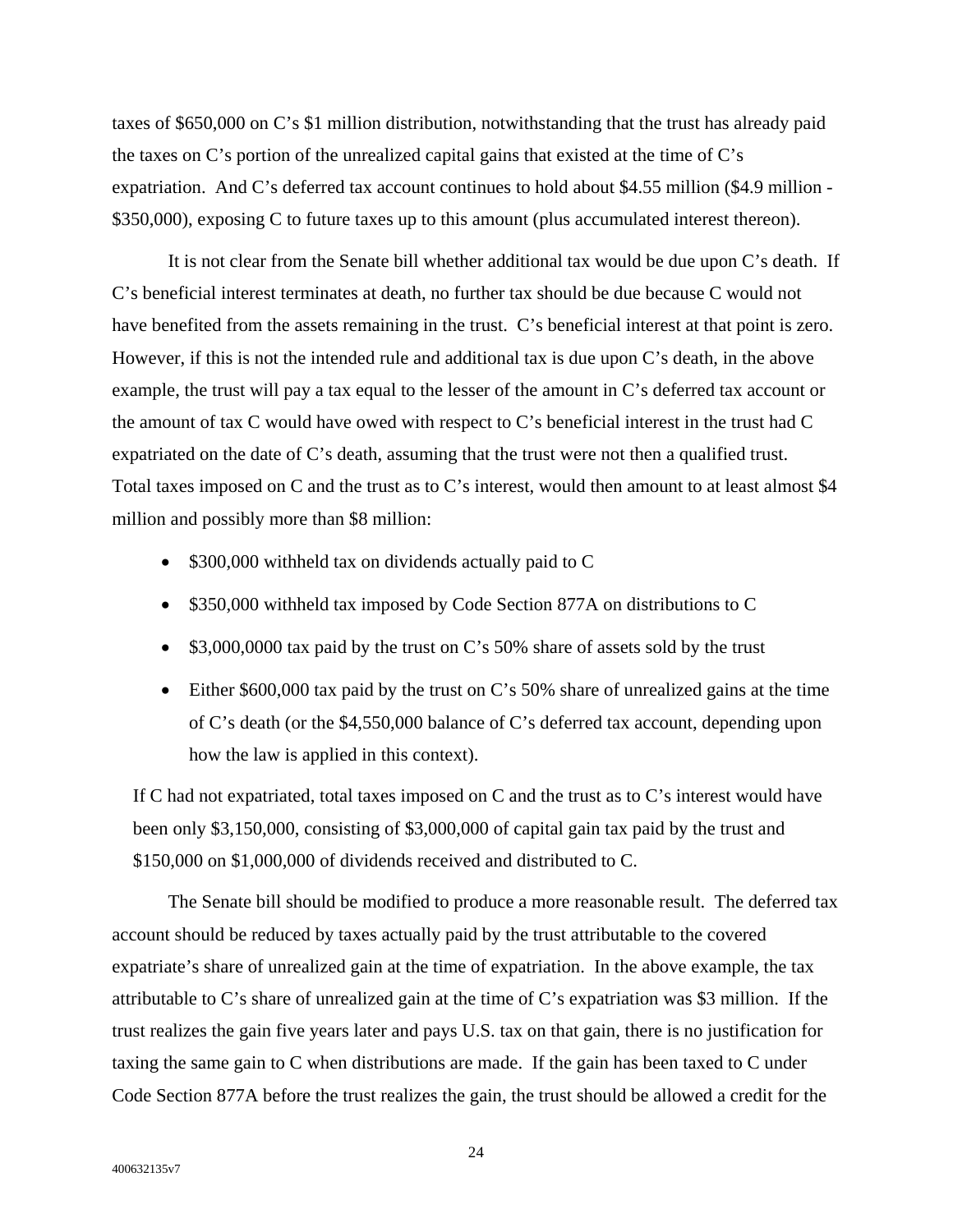tax withheld from C. As discussed below, a much simpler rule is possible without loss of revenue.

Code Section 877A should impose a tax only on principal distributions that reduce the U.S. tax base. As a general rule, capital gains realized by a U.S. trust are going to be taxed in the United States regardless of the citizenship or residency of the beneficiary. Distributions of trust principal do not reduce the U.S. tax base in such cases because capital gains are not included in distributable net income of a U.S. trust and remain taxable to the trust, a U.S. taxpayer, despite the level of distributions. Therefore, no protections are necessary to preserve U.S. taxing jurisdiction because of a beneficiary's expatriation except in cases where capital gain would be included in distributable net income or distributions of appreciated property are made to a beneficiary. In general, capital gain is not included in distributable net income except where it is required to be distributed and a distribution of appreciated property to a beneficiary carries out income only to the extent of basis, which becomes the basis of the property in the hands of the beneficiary. In the case of a distribution of property to a covered expatriate, this rule would allow avoidance of U.S. tax if the gain realized by the beneficiary upon a later sale of the property would not be U.S. source income. Therefore, distributions of property (other than U.S. real property) to beneficiary who is a covered expatriate should be considered a gain recognition event. These cases are limited and the tax imposed by Code Section 877A should be restricted to cases where a distribution erodes the U.S. tax base.

It is particularly inappropriate to impose tax on a covered expatriate based on his or her share of unrealized gains of a trust where the covered expatriate has only an income interest in a trust. In such a case, the covered expatriate has no right to such gains. More importantly, as explained above, imposition of tax on unrealized gains is not necessary to preserve U.S. taxing jurisdiction in the case of a U.S. trust.

Finally, the bill should be clarified to provide that there is no tax due upon the death of the covered expatriate with respect to his or her beneficial interest in a trust if his or her interest is extinguished at death.

### The House bill

The House bill contains special rules for nongrantor trusts. Presumably no special rule is necessary for a grantor trust because the expatriate is treated as owning, and therefore as selling,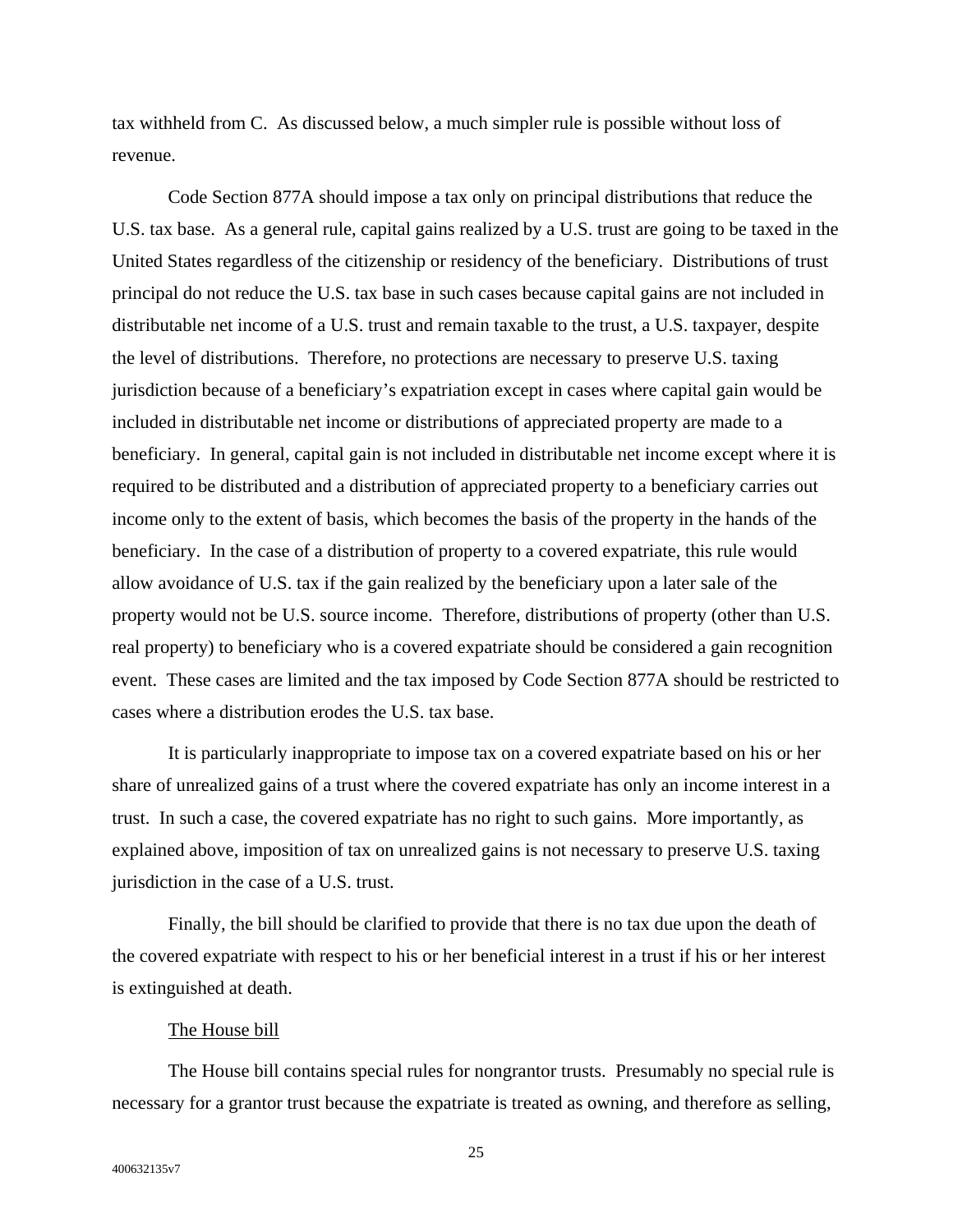the portion of the grantor trust that he or she is deemed to own under the grantor trust rules on the date of expatriation.

For both foreign and U.S. nongrantor trusts, the House bill imposes a 30% tax withholding requirement on distributions to covered expatriates. Also, a nongrantor trust is deemed to have sold appreciated assets distributed to a covered expatriate beneficiary. No enforcement mechanism is provided with respect to foreign trusts. As a result, as a practical matter it may be difficult to enforce the withholding regime on a foreign trust that has no U.S. beneficiary.

The most significant feature of the House bill's treatment of nongrantor trusts is that the amount subject to withholding is not capped by the covered expatriate's share of the amount of unrealized gain on trust assets on the date of expatriation. In addition, the covered expatriate is not given the benefit of the lower tax rates normally applicable to certain kinds of income such as long term capital gains. Finally, the withholding obligation appears to be applicable to trusts created by the covered expatriate after expatriation. These rules unreasonably extend U.S. Federal taxing jurisdiction beyond the traditional norms of international taxation. Consistent with these norms, the amount subject to U.S. Federal tax and withholding should be capped by the expatriate's share of unrealized income and gain as of the date of expatriation. This can be accomplished by using the concept of a deferred tax account like the one proposed in the Senate bill, with the adjustments recommended above.

#### Recommendations

Adopt the withholding rules used in the House bill for nongrantor trusts but cap the amount withheld at the amount in a deferred tax account similar to that in the Senate bill (adjusted as stated below), except that the amount in the deferred tax account should not increase by more than the deficiency rate;

The deferred tax account should be reduced by U.S. taxes paid by the trust that are attributable to a covered expatriate's share of pre-expatriation gain;

The deferred tax account should be adjusted if distributions with respect to a covered expatriate's unvested interest in a trust are made to another beneficiary (whether or not the other beneficiary also is a covered expatriate);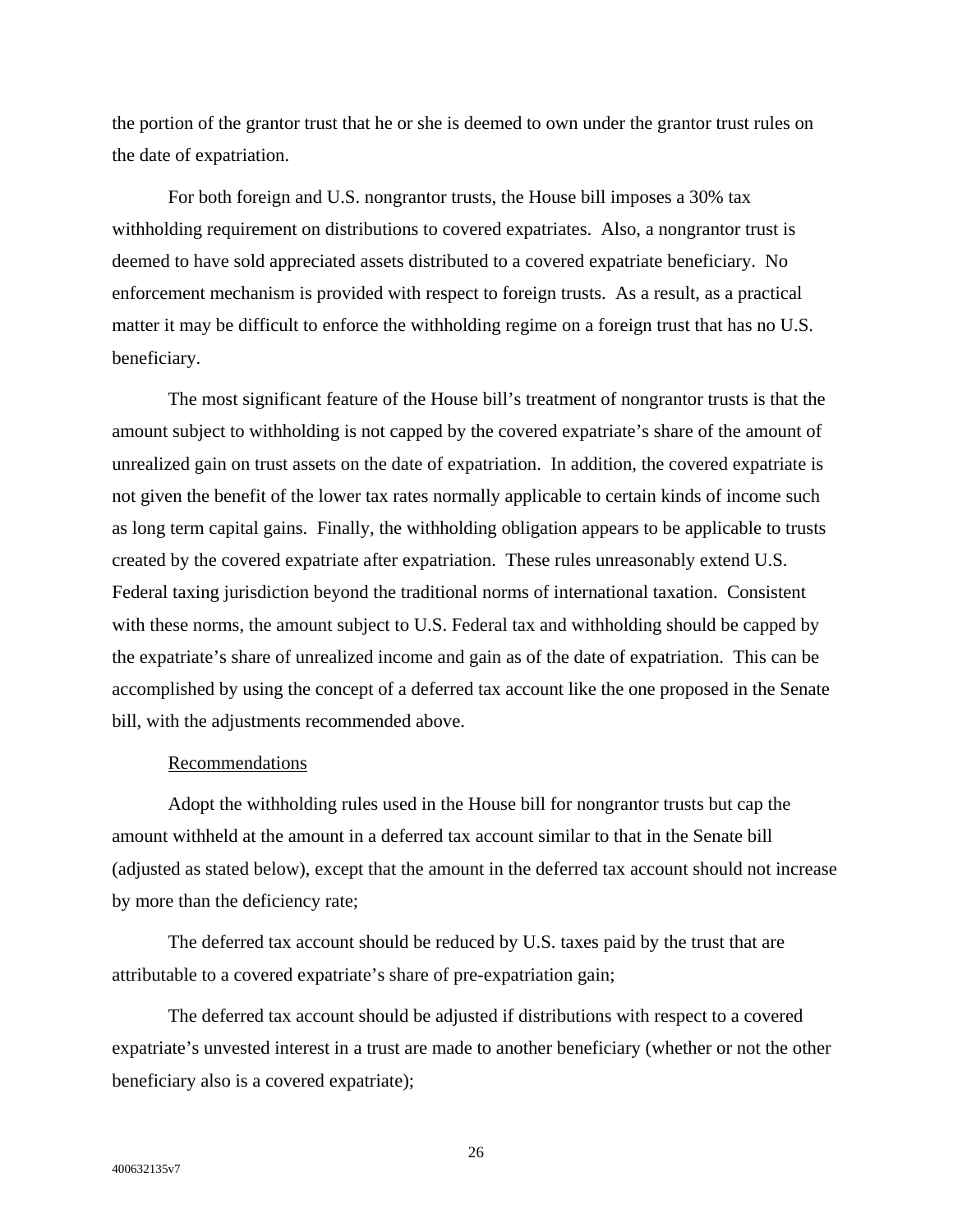Tax should be imposed under new Code Section 877A on principal distributions from U.S. trusts to covered expatriates *only* where (i) the distribution is made in kind with appreciated assets (other than U.S. real property); (ii) the distribution is included in distributable net income of the trust and therefore reduces the trust's taxable income; or (iii) the distribution is from a charitable remainder trust;

When applicable, lower rates on long term capital gains or other tax advantaged income should be available to a covered expatriate;

The exit tax should not apply to an expatriate who has only an income interest in a trust;

Do not impose the exit tax at the death of the covered expatriate attributable to his or her beneficial interest in a trust if the interest expires at death; and

Exempt charitable split interest trusts.

# **IV. Expatriation rules applied to retirement plans**

### **Current Law**

Code Section 877 contains no special rules for the taxation of retirement plan distributions received by an expatriate subject to that Section. Accordingly, an expatriate is taxed on such distributions in the same way as any other nonresident alien. The Code contains no sourcing rule for retirement plan distributions, and the rules that have been developed in this regard by the Internal Revenue Service, in the absence of an applicable treaty, are complex and murky. [10](#page-28-0)

Employer contributions to a pension plan are treated as compensation. Therefore, to the extent attributable to employer contributions made while the employee was performing services in the U.S., distributions from a qualified retirement plan are U.S. source income.<sup>11</sup> Such income with respect to contributions for services performed through 1986 is taxed as fixed or determinable annual or periodic ("FDAP") income at a 30% (or lesser treaty) rate and subject to withholding under Code Section 1441. It is unclear whether in the view of the Service income with respect to contributions for services performed after 1986 is likewise FDAP income or is

<span id="page-28-0"></span><sup>&</sup>lt;sup>10</sup> There are two limited statutory exceptions to the rules described below. These are found in Code secs.  $402(e)(2)$ , applicable to Civil Service annuities and other retirement benefits paid by the United States, and 871(f), applicable to certain retirement benefits received for services performed outside the United States. 11 Rev. Rul. 79-388, 1979-2 C.B. 270.

<span id="page-28-1"></span>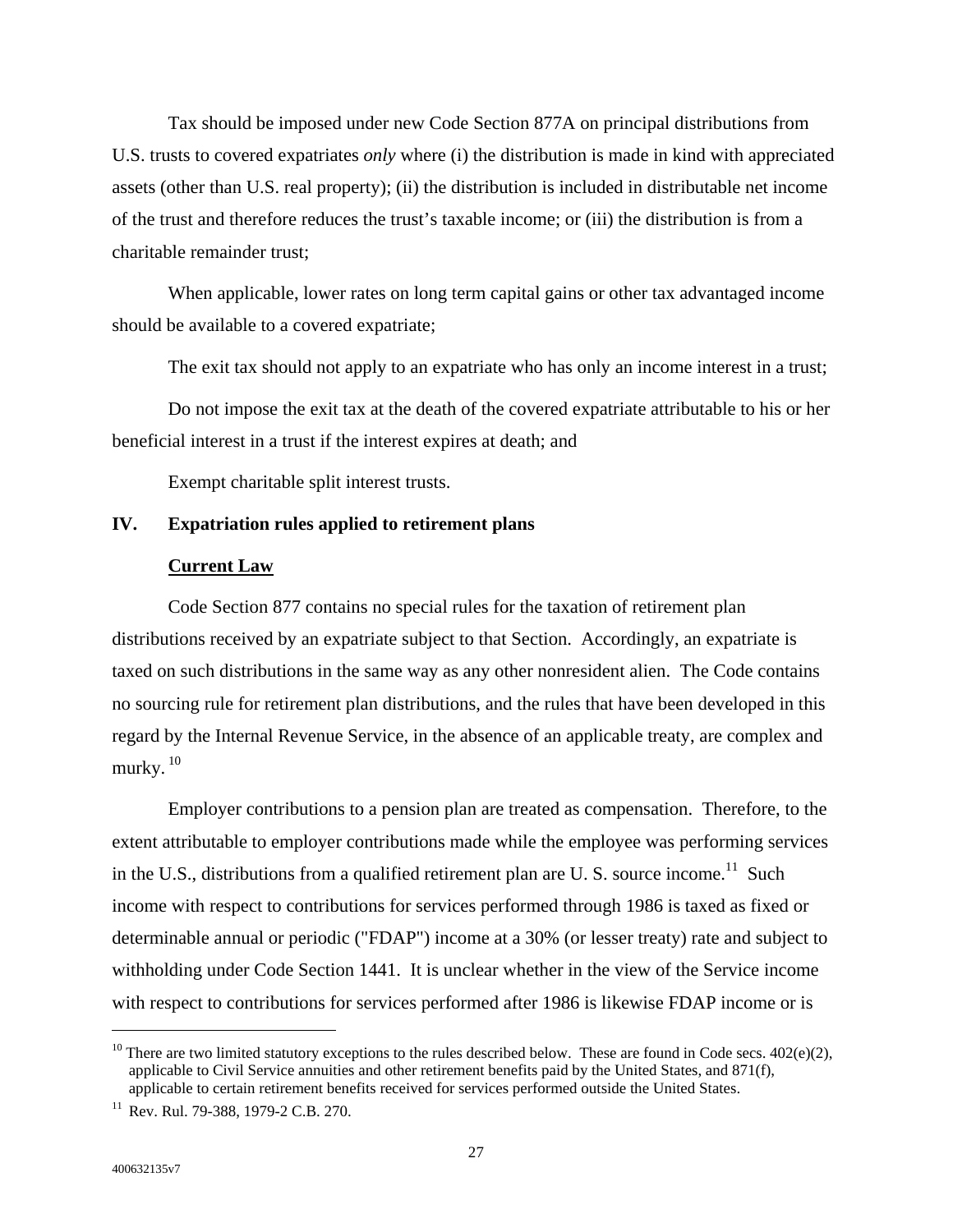instead effectively connected income. Such income would appear to be effectively connected income under Code Section 864(c)(6), effective for tax years after 1986, which provides that the determination of whether deferred compensation income received by a nonresident alien is effectively connected or not will be made as if the income had been received in the year the services were performed and without regard to whether the taxpayer was engaged in a U.S. trade or business during the current year. In at least one private letter ruling, $12$  the Service has in fact taken this position, holding that Code Section  $864(c)(6)$  applied to distributions from a qualified (401(k)) plan attributable to post-1986 employer contributions, with the result that such distributions were taxed as effectively connected income and subject to withholding under Code Section 3405 rather than 1441 (unless the participant elected out of Code Section 3405 withholding in which case 1441 withholding would apply). However, in Rev Proc. 2004-37, 2004-1 C.B. 1099, in which the Service set out a methodology for determining how much of a distribution from a defined benefit plan to a nonresident alien was U.S. source and non-U.S. source income where it was attributable to contributions with respect to services performed within and without the United States, no mention is made of effectively connected income. Instead, it is stated flatly that to the extent a distribution is U.S. source income, it is subject to withholding under Code Section 1441.

To the extent a distribution is attributable to employer contributions made while the employee was performing services outside the U.S., distributions are foreign source income and thus not subject to U.S. tax.<sup>13</sup> To the extent attributable to the income or appreciation on employer contributions, regardless of where the services were performed, retirement plan distributions are U.S. source FDAP income based on the situs of the trust as a U.S. trust.<sup>14</sup> Putting all this together, it is possible that a single distribution could be subject to three different tax regimes: FDAP income, effectively connected income, and foreign source income not subject to U.S. tax at all.

There appears to be no authority on the U.S. taxation of distributions from an IRA to a nonresident alien. Distributions from an IRA other than a rollover IRA should be taxed entirely as U.S. source income (except to the extent attributable to after-tax contributions) by analogy to

<span id="page-29-0"></span> $12$  PLR 9041041.

<span id="page-29-2"></span><span id="page-29-1"></span>

<sup>&</sup>lt;sup>13</sup> Rev. Rul. 72-149, 1972-1 C.B. 218.<br><sup>14</sup> Rev. Rul. 79-388, supra; Clayton v. U.S., 33 Fed. Cl. 628 (1995).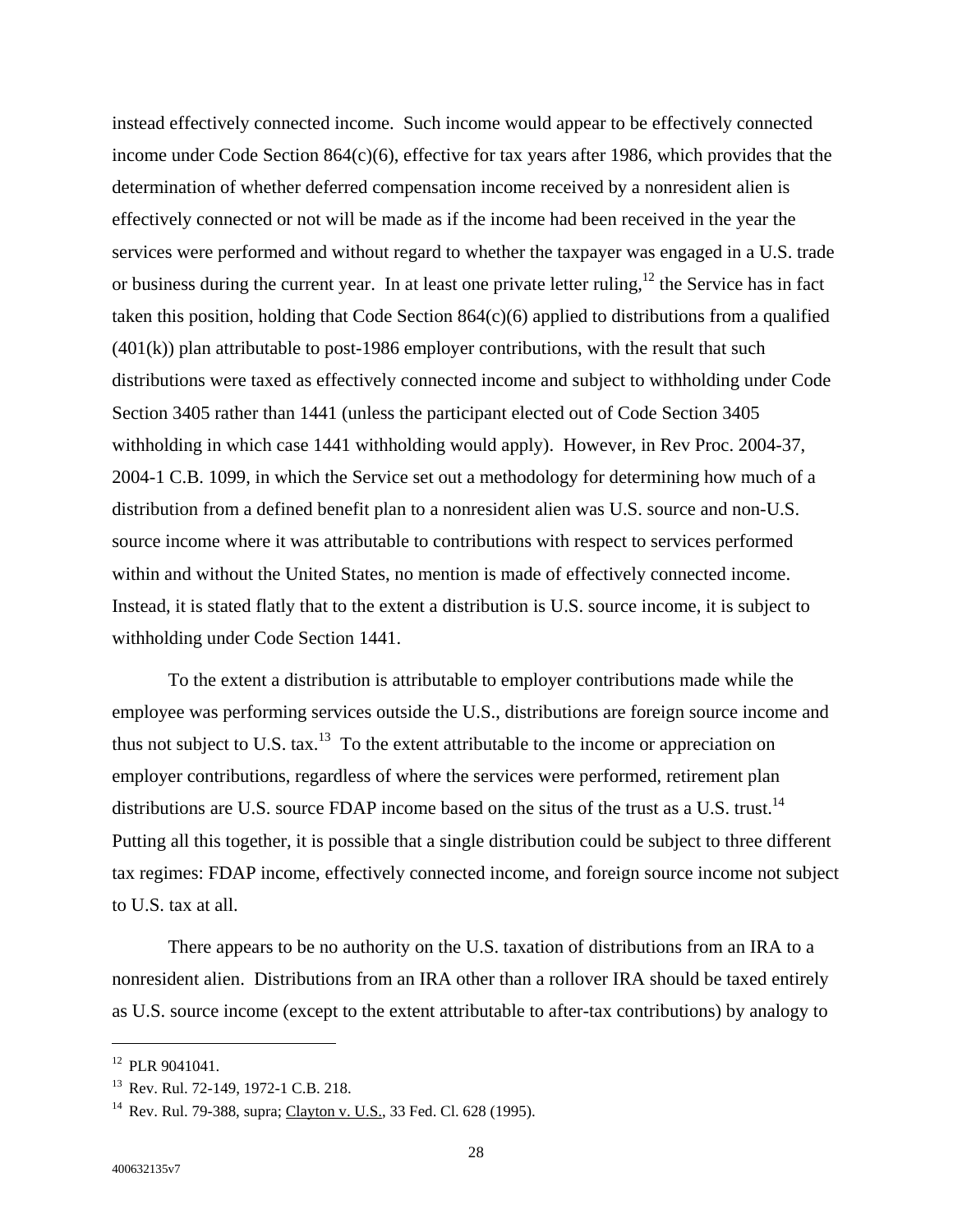the rule for qualified retirement plans. Distributions attributable to contributions to the IRA, all of which reduced compensation income that would otherwise have been fully subject to U.S. tax in the year earned, would be U.S. source compensation income, and perhaps effectively connected income under Code Section 864(c)(6). Distributions attributable to the earnings and appreciation on the contributions would be U.S. source income under the situs rule.

Distributions from a rollover IRA would likewise be taxed entirely as U.S. source income except if the character of the distributions were traced back to the qualified plan from which the rollover was made, and some portion of the distribution attributed to employer contributions while the employee was outside the U.S.

#### The Senate bill

The general mark-to-market rule applicable to other assets does not apply to any interest in a qualified retirement plan described in Code Section 401(a), 403(a) or (b), an individual retirement account or annuity, a 457 plan of a state or local government or exempt organization, or, to the extent provided in regulations, a foreign pension plan or similar retirement arrangement. Instead, an amount equal to "the present value of the expatriate's nonforfeitable accrued benefit" is treated as having been received by the individual on the day before the expatriation date as a distribution from the plan. The amount otherwise includable in income with respect to subsequent actual distributions from the plan would be reduced by the amount previously taken into income on expatriation (and not already applied against prior taxable distributions).

The imposition of tax on a phantom distribution from a qualified retirement plan or 457 plan will create obvious hardship for a plan participant who under the terms of the plan is not eligible to receive distributions at the time of expatriation. A lesser hardship will be imposed on an IRA owner under age 59 1/2 at the time of expatriation, who could take a distribution to cover the tax but would have to pay a 10% penalty tax on it. Thus, any such distribution would have to be grossed up not only for the ordinary income tax it would generate but also for the penalty tax. Both results seem unduly harsh.

The deemed distribution will in many if not most instances give rise to double taxation in the U.S. and in the new country of residence. In the year of expatriation there will be no tax in the new country of residence against which the U.S. income tax on the plan or IRA, triggered by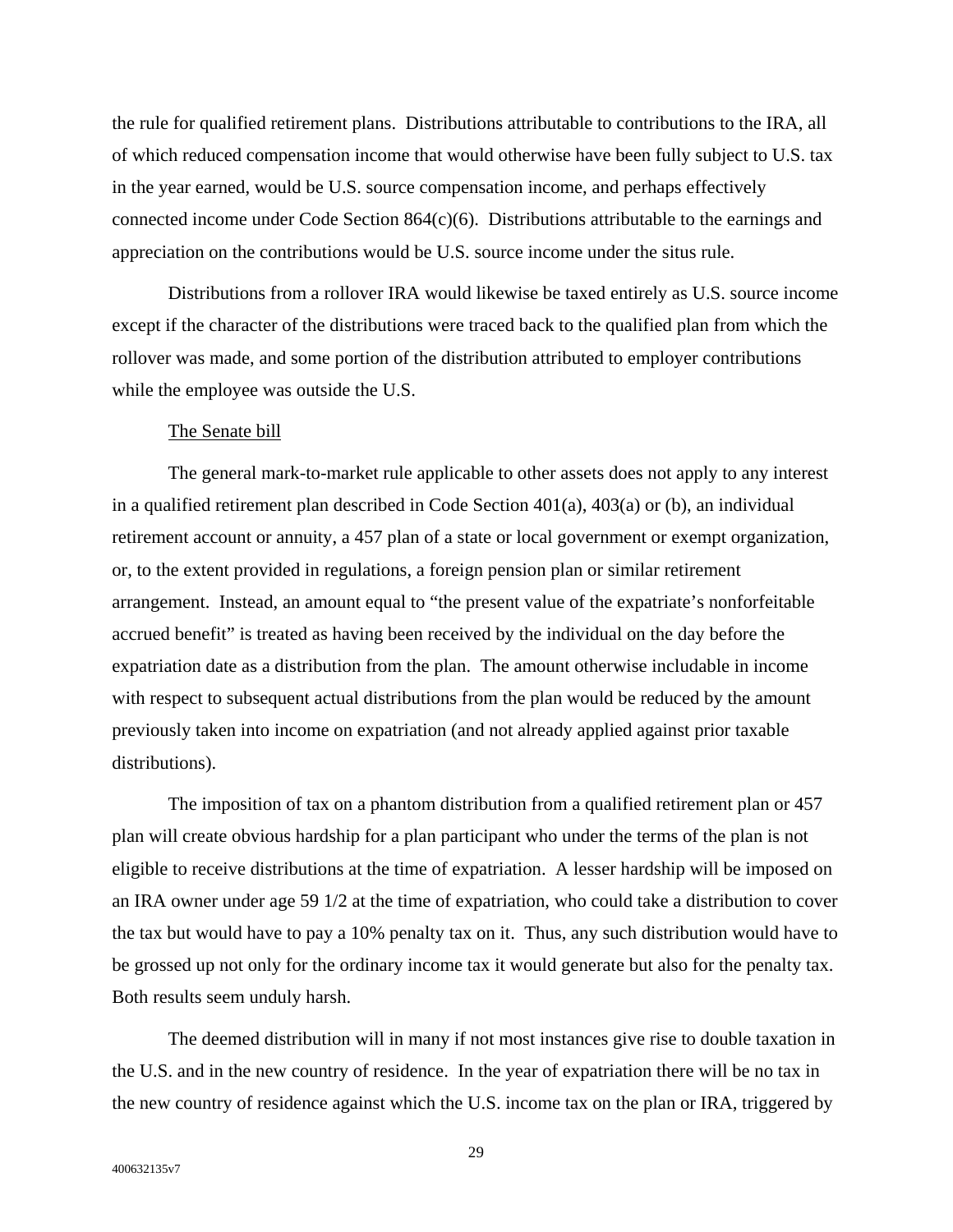the expatriation, could be credited. However, actual distributions from the plan or IRA will presumably be taxed as they occur in the new country of residence, and again there will be no credit for the U.S. tax because it will have been paid in a prior year.

In its present form, the proposed legislation would appear to deny the covered expatriate the benefit of treaty protections that he or she would have been entitled to had he or she remained a U.S. citizen. For instance, under Article 17 of the U.S.-U.K. income tax treaty, pension income payable to a resident of the U.K. may be taxed only by the U.K., and this provision is excepted from the savings clause applicable to U.S. citizens under Article 1. A pension benefit of an expatriate resident in the U.K., however, would apparently be subject to the exit tax upon expatriation regardless. Such a result seems inconsistent with the stated goal of tax neutrality.

As further discussed below, we recommend a different approach entirely to the taxation of retirement plan distributions. If the approach in the proposed legislation is to be retained, however, at a minimum clarification of the following points is needed:

1) The concept of the "present value of the nonforfeitable accrued benefit" for a defined benefit plan.<sup>15</sup> This is a crucial concept because it is the measure of what will be taxed on expatriation, but it is not defined at all in the proposed legislation. The Description of the bill prepared by the Joint Committee Staff says only the following:

> "It is expected that the Treasury Department will provide guidance for determining the present value of an individual's vested, accrued benefit under a retirement plan, such as the individual's account balance in the case of a defined contribution plan or an IRA, or present value determined under the qualified joint and survivor annuity rules applicable to a defined benefit plan (sec. 417(e))."

We feel this concept is far too important to be left to regulations, which could leave taxpayers affected by the bill in limbo for a substantial period of time. Nor are we convinced that Code Section 417(e), which provides a method for determining the present value of a qualified joint and survivor annuity or qualified preretirement survivor annuity for purposes of determining whether the plan may distribute it as a lump sum, may be readily extrapolated into

<span id="page-31-0"></span><sup>&</sup>lt;sup>15</sup> For a defined contribution plan or IRA the vested accrued benefit would presumably be the value of the employee's account under the plan or of the IRA.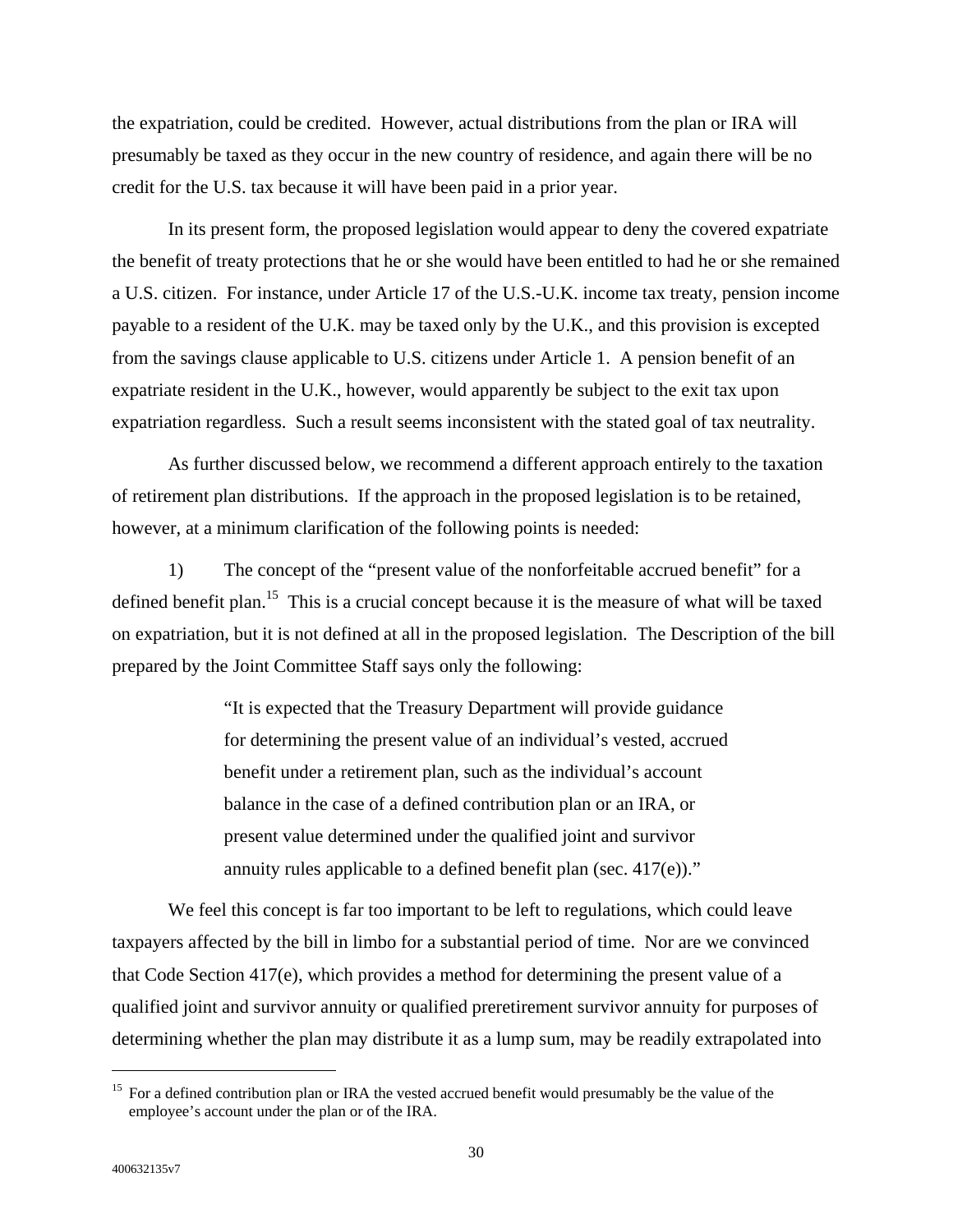this quite different context. Even if it can be, the complexity of Code Section  $417(e)$  makes it clear that the taxpayer would need professional help and very likely the cooperation of the plan administrator, which might or might not be forthcoming, to actually do the present value calculation.[16](#page-32-0) 

2) The consequence of the expatriate's death before the full amount of tax paid on expatriation is recovered. The only fair result in this circumstance would be for the beneficiary, regardless of his or her U.S. tax status, to have the benefit of the outstanding balance against U.S. tax payable by the beneficiary in determining the U.S. tax on distributions received after the expatriate's death. This would appear to be the intent of the bill, since it refers in Code Section 877A (d)(2)(B) to any distribution after expatriation "to *or on behalf of* the covered expatriate." However, this intent, if it is the intent, should be more explicitly stated. In addition, attention should be given to the logistics of how this would work; in many instances it might be difficult or impossible for the beneficiary to access the necessary information.

We note also that there are circumstances in which the bill in its present form would require a tax to be paid on expatriation on a benefit which ultimately was not received at all, by either the employee or a beneficiary. This could occur in the case of a defined benefit plan which paid out a qualified preretirement survivor annuity as the only form of death benefit for an employee who died prior to his annuity starting date. An employee might well have a "nonforfeitable accrued benefit" at expatriation, but if he died unmarried prior to commencement of benefits no death benefit would be payable. In such circumstances, a refund of the tax paid on expatriation should be available, payable to the beneficiary's estate.

3) Status of Roth IRAs. Presumably there is no intention to impose any tax on expatriation on Roth IRAs to the extent they would not be taxed if the expatriate remained in this country. This needs clarification, however. Roth IRAs are clearly not covered by the special rules for retirement plans. They are not, however, exempted from the general mark-to-market rule, which by its terms applies to "all property of a covered expatriate."

One questions the need to have any tax on U.S. qualified retirement plans and IRAs triggered upon expatriation. Under Code Section 401(a) a qualified retirement plan by law must

<span id="page-32-0"></span> $16$  We note that the calculation of the present value under Code Section 417(e) has been changed effective in 2008, and that a transition rule is provided for distributions in 2008 through 2011.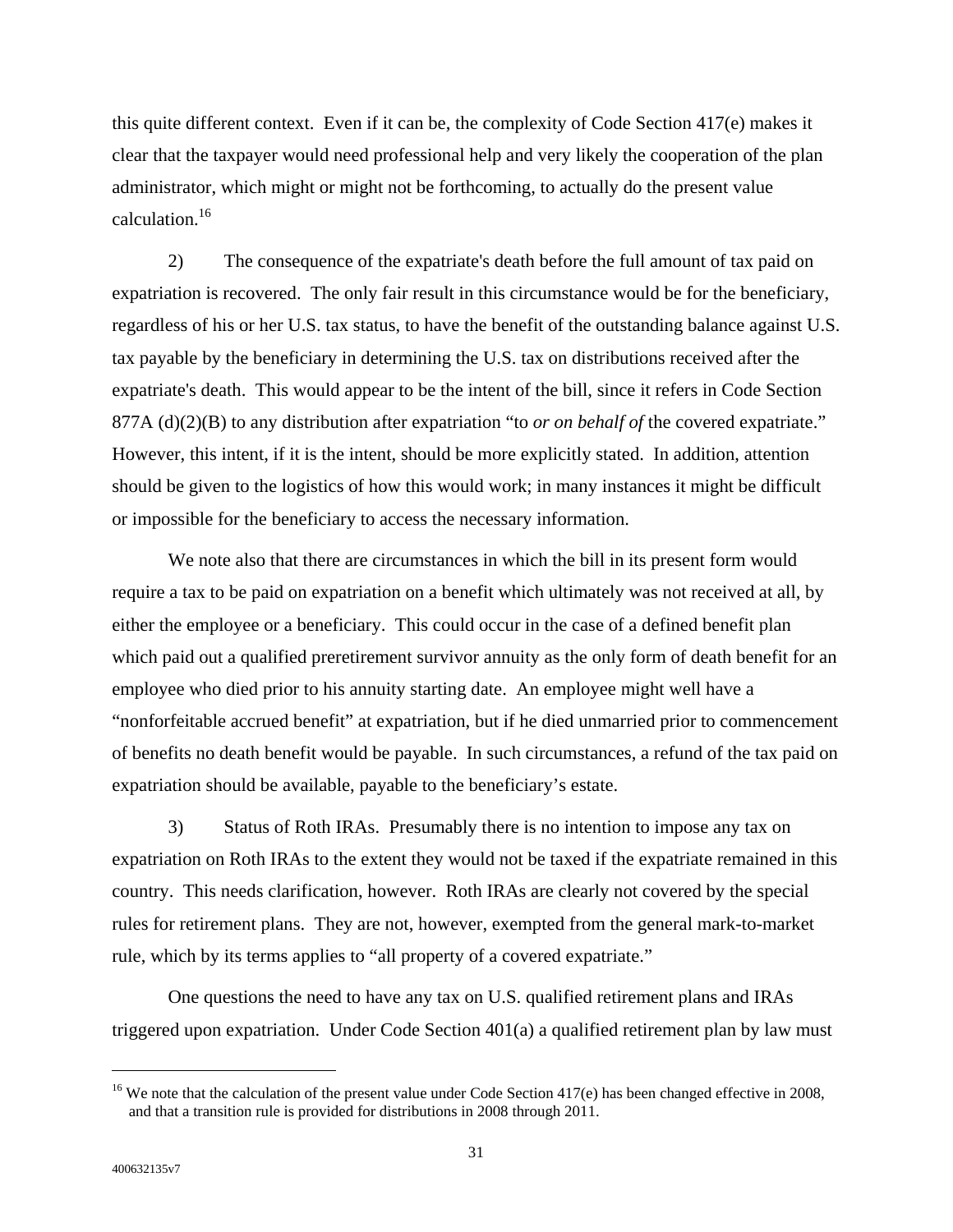be "a trust created or organized in the United States;" under Code Section 408 an IRA must be a trust created or organized in the United States or a custodial account, with a bank as trustee or custodian "or such other person who demonstrates to the satisfaction of the Secretary that the manner in which such other person will administer the trust [or account] will be consistent with the requirements of this Section." A 403(a) plan, 403(b) annuity, or 457 plan may be established only by a tax exempt  $(501(c)(3))$  or governmental employer and thus will of necessity be a U.S. construct. In other words, qualified retirement plans and IRAs, unlike the expatriate's assets held outside these arrangements, will not be leaving the country with the expatriate. There is therefore not the need to collect the tax upon departure or run the risk of not being able to collect it at all.

The Senate bill recognizes this fact in the case of interests in U.S. trusts (called "qualified trusts"), which are exempted from the general mark-to-market rule but distributions from which to the expatriate are subject to tax when made. Although we feel the rules proposed for U.S. trusts are flawed, $17$  the fundamental concept of taxing distributions when made, where the distributing entity remains subject to U.S. jurisdiction and the tax can be enforced by withholding, is a sound one.

Beyond that, in the case of qualified retirement plans and IRAs, it would appear that no new rule is necessary at all to impose a tax on post-expatriation distributions attributable to contributions made during the period that the expatriate was a U.S. citizen and subsequent appreciation thereon, because such distributions would be fully subject to tax as U.S. source income in any event. The rule that excludes from tax distributions attributable to services performed outside the U.S. is premised on the taxpayer being a nonresident alien during the year the services were performed; by hypothesis it would have no application if the taxpayer was in fact a U.S. citizen at the time.<sup>18</sup> Thus, the entire distribution from an IRA post-expatriation, and any distribution from a qualified retirement plan except to the extent of post-expatriation employer contributions for services performed outside the U.S., would be subject to U.S. tax either as effectively connected or FDAP income.

<span id="page-33-0"></span> $17$  See in this connection the discussion above beginning at page 23.

<span id="page-33-1"></span><sup>&</sup>lt;sup>18</sup> See Rev. Rul. 79-389, 1979-2 C.B. 281, dealing with the extent to which distributions to a U.S. citizen from a pension plan attributable to contributions made for services performed abroad is income from sources without the U.S. for purposes of the foreign tax credit.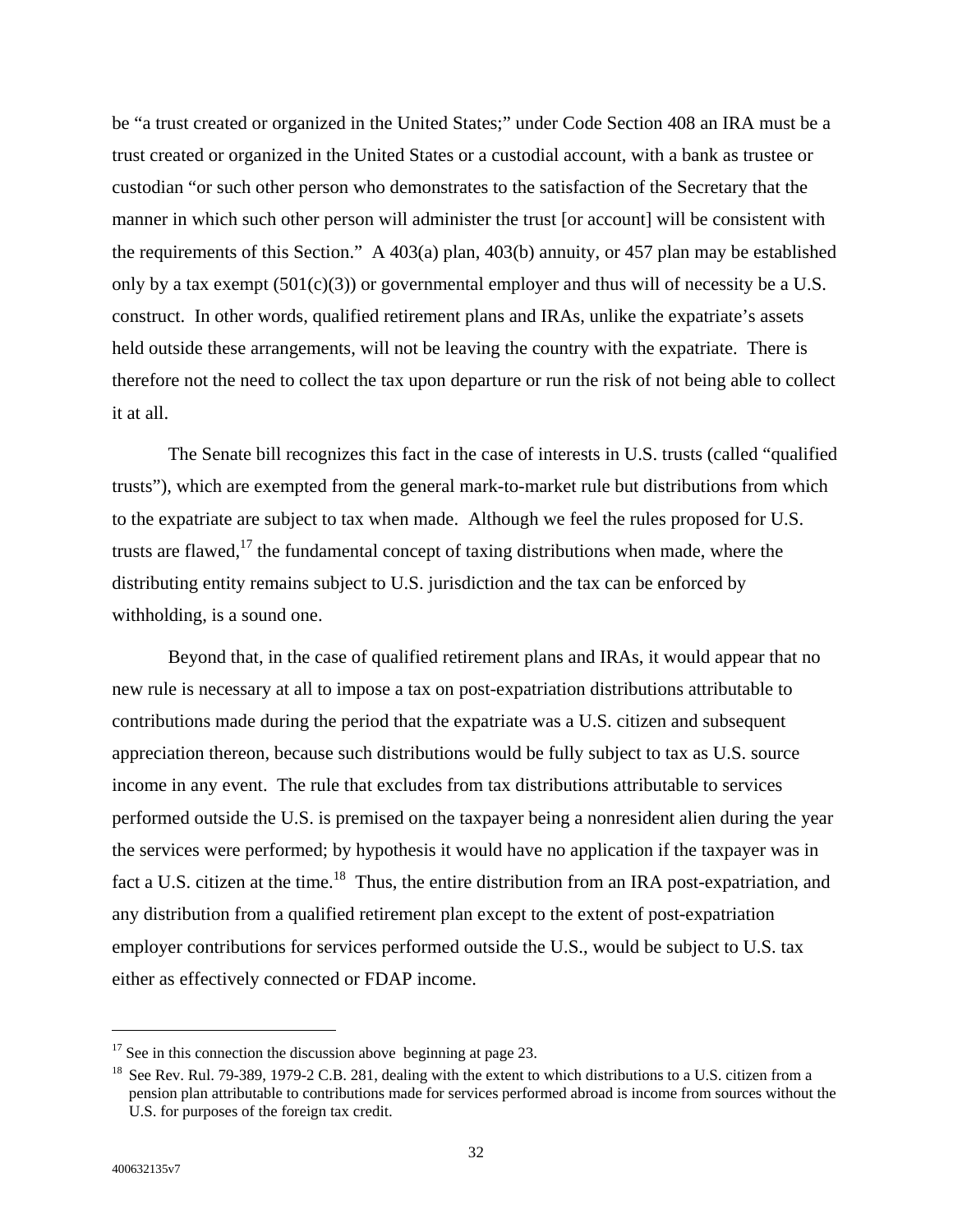There is no reason, however, to perpetuate in this context the uncertainty under existing law as to whether retirement plan distributions taxable to a nonresident alien are treated entirely as FDAP income or in part as effectively connected income. We would strongly recommend that the proposed legislation adopt a simple rule that all distributions from U.S. qualified plans or IRAs received by a covered expatriate be treated as FDAP income, subject only to any treaty benefit which would have been applicable had the individual not expatriated.

For foreign retirement plans, we would recommend the approach adopted in the House bill, under which, if certain requirements designed to ensure collection of the tax are met, a withholding regime will likewise apply.

## The House Bill

The House bill comes much closer to the model we suggest above in that it establishes a category of deferred compensation arrangements, called "eligible deferred compensation items," for which there is no immediate exit tax. Instead, the payor of eligible deferred compensation items is required to withhold and pay a tax of 30% from any "taxable payment," meaning a payment that would be taxable if the payee were subject to U.S. income tax.

A "deferred compensation item" is broadly defined to include qualified and nonqualified deferred compensation arrangements, foreign or domestic, and "any property or right to property which the individual is entitled to receive in connection with the performance of services to the extent not previously taken into account under §83." Inexplicably, however, it does not include most IRAs, which would be subject to an immediate realization rule applicable to "specified tax deferred accounts".<sup>19</sup> The latter rule is comparable to that in the Senate bill for retirement arrangements generally.

An "eligible deferred compensation item" is a deferred compensation item which satisfies two requirements. First it must be a payment obligation that is either owed by a U.S. payor or owed by a foreign person who elects to be treated as a U.S. person for purposes of the withholding tax obligation, provided that such non-U.S. person satisfies rules to be adopted by

<span id="page-34-0"></span><sup>&</sup>lt;sup>19</sup> A "deferred compensation item" is defined in relevant part as any interest in a plan or arrangement described in Section 219(g)(5). Section 219(g)(5) encompasses §401(a), §403(a), governmental, and §403(b) plans and arrangements as well as SEP IRAs (408(k)) and SRAs (408(p)). The definition of "specified tax deferred accounts", by contrast, specifically includes an individual retirement account or annuity described in §408(a) or (b) other than a SEP IRA or an SRA.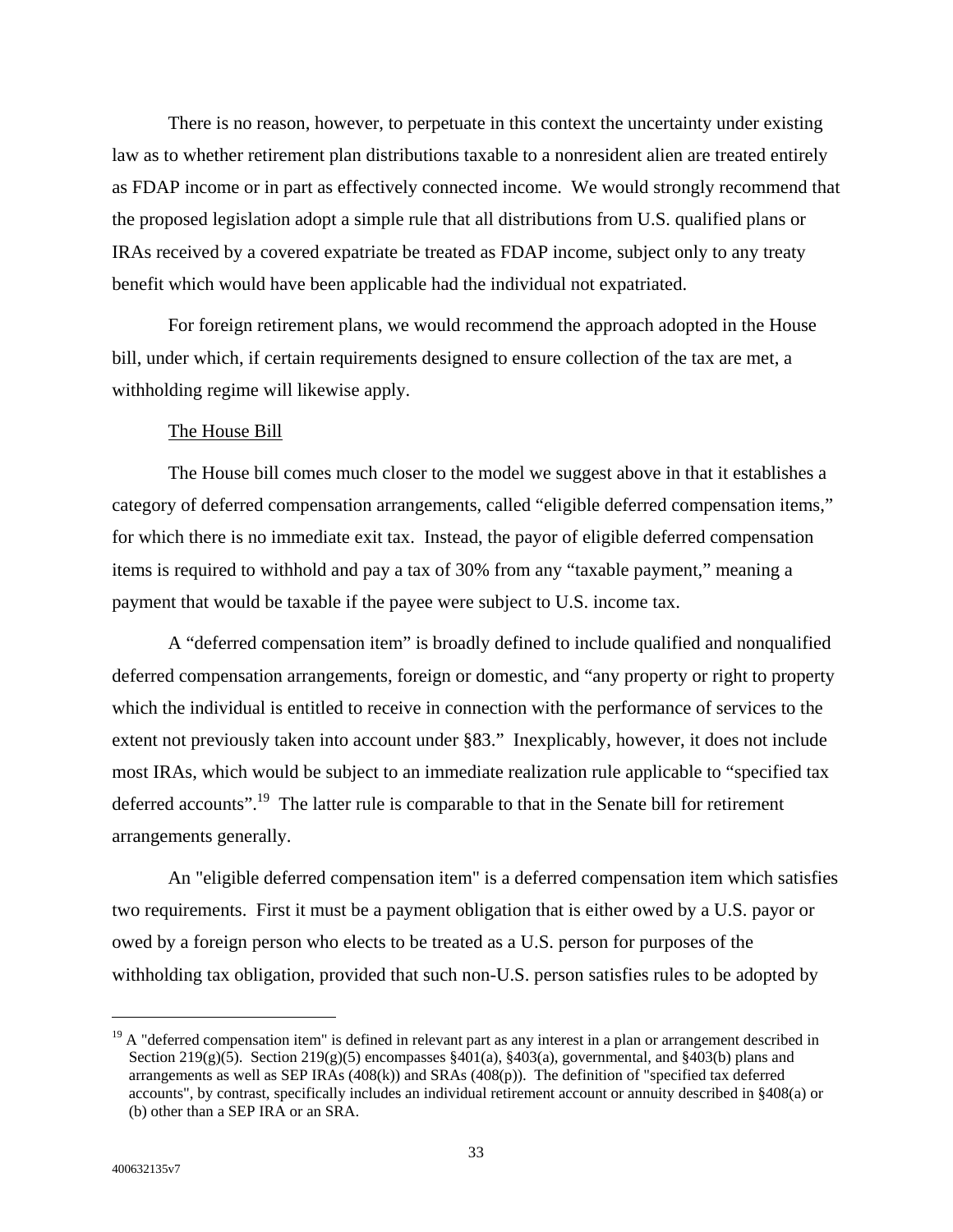the IRS to assure that the obligation will be met. Second, the expatriate must agree to notify the payor of his expatriate status and to waive treaty benefits that otherwise might reduce the rate of tax withholding. Amounts "attributable" to compensation for services rendered outside the United States while the covered expatriate was not a U.S. citizen or resident are not taxable.

This regime affords the opportunity for covered expatriates not to have to pay tax immediately on their retirement benefits so long as the requirements for eligible deferred compensation status are met, and by and large these requirements appear reasonable. In addition, by imposing the withholding tax at 30%, it in essence treats these payments as FDAP income, as recommended in the discussion of the Senate bill's treatment of retirement benefits.

There is one notable gap, however, alluded to above: IRAs would not be eligible for this treatment because they are not treated as deferred compensation items at all. Instead IRAs are lumped with Coverdell accounts, 529 plans, health savings accounts and Archer MSAs as a "specified tax deferred account" and made subject to an immediate exit tax.<sup>20</sup> Many IRAs are rollovers from qualified plans, and all IRAs are subject to the same distribution requirements and constraints as qualified plans. The primary purpose of IRAs, as the name suggests, is the same as that of a qualified plan: to provide for retirement. By contrast, one is hard pressed to think of any resemblance between IRAs and the other arrangements comprising the category of "specified tax deferred accounts" other than that it is tax deferred and an individual arrangement. IRAs should therefore be included in the definition of a deferred compensation item and as such eligible for the withholding regime if the stated additional requirements are met.

There are also certain ambiguities in the treatment of deferred compensation arrangements which should be clarified and other, less significant changes we would recommend.

1) Roth IRAs do not appear to be covered as either a deferred compensation item or a specified tax deferred account. Like IRAs, they should be included in the definition of a deferred compensation item. In that case, so long as the Roth met the requirements for an

<span id="page-35-0"></span><sup>&</sup>lt;sup>20</sup> "Specified tax deferred accounts," a category which has no counterpart in the Senate bill, are not dealt with as such in these comments. The accounts falling under this category, apart from IRAs which do not belong there, tend to be small and, with the exception of §529 tuition plans, infrequently encountered. We suggest that the administrative complexities of imposing an exit tax on these accounts exceed any revenue gain. At a minimum, if this category is to be retained, it should be classified whether the "interest" in a §529 plan which would be taxed is that of the account owner or the beneficiary.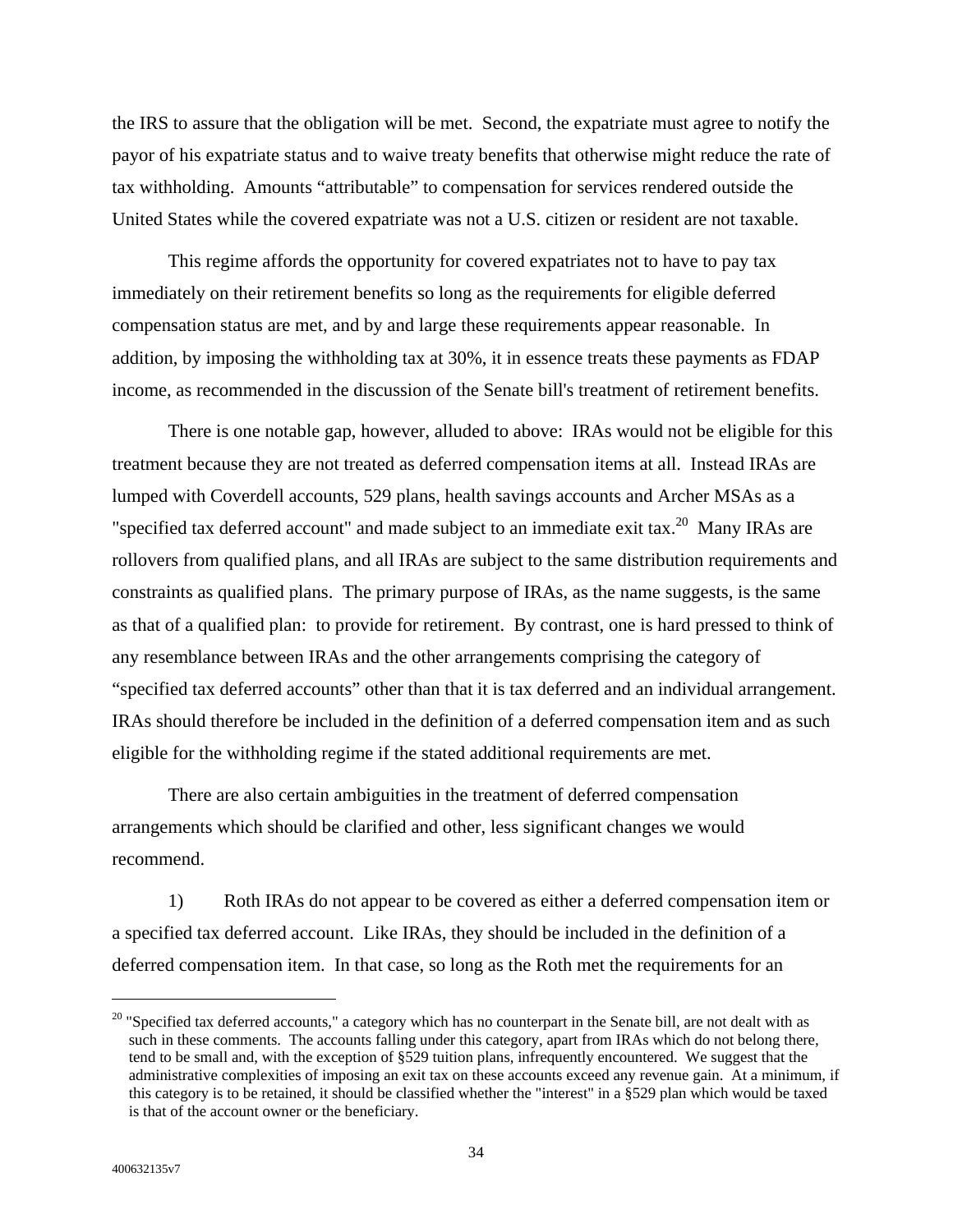"eligible" deferred compensation item, nontaxable distributions would automatically be exempt from tax to an expatriate.

2) It is unclear whether the treaty waiver which is required for an eligible deferred compensation item applies also to the plan beneficiary.

3) The covered expatriate should have the benefit of treaty provisions which would have been allowed had he or she not expatriated. See the discussion at pages 16 and 30 above.

4) It is unclear how distributions "attributable" to services performed outside the U.S. while the expatriate was not a U.S. citizen or resident are to be determined.

5) The requirements which must be met for a foreign arrangement to be eligible for the withholding regime should be stated in the legislation rather than left to regulations, which could be some time in coming.

6) In those circumstances in which the House bill would result in the imposition of an exit tax (*i.e.* the arrangement is not an eligible deferred compensation item), many of the comments made above about the Senate bill's provisions applicable to retirement benefits would apply as well.

## Recommendations

Adopt the basic withholding regime of the House bill but include IRAs as a "deferred compensation item";

Allow expatriates to benefit from treaty exemptions that apply to U.S. citizens;

Include in the legislation the requirements that must be met in order for a deferred compensation arrangement of a foreign payor to be eligible for the withholding regime; and

In the (presumably few) circumstances in which the mark to market tax will apply, clarify the measure of the tax and the consequence of the expatriate's death before recovery of the tax, with and without a death benefit under the arrangement.

### **V. Appropriate exemptions**

Under current law, a person who relinquishes U.S. citizenship is subject to expatriation tax rules if he or she has either a five-year average annual income tax liability of as much as \$124,000 (indexed to \$136,000 for 2007) or a net worth of at least \$2 million, or if he or she fails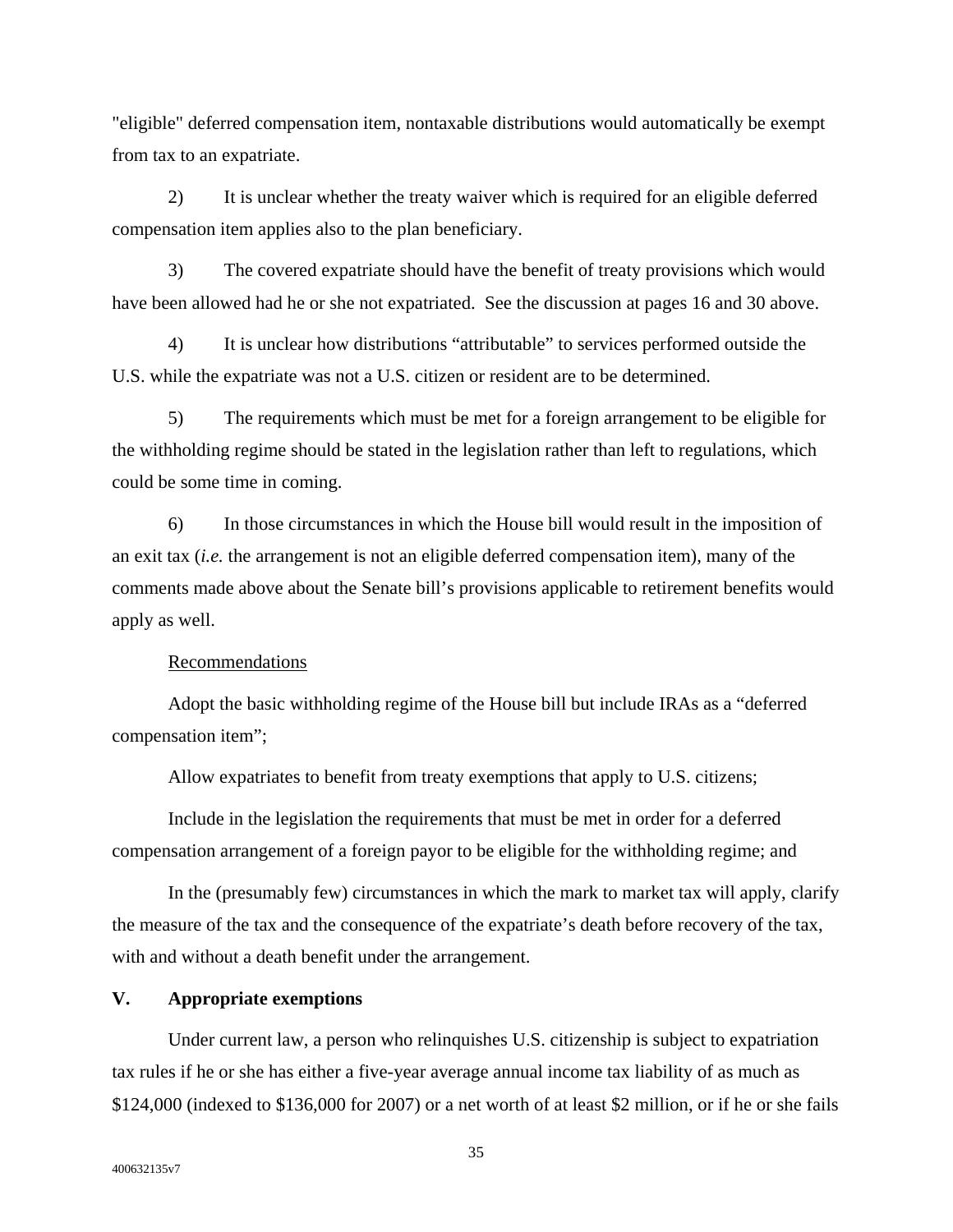to certify that he or she is tax compliant. A long-term permanent resident is subject to the same rules. A long-term permanent resident is a person who has held a permanent resident visa (a "green card") for at least eight out of the fifteen years preceding expatriation.

Limited exceptions apply for persons who were dual citizens at birth and persons who expatriate before attaining age 18 ½. A dual citizen is not subject to the expatriation rules if he or she was a dual citizen at birth, never was a resident of the United States, never held a U.S. passport, spent no more than thirty days in the United States during any of the ten years prior to expatriation, and continues to be a citizen of the other country of which he or she was a citizen at birth.

A person who expatriates before attaining age 18 ½ is excepted from the expatriation rules if he or she became a citizen at birth, neither parent was a U.S. citizen and he or she was not present in the United States for more than thirty days during any of the ten years prior to expatriation.

Current law exposes an expatriate to U.S. Federal tax on an expanded definition of U.S. source income and U.S. situs assets, but does not expose all assets to U.S. Federal tax. Under the current law the expatriation tax rules expire ten years after expatriation.

## The Senate bill

The Senate bill covers expatriates regardless of the level of his or her taxable income or net worth. Instead of applying these thresholds, the Senate bill exempts the first \$600,000 of gain from the exit tax.

The Senate bill continues and liberalizes the exceptions under current law for certain dual citizens and minors. Under the Senate bill, a dual citizen may qualify for an exception to the exit tax if he or she was a dual citizen at birth, continues to be a citizen of and taxed as a resident of such other country and has not been a resident of the United Sates for the five year period ending with the date of expatriation. A person who expatiates before attaining age  $18\frac{1}{2}$  is not subject to the exit tax if he or she spent less than five years in the United States before expatriating.

The Senate bill provides an exception to the exit tax for "exempt property." Exempt property includes a US. real property interest as defined in Code Section 897(c)(1) other than stock of a U.S. real property holding company which does not on the day before the applicable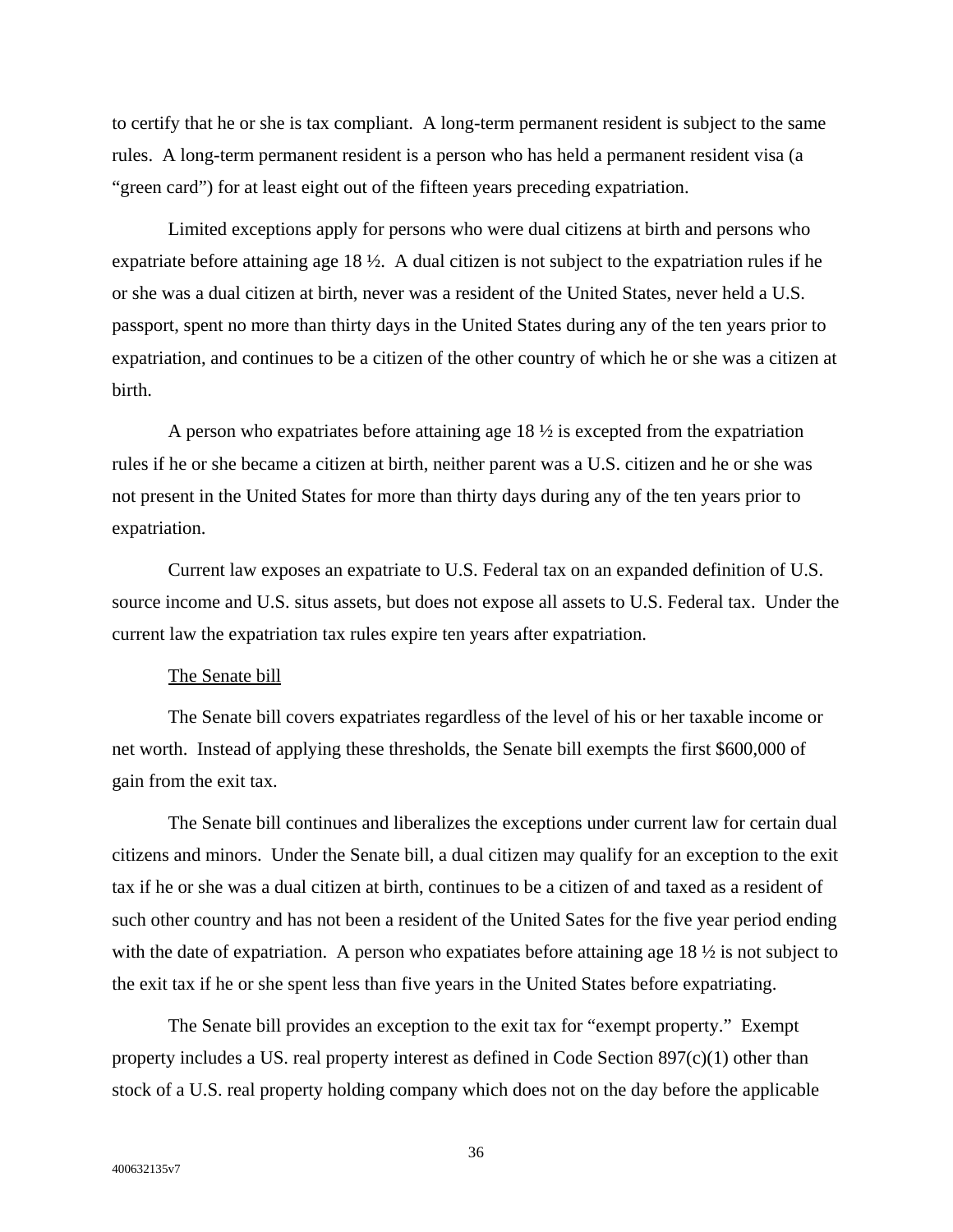expatriation date meet the requirements of Code Section  $897(c)(2)$ . The Senate bill also authorizes the Secretary to create other classes of exempt property.

### The House bill

The House bill continues to apply the taxable income and net worth tests under current law. In addition, the House bill exempts the first \$600,000 of gain. The House bill contains the same exemptions for dual citizens except that a dual citizen may have been a resident of the United States for up to ten years during the fifteen year period ending with the year of expatriation. Similarly, the House bill raises from five to ten years the period of time a minor may have resided in the United States and still qualify for the exception to the exit tax for persons who expatriate before attaining age 18 ½. The House bill does not similarly raise the residency test for long-term permanent residents.

The House bill does not create a category of exempt property.

A minimum net worth and taxable income test is advisable to ease the administrative burden of the exit tax. In addition, the exemption of \$600,000 of gain may be too low. This number was the amount exempt from U.S. Federal gift and estate tax at the time the exit tax was originally proposed. These exemptions have increased. Currently the amount exempt from the U.S. Federal gift tax is \$1 million and the amount exempt from the U.S. Federal estate tax is \$2 million for 2007 and will be increasing to \$3.5 million in 2009. It would be appropriate to use either the applicable gift or estate tax exemption to achieve the stated objective of neutrality.<sup>21</sup>

A problem with the expatriation tax under both current law and the proposed legislation is the failure to recognize the distinction between the residency tests for U.S. Federal income tax purposes (a visa and physical presence test) and U.S. Federal gift and estate tax purposes (domicile). A long-term permanent resident within the meaning of Code Section 877 and proposed Code Section 877A may not be domiciled in the United States. Such a person is not subject to gift and estate tax except with respect to U.S. situs assets, and it is inappropriate for the relinquishment of a green card to increase the person's exposure to the U.S. Federal gift and estate tax. Nevertheless, that is the result under current law.

<span id="page-38-0"></span><sup>&</sup>lt;sup>21</sup> Code Sections 2010 and 2505 refer to these exemptions as the "applicable exclusion amount" and as the "applicable credit amount."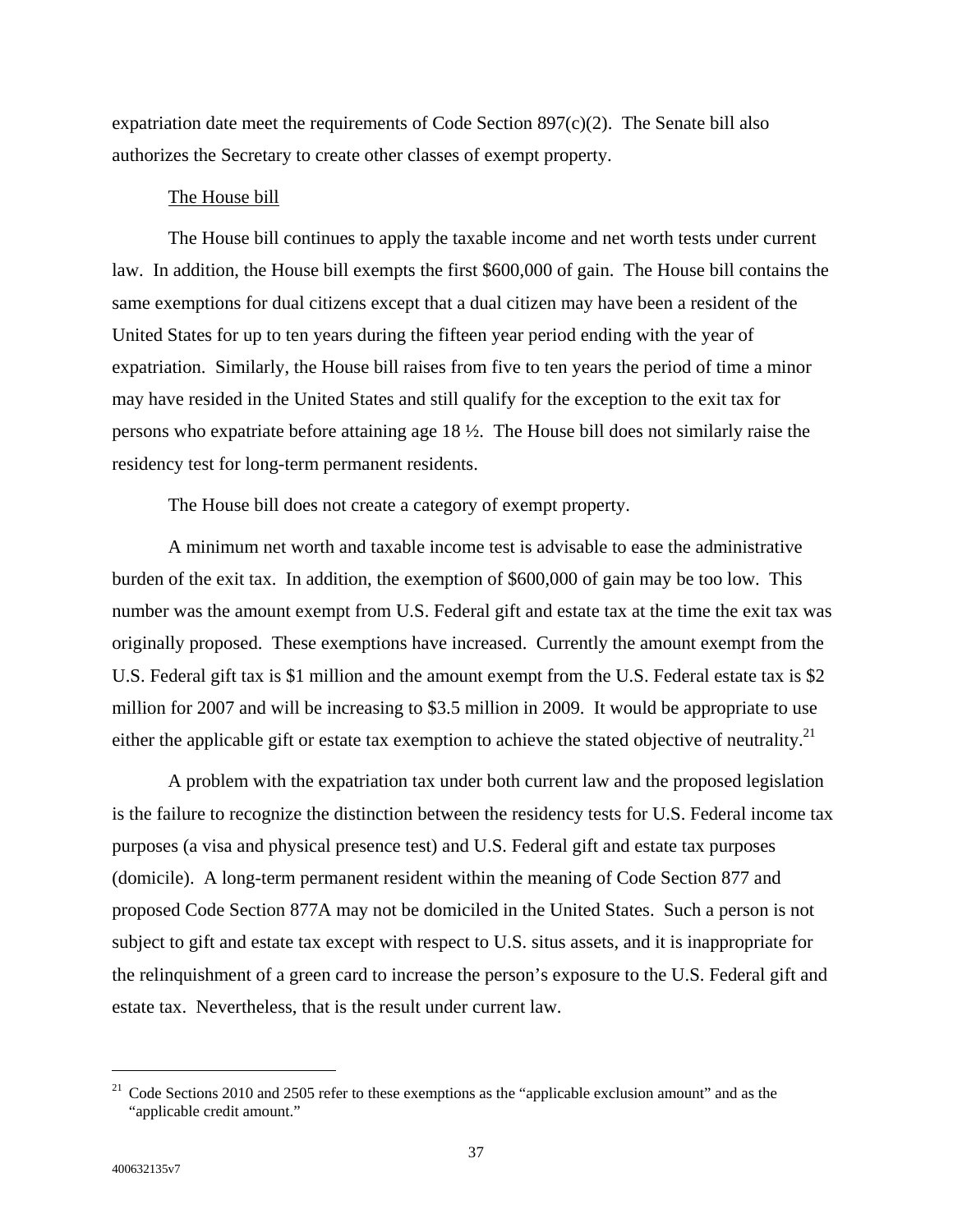The likelihood that a long-term permanent resident would not be domiciled in the United States is far from a remote possibility. A person who is on assignment to the United States for purposes of employment but who retains significant contacts with his or her home country, such as a permanent home and family ties, probably is not domiciled in the United States despite having a green card. In such cases, since expatriation does not affect the expatriate's exposure to the U.S. Federal gift and estate tax, the act of expatriation should not increase such a person's exposure to such taxes. Accordingly, any new tax on gifts or bequests which may be enacted, as discussed below, should not apply to gifts or bequests from former long-term residents who were not U.S. domiciliaries.

Under the House bill, the exception for dual citizens applies if a person was not a U.S. resident for more than ten out of the fifteen years preceding expatriation. However, the test for long-term permanent residents is less – eight out of fifteen years. The residency test for longterm permanent residents should be increased. As a U.S. citizen has a preferred status and more comprehensive rights under the Constitution than a long-term resident, it is unfair to subject a former long-term resident, one who has not had such status for a substantial period of time, to the same rules as a former U.S. citizen.<sup>22</sup> Consideration should be given to substituting "17 out of 20 years<sup>"23</sup> (or other long period) for "8 out of the last 15 years" to provide more equity and to encourage talented individuals to remain in and contribute to the United States, as well as to prevent an exodus of well-qualified professionals.

The exception for minors who expatriate should be at least as broad as in the House bill. Because a minor has no choice whether to live in the United States or abroad, a minor should not be penalized under the tax laws for having been a resident in the United States.

Exceptions should apply for assets that remain subject to the U.S. taxing jurisdiction following expatriation. The administrative difficulty of measuring and collecting tax on a phantom realization event should be avoided if adequate enforcement mechanisms are available for collection of the tax when a realization event occurs. U.S. real property is a good example of such an asset. Purchasers of U.S. real property interests are required to withhold a portion of the

<span id="page-39-0"></span><sup>22</sup> *See generally,* Andrew Walker, *The Tax Regime for Individual Expatriates: Whom to Impress?, The Tax Club,* March 29, 2004 at pp 42-43.

<span id="page-39-1"></span><sup>&</sup>lt;sup>23</sup> A person is deemed to be domiciled in the United Kingdom for certain purposes if he or she had been a resident of the United Kingdom for 17 out of the last 20 years.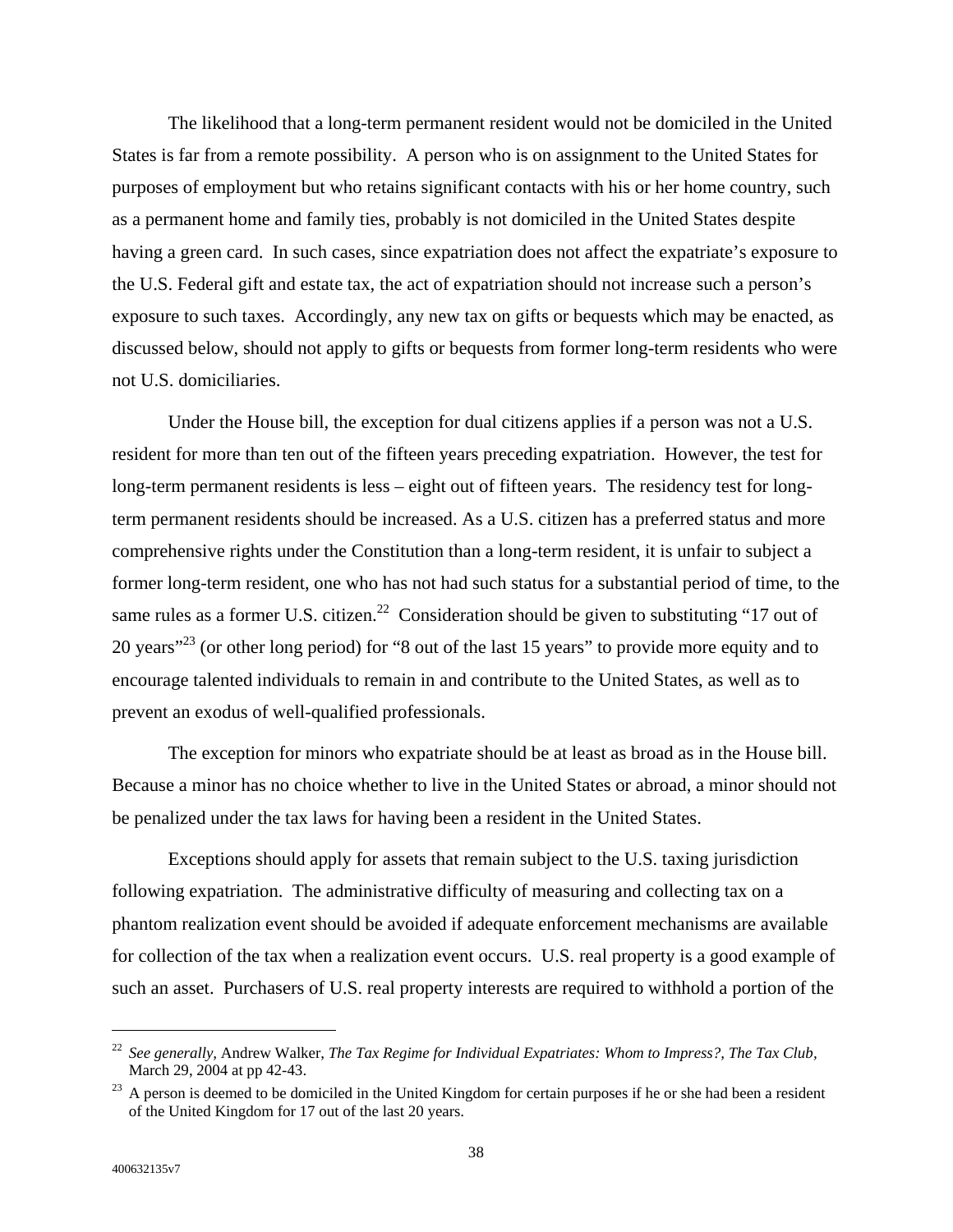purchase price of property acquired from a nonresident alien seller. Payment of tax in other contexts also can be assured through the use of a withholding arrangement. As discussed elsewhere, U.S. trustees, IRA custodians, qualified plan administrators and U.S. employers can be held responsible for collecting the tax. Foreign payors who meet certification requirements (like "qualified intermediaries") should be allowed to elect into a withholding arrangement.

Additional categories of assets should either be exempted from the exit tax or subject to an alternative withholding arrangement. Such categories would include insurance, annuities, alimony and other rights to receive future income.

### Recommendations

- Continue the net worth and U.S. Federal income tax thresholds;
- Link the net worth test to the U.S. Federal estate tax applicable exclusion amount;
- Limit any tax on gifts and bequests by covered expatriates to those who were citizens or domiciliaries of the United States;
- Increase the residency test for long-term lawful permanent residents to ten years or preferably to 17 out of 20 years;
- Broaden the exception for minors;
- Provide an exemption for U.S. real property interests and other classes of assets for which collection on actual disposition can be assured; and
- Substitute a withholding arrangement for immediate imposition of the exit tax wherever possible without jeopardizing collection.

### **VI. New tax on gifts and bequests**

Under current law, there is no tax on amounts received as gifts or bequests from covered expatriates. Both the Senate bill and the House bill introduce an entirely new tax regime on such items. In the Senate bill the new tax regime is an income tax and in the House bill the new tax regime is a succession tax.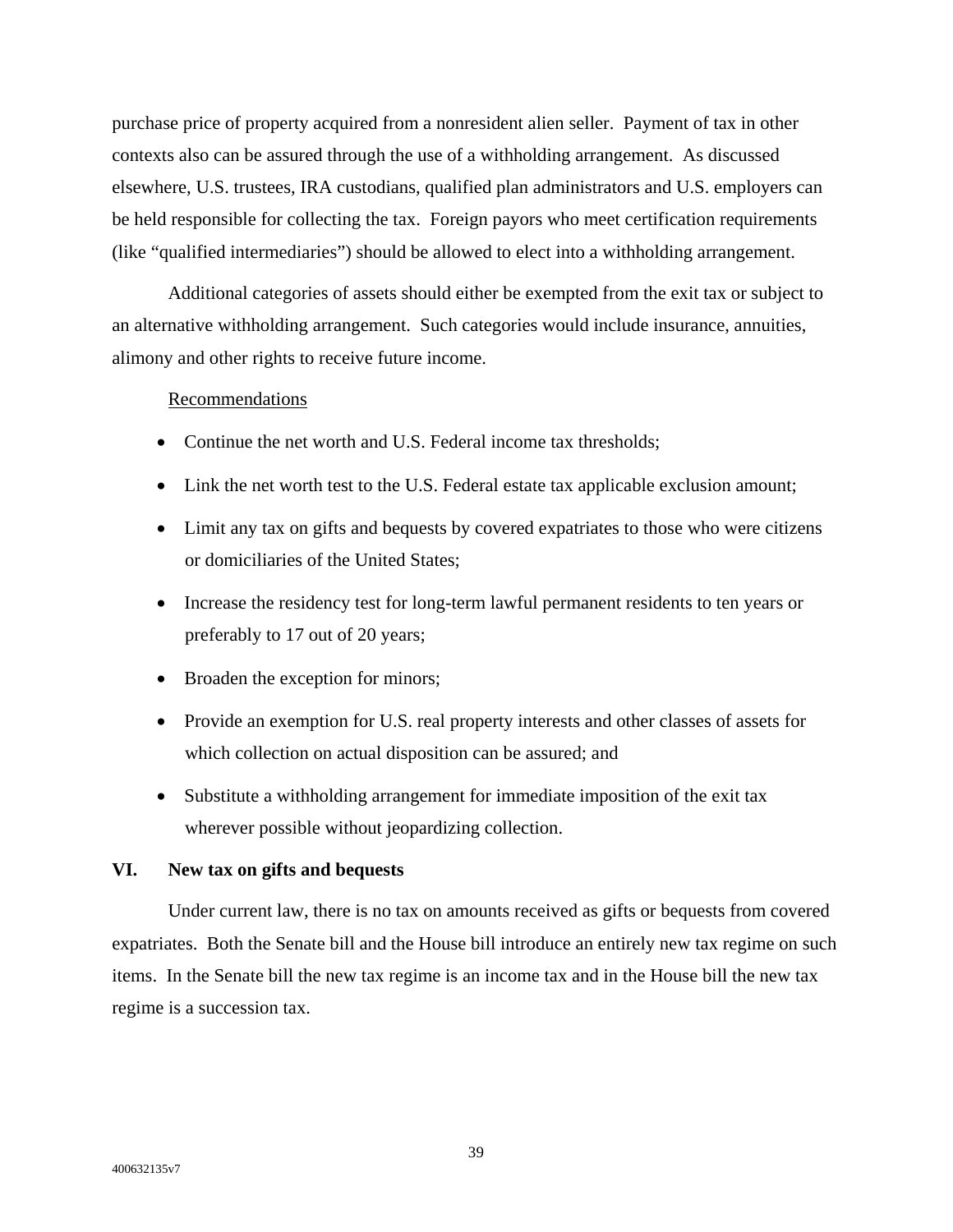### The Senate bill

The Senate bill proposes to amend Code Section 102 to provide that the exclusion from gross income for the value of property acquired by gift, bequest, devise or inheritance will not apply to the value of any property acquired by gift, bequest, devise or inheritance from a covered expatriate after the expatriation date unless certain exceptions apply. Accordingly, a U.S. person who receives gifts, bequests, devises or inheritances from a covered expatriate would be subject to U.S. Federal income tax on such amounts. Notwithstanding Code Sections 1015 and 1022, the basis of any property described in proposed Code Section  $102(d)(1)(A)$  in the hands of the donee or the person acquiring such property from the decedent or donor would be equal to the fair market value of the property at the time of the gift, bequest, devise or inheritance.

The proposed income inclusion rule under Code Section  $102(d)(1)(A)$  would not apply if either:

- 1. the gift, bequest, devise or inheritance is shown on a timely filed return of tax imposed by chapter 12 as a taxable gift by the covered expatriate or included in the gross estate of the covered expatriate for purposes of chapter 11 and shown on a timely filed return of tax imposed by chapter 11 of the estate of the covered expatriate, or
- 2. no such return was timely filed, but no such return would have been required to be filed even if the covered expatriate had been a citizen or long-term resident of the United States.

The proposed income inclusion rule for gifts and inheritances is a new method to tax the transfer of wealth and sets a dangerous precedent. In effect, it introduces a fourth type of U.S. Federal tax applicable to the transfer of property, namely, an inheritance (or succession) tax in the form of an income tax, in addition to the gift, estate, and generation-skipping transfer taxes. If transfers are subject to both foreign gift or estate tax and U.S. income tax, there will be no crediting mechanism to avoid double taxation as none of the existing double tax treaties will apply. If the legislatures of other countries from which U.S. persons have emigrated adopt the same or similar rules to tax remittances of wealth from such U.S. emigrees to residents of their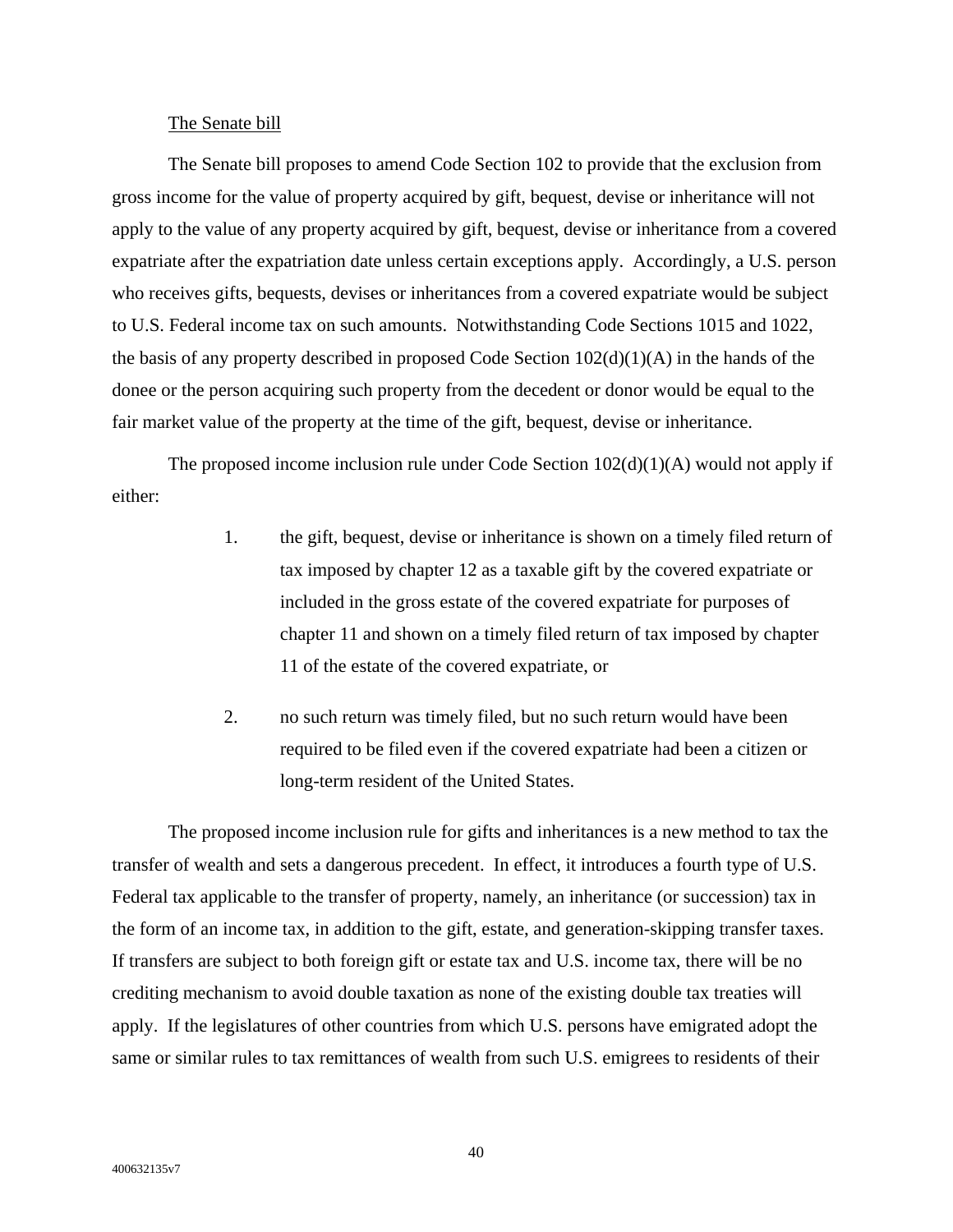former countries, the impact would be significant as the aggregate amount of such remittances, and the corresponding taxes, could be substantial. $^{24}$  $^{24}$  $^{24}$ 

The scope of the income inclusion rule is unfair because it treats the value of all property transferred by a covered expatriate as income, thereby exposing wealth acquired by a covered expatriate after his or her expatriation date, as well as, in the case of a former long-term lawful resident, wealth accumulated before entry into the United States, to potential U.S. Federal income taxation. This is contrary to the comments in the Committee reports that the decision to expatriate should be tax neutral. Consistent with the exit tax under proposed Section 877A of the Code, which is imposed generally only with respect to the unrealized gain of a covered expatriate as of the expatriation date, the property subject to the income inclusion rule under proposed Code Section 102(d) should be capped at an amount equal to the covered expatriate's net worth as of his or expatriation date. Additionally, to avoid double taxation, the covered expatriate's net worth should be reduced further by the exit tax payable. Finally, the tax should not apply to the receipt of income from a trust that received a gift of corpus from a covered expatriate because that amount would already be subject to income tax. There is no valid reason to tax the income twice.

To avoid the complication of administering a "cap" on the amount subject to tax, consideration should be given to a sliding scale of rates that reduces the tax rate over time. For example, the tax imposed on transfers within two years of expatriation could be subject to tax at the full rate, but the tax rate thereafter could diminish periodically so that eventually the tax rate would be zero. This proposal is discussed at greater length at the end of this paper.

The caption of Code Section 205(b) of S.349 - - "Inclusion in Income of Gifts and Bequests Received by *United States Citizens and Residents* from Expatriates" *(emphasis added)* is not part of the text of the bill and is not reflected in the proposed amendment of Code Section 102, which applies to *any* person, and *not just U.S. citizens and residents*. For example, proposed Code Section  $102(d)(1)(A)$  is appropriately broader than the caption and would apply to receipts of property by U.S. trusts. It should be clarified that this "deemed income" is not taxable when the recipient is a nonresident alien individual or a foreign nongrantor trust as such

<span id="page-42-0"></span><sup>24</sup> *See* Charles M. Bruce, *Anti-Expatriation Legislation Aimed at Individuals: Is Congress going to Enact an "Exit Tax",* Tax Mgmt. Int'l J. (February 10, 2006) at p. 6.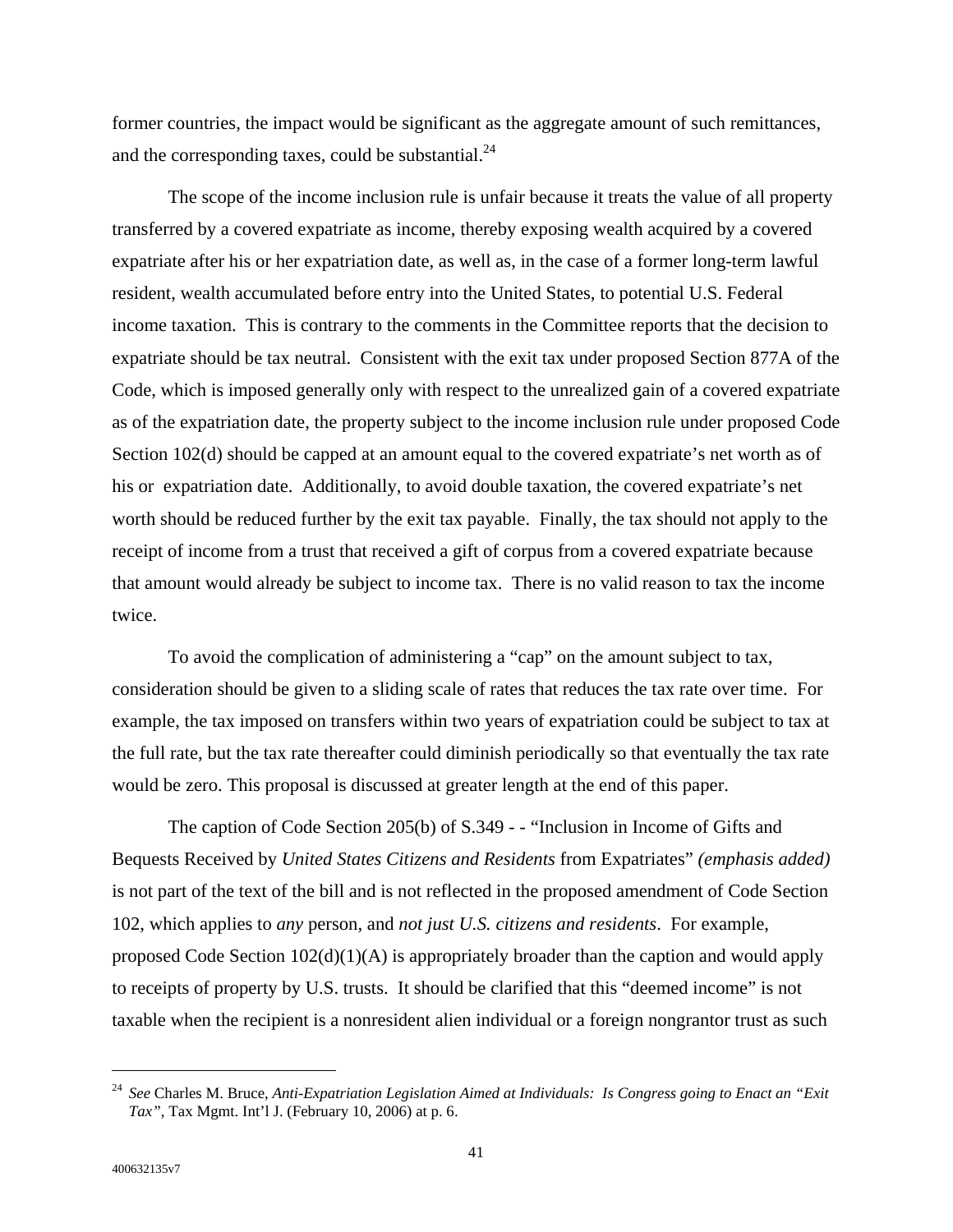deemed income does not fall within the categories of income taxable under Section 871 of the Code. However, such gifts presumably would enter into the calculation of the foreign trust's net income, which could affect the tax treatment of distributions by such trusts that are made to U.S. beneficiaries.

Under proposed Code Section  $102(d)(1)(B)$ , a basis adjustment to fair market value applies to property that is included in income notwithstanding Code Section 1015 or 1022, which generally do not permit such adjustments for transfers under such Sections. Proposed Code Section  $102(d)(1)(B)$  does not refer to Code Section 1014, which limits the adjustment of the cost basis of property acquired from a decedent only to certain specified transfers. Therefore, proposed Code Section  $102(d)(1)(B)$  should be revised to clarify that there will be an adjustment in basis notwithstanding any contrary rule under Code Section 1014.

Proposed Code Section 102(d)(2)(A) provides an exception to the income inclusion rules if the gift, bequest, devise, or inheritance is reported on a timely filed U.S. Federal gift tax return as a taxable gift or included in the covered expatriate's gross estate in a timely filed U.S. Federal estate tax return. A further exception to the income inclusion rule is provided under proposed Code Section  $102(d)(2)(B)$  even where estate or gift tax returns were not timely filed if "no such return would have been required to be filed even if the covered expatriate were a citizen or *longterm resident* of the United States."(*emphasis added*) The reference to a long-term resident should be deleted because, as noted above, a long-term resident might not have been a domiciliary, in which case he or she would not have been subject to U.S. transfer tax on a world wide basis. Accordingly, this new tax should not apply at all except to amounts received from former citizens or domiciliaries. Even with this change the proposed exception would be administratively unworkable, as discussed below.

1. Requirement to file a U.S. Federal estate tax return (Form 706)

For decedents dying in 2007, Form 706 must be filed by the executor of every decedent who was a citizen or domiciliary of the United States whose gross estate plus adjusted taxable gifts is more than \$2,000,000. It will be impossible in many cases for a U.S. recipient of property at death to know whether the decedent's estate met the filing threshold.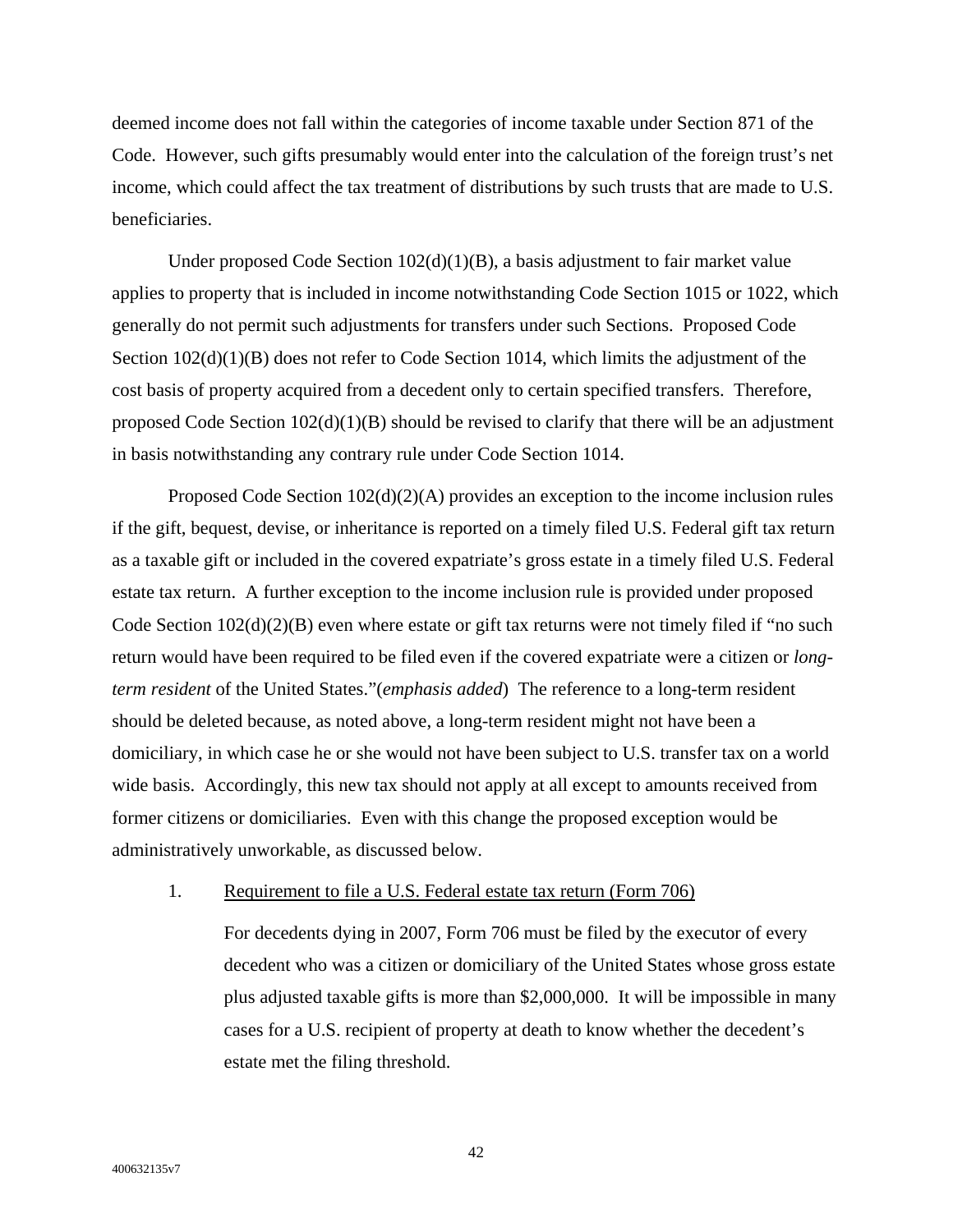# 2. Requirement to File a U.S. Federal Gift Tax Return (Form 709)

A citizen or resident of the United States is generally required to file a U.S. Federal gift tax return to report transfers exceeding the annual exclusion amount (currently \$12,000) to any person other than his or her spouse, regardless of whether a gift tax is payable. This suggests that there would be income inclusion for gifts exceeding \$12,000 to any person as a U.S. Federal gift tax return would have been required to be filed for such gifts. The proposed legislation should be amended to provide that there is no income inclusion until the aggregate gifts to U.S. persons from a covered expatriate exceeds the Federal gift tax exemption amount, currently \$1,000,000.

The proposed legislation would place a tremendous burden on U.S. recipients of gifts and inheritances from a foreign person, presumably relatives. The U.S. recipient would be required to determine if the foreign relative was a covered expatriate, and if so, whether the transfer was reported on a U.S. Federal estate or gift tax return, and if not, whether such a return would have been required to be filed if the foreign relative had been a U.S. citizen. A U.S. recipient would therefore be required to maintain records of the aggregate amounts of transfers made by the foreign relative to any possible number of transferees to determine whether the relevant threshold amounts for filing a return have been met. It is also unclear who, among the many transferees, would have the benefit of the U. S. Federal estate and gift tax exemptions.

Under Code Section 2107(c)(2) and Code Section 2501(a)(3)(B), a U.S. foreign tax credit is allowed for foreign gift and death taxes paid in respect of transfers subject to the U.S. Federal estate or gift tax under the existing expatriation regime. Apparently, a U.S. foreign tax credit would not be allowed under either of those Sections or Code Section 901 for any foreign gift or death taxes on property that was treated as income under proposed Code Section 102(d). As a policy matter, a credit should be allowed in order to avoid double taxation. Absent a credit, if the donee is liable to pay a foreign tax (e.g., a inheritance tax), only the value of the property in excess of the foreign tax should be includible in the gross income of the U.S. recipient under proposed Code Section 102(d).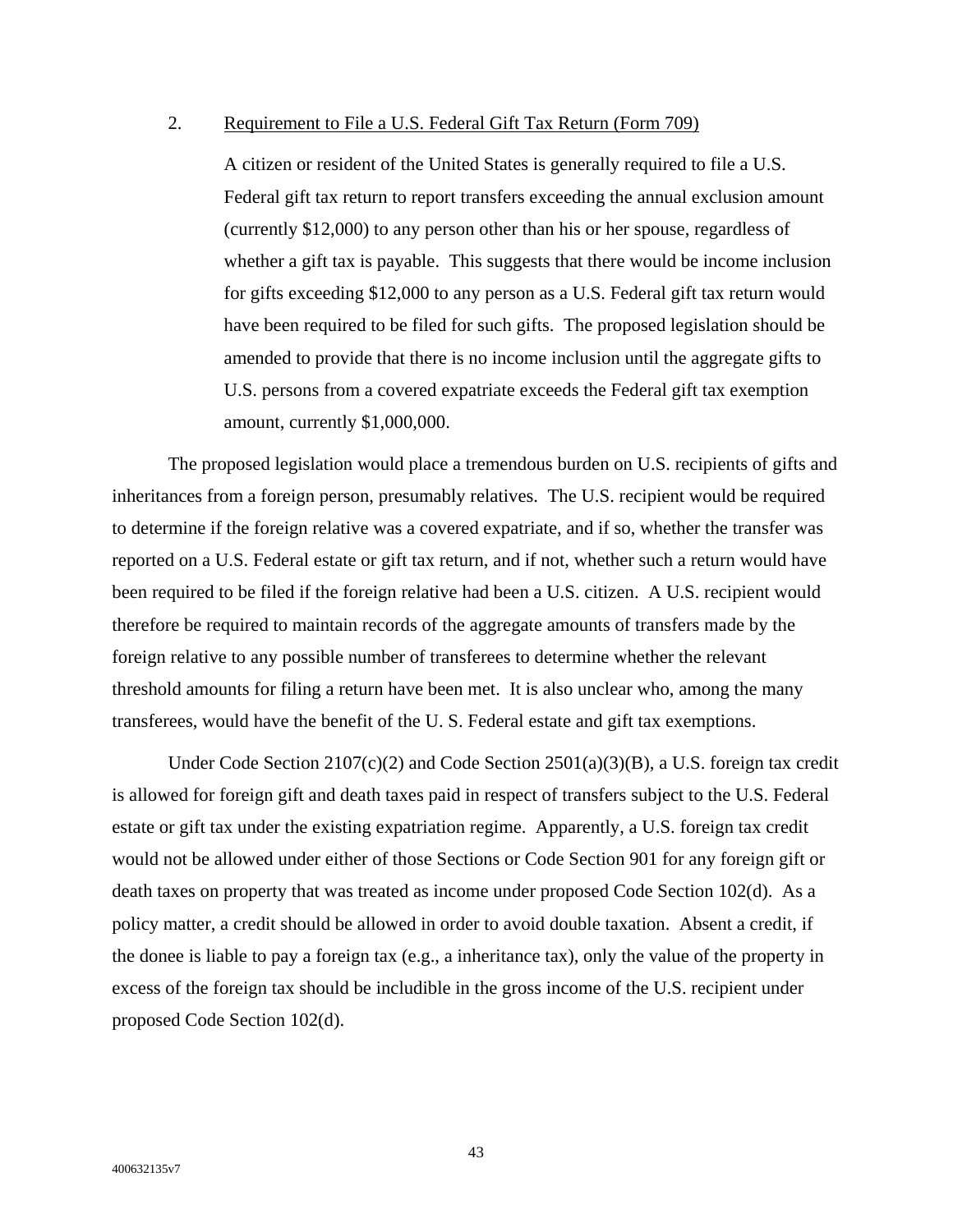### The House bill

The House bill imposes a succession tax (at the highest rate applicable for the U.S. Federal gift and estate tax) on gifts and bequests acquired directly or indirectly from a person who was a "covered expatriate" at the time of such acquisition. All of the same concerns expressed about the Senate bill apply to the House bill. However, the House bill is far more objectionable. Unlike the Senate bill, the House bill would impose the tax regardless of when the donor expatriated, and therefore has retroactive effect.

Like the Senate bill, the House bill does not limit the succession tax to the amount of property owned by a covered expatriate at the time of expatriation. For example, suppose that a college student expatriates and subsequently earns a large fortune. Upon his or her death sixty years later, bequests to U.S. heirs would be subject to the succession tax. As is the case with the Senate bill, the amount subject to this tax should be limited to the expatriate's net worth on date of expatriation, reduced by the exit tax imposed. If the tax is to be neutral, the expatriate's net worth should be further reduced by the gift or estate tax applicable exclusion amount, since this amount would not have been subject to transfer tax had he or she not expatriated. In the alternative, as discussed below, a sliding scale of diminishing rates of tax could be used to avoid the administrative complexity of imposing a cap.

The House bill exempts \$10,000 per year received by any person. The exemption should be tied to the annual exclusion, which has been adjusted for inflation to \$12,000. Similarly, gifts to U.S. charities and to spouses who are US citizens should be exempt. In the interest of tax neutrality, for the same reason, the covered expatriate's U.S. beneficiaries and donees should be allowed the benefit of the previously unused applicable exclusion amount to reduce the applicable U.S. Federal gift and estate tax, but determining what that was and how the applicable exclusion amount should be allocated as among multiple beneficiaries would be difficult or impossible in any given case.

The proposed succession tax is reduced by any gift or estate tax paid to a foreign country. This should be expanded to include any form of inheritance, succession, and/or capital gains taxes at death imposed by foreign countries in lieu of an estate tax. It also should be expanded to include gift or estate taxes paid to the United States. Even though gifts and bequests included on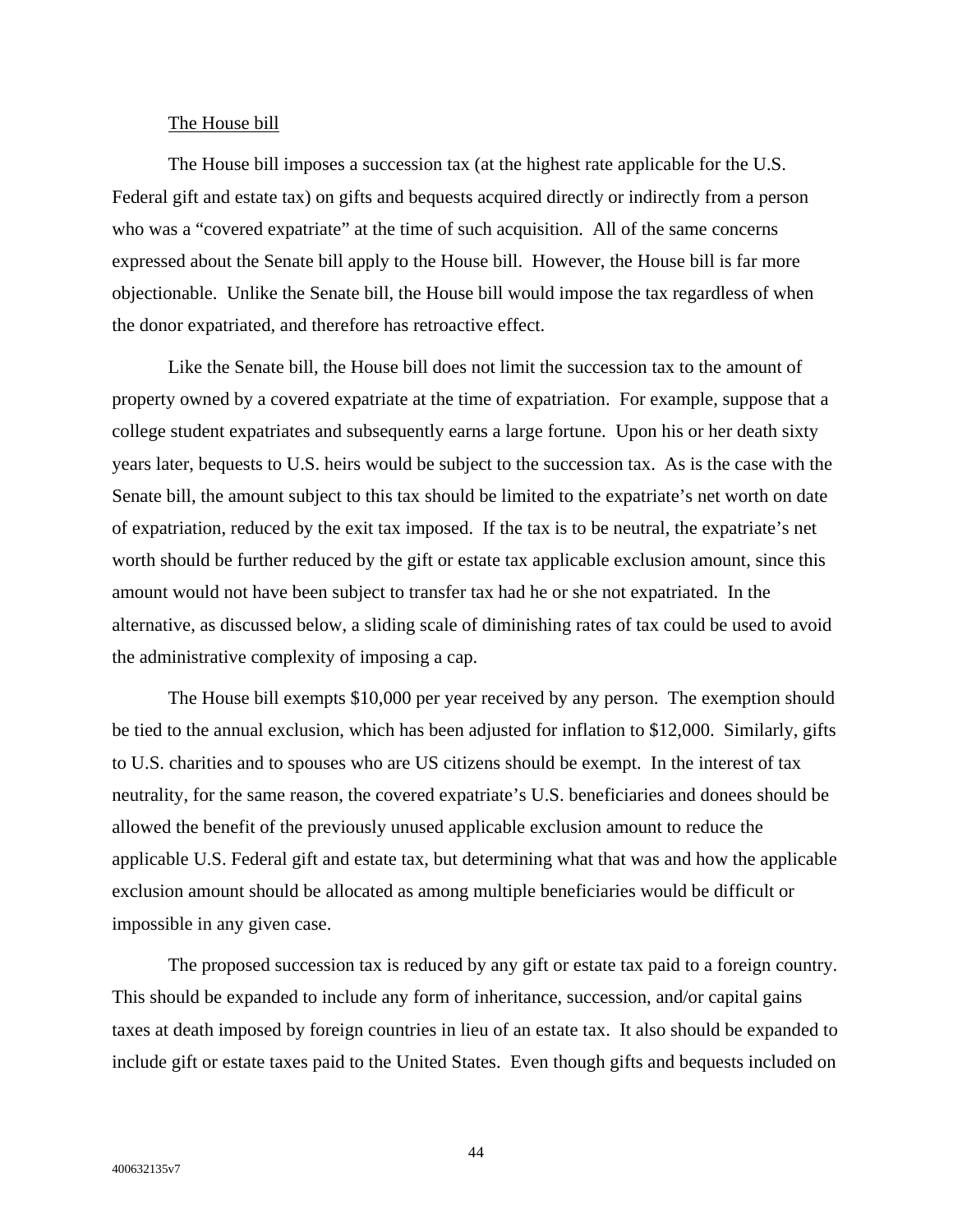a timely filed U.S. Federal gift or estate taxes return are not subject to the tax, gift or estate taxes paid with a late-filed return should be creditable.

The proposed succession tax applies if the donor was a covered expatriate at the time of "such acquisition of the property." It is not clear how this applies to a gift to a foreign trust that later makes a distribution to a U.S. person. Is the status of the expatriate relevant at the time of the transfer to the foreign trust or at the time of the distribution to the U.S. person? The donor may be a covered expatriate at the time of the transfer to the trust but not at the time of the distribution or vice versa.

The tax imposed by Chapter 15 would be deductible under Code Section 164 in computing the U.S. person's income tax on the receipt of a distribution from a foreign trust. The deduction would be a "below the line" deduction, and thus would be limited by Code Section 67(e). Consistent with the rule applicable to income in respect of a decedent (which also is subject to both estate tax and income tax), the income tax deduction for the succession tax paid should be an "above the line deduction."

### Recommendations

Limit the succession tax to the covered expatriate's net worth on date of expatriation reduced by exit tax paid and the applicable exclusion amount;

As an alternative to a "cap" described above, use a sliding scale of declining rates based on the period of time between expatriation and the gift or bequest to a U.S. person;

The tax should not apply to persons who expatriated prior to date of enactment;

The annual gift tax exclusion should apply;

Gifts and bequests that qualify for the marital or charitable deduction should be exempted;

Allow a foreign tax credit for foreign taxes of any classification imposed on the same transfer (and not just gift and estate taxes);

Allow the credit for US tax paid in connection with untimely filed gift or estate tax returns;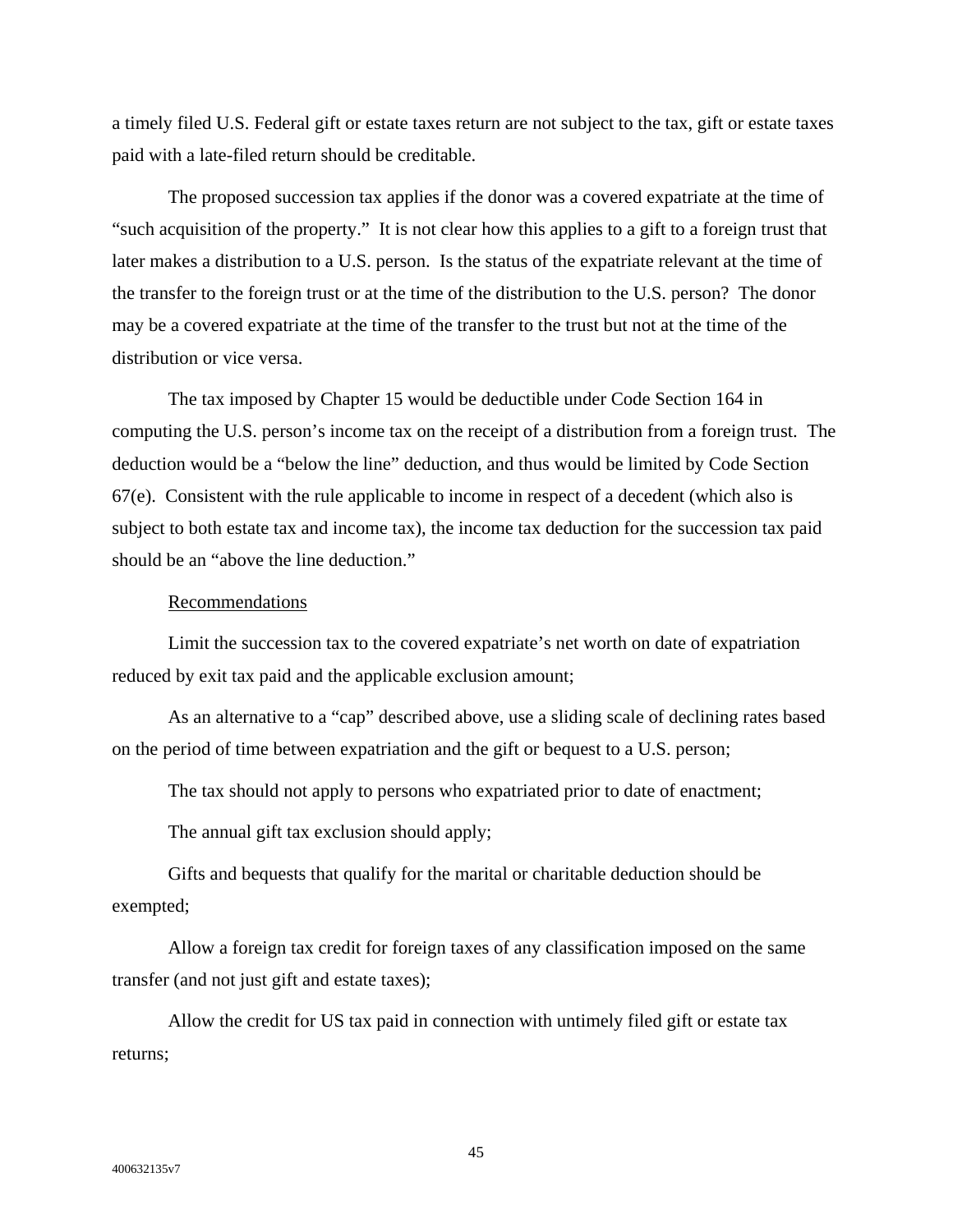Allow an "above the line" income tax deduction for succession tax paid on transfers that also are includable income;

Exempt long term permanent residents who are not domiciled in the U.S.;

Clarify how the tax applies to gifts indirectly made through a foreign trust; and

Clarify how to calculate the basis of assets received from a covered expatriate which have been subject to this tax.

## **VII. Retaining Code Section 877**

The Senate bill repeals Code Section 877 if proposed Code Section 877A is passed. However, the House version continues both Code Sections 877 and 877A. Once a person has paid the exit tax, tax policy should not discourage covered expatriates from investing in U.S. markets. Exposing the covered expatriate to tax under Code Section 877 will discourage such investment. Moreover, once the U.S. has collected the appropriate tax from an expatriate, there does not seem to be a good reason to impose special rules on the covered expatriate that are more onerous than those rules that are applicable to other nonresident aliens.

#### Recommendation

Code Section 877 should not apply to an expatriate who is subject to Code Section 877A.

### **VIII. Problems of Administration**

Under the Senate bill, the exit tax is due 90 days from the effective date of expatriation. The effective date of expatriation is the earliest of (i) the date the expatriate renounces nationality before a diplomatic or consular officer (provided that the voluntary relinquishment is later confirmed by the issuance of a certificate of loss of nationality); (ii) the date the expatriate furnishes to the State Department a signed statement of voluntary relinquishment of nationality confirming the performance of an expatriation act (provided that the voluntary relinquishment is later confirmed by the issuance of a certificate of loss of nationality); (iii) the date that the State Department issues a certificate of loss of nationality; or (iv) the date that a U.S. court cancels a naturalized citizen's certificate of naturalization. Because the effective date of expatriation could be more than 90 days before the certificate of loss of nationality is issued, the tax due date should not be earlier than 90 days after the certificate is issued.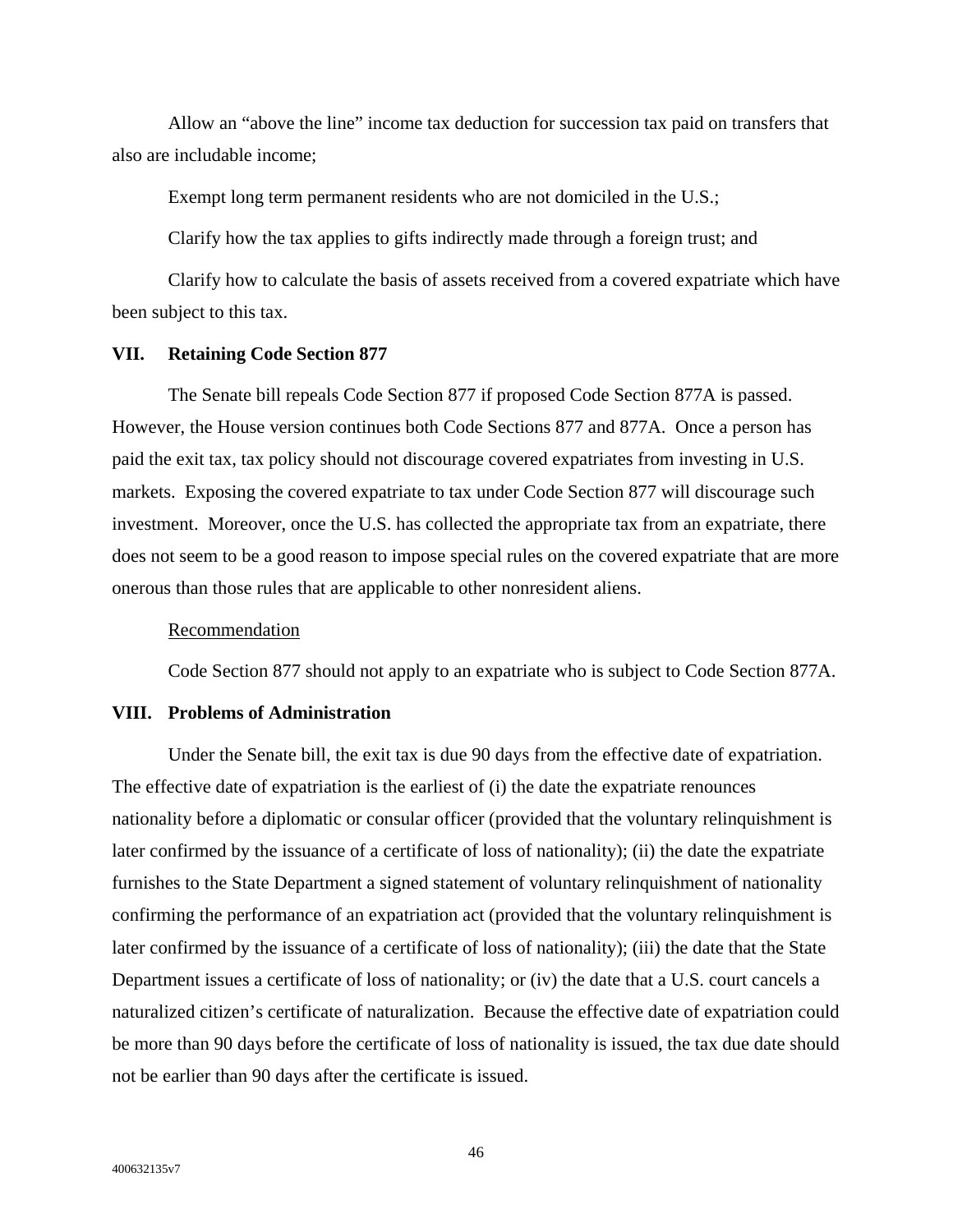The House bill does not require a payment of tax earlier than the usual tax due date for the year of expatriation. Here also, a grace period of ninety days should be allowed for filing the return once a certificate of loss of nationality has been issued.

Both bills grant the Secretary authority to determine an earlier effective date of expatriation for persons who became at birth a citizen of the United States and another country. This authority also should extend to persons who expatriate prior to attaining age 18 ½. It is not clear how the exit tax is to be imposed in cases where the effective date of expatriation is retroactive.

Both bills continue the information reporting obligations under Code Section 6039G. These reporting rules apply to covered expatriates who are subject to U.S. Federal taxation under Code Section 877, which applies for only ten years after expatriation. If Code Section 877 is repealed, reporting rules should be revised. It is not necessary to require reporting for individuals who have satisfied their tax payment obligations.

The Senate bill allows the immigration authorities to deny entry to expatriates who have not complied with tax obligations. Some due process should be allowed for review of that determination. The House bill does not include this provision.

## Recommendations

The exit tax should not be due before the date which is 90 days after the certificate of loss of nationality is issued; and

Some due process review is necessary to give expatriates the right to challenge an adverse determination that denies re-entry into the United States.

# **IX. Alternative Proposal**

While we understand the wish of Congress to replace the current expatriation tax regime with a new approach, which is more capable of enforcement, we have doubts about the feasibility of enforcing the long post-expatriation provisions upon United States recipients of future donative transfers. We also think that such provisions, while understandably seeking fairness, are perhaps overzealous. It is for this reason that we have made the following alternative proposal for continuing, but reducing liability for, estate and gift taxes for 10 years following expatriation.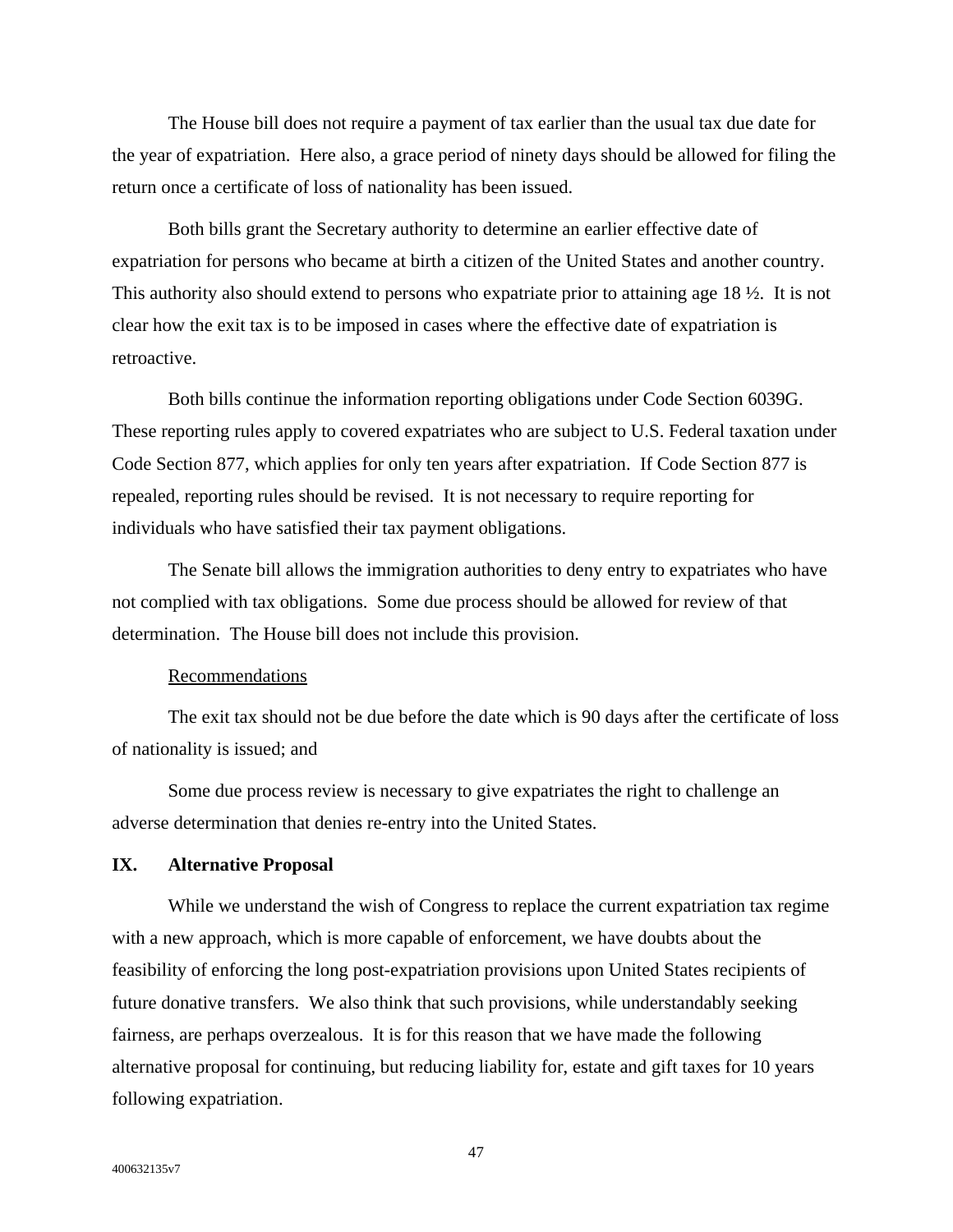An alternative approach to the succession or income tax on gifts or bequests proposed in the Senate and House bills is to provide that a covered expatriate who was a U.S. citizen or domiciliary will be subject to U.S. Federal gift and estate tax on his or her worldwide assets with the applicable rate of tax declining on a sliding scale based on the time the individual has not been a U.S. citizen or domiciliary. We suggest that the reduction in the applicable rate be the same as provided for prior tax credits under Section 2013 of the Code. Thus, the applicable rate would be reduced by 20% for every two-year period the individual had not been a U.S. citizen or domiciliary; if he or she had not been a U.S. citizen or domiciliary for two years he or she would pay only 80% of the U.S. Federal gift or estate tax which otherwise would have been applicable and after ten years there would be no U.S. Federal gift or estate tax payable. Such an approach would be easier to administer than the one proposed and would eliminate the potential for a covered expatriate to give or bequeath property to a non-U.S. person who, in turn, would at some future time provide for the U.S. person, thus requiring the need for some form of intermediary rule which also might be difficult to administer.

If a covered expatriate's property is subject to a gift or estate tax (or other equivalent form of tax) in a jurisdiction other than the United States with which the United States has a treaty, the treaty should provide for the avoidance of double taxation. If there is no treaty, a credit for any such foreign tax should be provided against the U.S. Federal gift and estate tax.

# **X. Conclusion**

We agree that enforcement of any tax imposed by reason of expatriation would be better served by an exit tax than it is by the current regime. However, we are troubled by many of the provisions of the proposed legislation.

In particular, we think that the proposed income or succession tax provisions applicable to gifts or bequests from covered expatriates, which applies regardless of the period of time between expatriation and the receipt of the gift or bequest, will be unenforceable and bad policy. It is for this reason that we make our alternative proposal for imposing gift and estates tax on an expatriate's worldwide estate, but at a tax rate that would decline over ten years to zero, as a regime more capable of enforcement.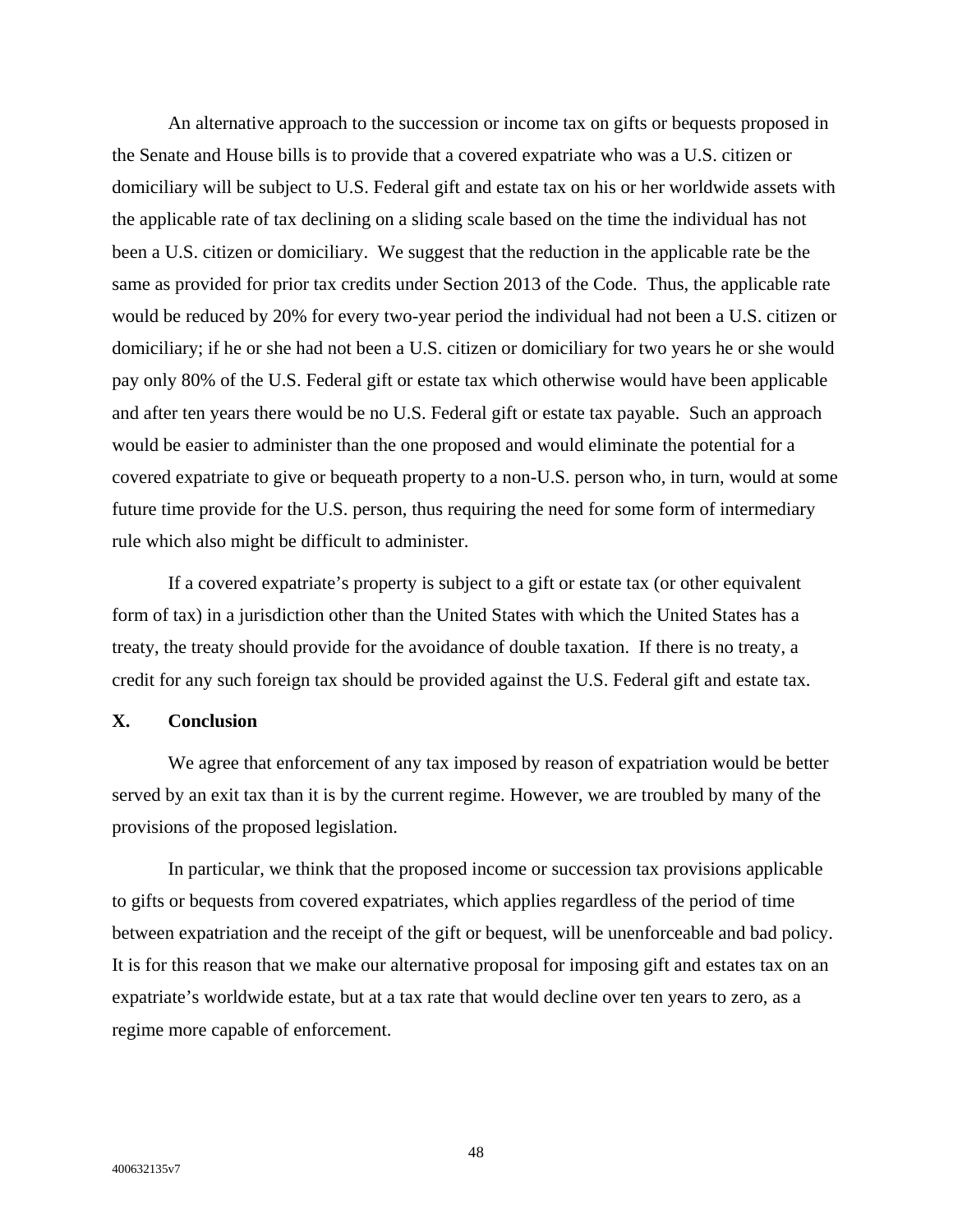We also believe that an expatriate should be subject either to Code Section 877 or 877A but not both. Once an expatriate has paid the exit tax, there is no reason to impose any additional taxes under Code Section 877, and doing so discourages U.S. investment.

We also are very concerned by an absence of appropriate protections from double taxation. In our experience, the vast majority of expatriates return to their countries of origin, most of which impose tax regimes at rates comparable to or even higher than rates imposed in the United States. Unless protection is afforded against double taxation, we believe that the new law may have the unintended consequence of fostering less rather than greater tax compliance.

For the same reason, we think that the new law must give greater attention to a person's ability to pay the tax. A person who is unable to pay the tax or post the security required for the privilege of deferring payment of the tax has no ability to expatriate *and* comply with his or her U.S. tax obligations. Apart from the point acknowledged by the Committee reports accompanying these bills that tax laws are not intended to prevent expatriation, it is not always the case that an individual has the option not to expatriate. Family and employment considerations may force expatriation, particularly for a long-term resident. A permanent resident visa may be revoked as well as relinquished.

An exit tax is likely to be complicated and expensive to administer. Therefore, we encourage the use of a withholding regime and deferral of imposition of the tax whenever the assets owned by an expatriate remain subject to U.S. tax jurisdiction and reasonable safeguards can be used to assure collection of the tax.

Finally, if expatriation is to be tax neutral, as we agree it should, the amount of U.S. tax imposed on an expatriate should not exceed the amount of U.S. tax he or she would have paid had he or she not expatriated. As explained above, the proposed bills do not achieve the neutrality objective. In many cases, the amount of tax imposed by the bills would greatly exceed the amount of tax the expatriate would have owed had he or she not expatriated.

Below are our recommendations:

• In lieu of the new tax proposed on gifts and bequests to U.S. persons from covered expatriates, which has the problems discussed in this report, subject a covered expatriate to gift and estate tax on his or her worldwide